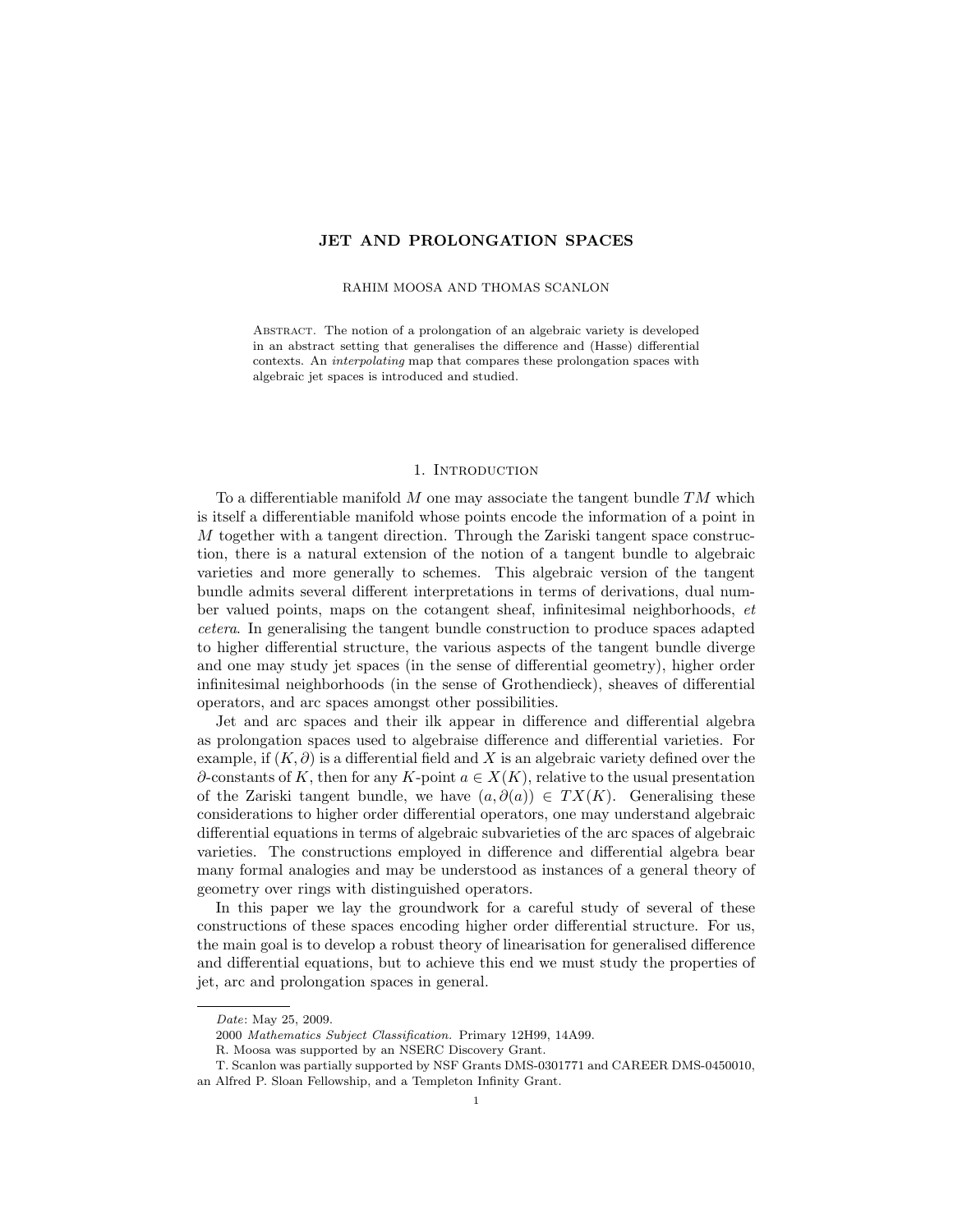This paper is organised as follows. We begin by discussing the Weil restriction of scalars construction. This construction is, of course, well-known but we were unable to find a sufficiently detailed account in the literature. We then introduce our formalism of  $\mathcal{E}\text{-rings simultaneously generalising difference and differential rings.}$ With these algebraic preliminaries in place, we define prolongation spaces of algebraic varieties over  $\mathcal{E}\text{-rings}$  and study the geometric properties of prolongation spaces. We then switch gears to study the construction of algebraic jet spaces, which, for us, are not the same as the jet spaces considered in differential geometry. The jet spaces of differential geometry are essentially our arc spaces, while our jet spaces are the linear spaces associated to the sheaves of higher order differential operators. Finally, we introduce a functorial map comparing the jet space of a prolongation space with the prolongation space of a jet space and then study this interpolation map. We conclude this article by showing that over smooth points, this interpolation map is surjective.

In the sequel, we shall apply the geometric theory developed here to build a general theory of  $\mathcal{E}$ -algebraic geometry generalising Kolchin's theory of differential algebra and Cohn's theory of difference algebra, and in analogy with Buium's theories of arithmetic differential algebraic geometry. In particular, the final surjectivity theorem of the present article will be used to show that for so-called separable  $\mathcal{E}\text{-varieties, }\mathcal{E}\text{-jet spaces determine the }\mathcal{E}\text{-varieties, thus generalising the principal$ results of Pillay and Ziegler [9] on finite-rank difference and differential varieties.

We would like to thank Sergei Starchenko for reading and commenting upon an early draft of this paper.

Some conventions: All our rings are commutative and unitary and all our ring homomorphisms preserve the identity. All our schemes are separated. If X is a scheme over a ring  $A$  and we wish to emphasise the parameters we may write  $X_A$  for X. Similarly, for R an A-algebra, we may write  $X_R := X \times_A R$ . By  $X(R)$ we mean the set of  $R$ -points of  $X$  over  $A$ . Note that if  $k$  is an  $A$ -algebra and  $R$  a k-algebra, then there is a canonical identification of  $X_k(R)$  with  $X(R)$ .

## 2. Weil restriction of scalars

The prototypical example of a prolongation space construction in algebraic geometry is that of the Zariski tangent bundle which has as its higher order analogue the *arc spaces*. Here for a scheme X over a field  $k$  and a natural number n, one finds a scheme  $\text{Arc}_n(X)$  also over k so that  $\text{Arc}_n(X)(k)$  naturally identifies with the  $k[\epsilon]/(\epsilon^{n+1})$ -rational points on X<sup>1</sup>. In the case of  $n=1$ , Arc<sub>n</sub>(X) is just the Zariski tangent bundle. If  $X$  is presented as a closed subscheme of some affine space,  $X \subseteq \mathbb{A}_{k}^{m}$ , then  $TX = Arc_1(X)$  is the closed subscheme of  $\mathbb{A}_k^{2m} = \text{Spec}(k[x_1^{(0)}, \ldots, x_m^{(0)}; x_1^{(1)}, \ldots, x_m^{(1)}])$  defined by the ideal generated by

$$
\left\{ f(x_1^{(0)}, \ldots, x_m^{(0)}) : f \in I(X) \right\} \cup \left\{ df_{(x_1^{(0)}, \ldots, x_m^{(0)})} \cdot (x_1^{(1)}, \ldots, x_m^{(1)}) : f \in I(X) \right\}
$$

where  $I(X)$  is the ideal of X. The defining equations for the higher order arc spaces may be found by performing a higher order Taylor polynomial expansion on the defining equations for X. That is, for each  $f \in I(X)$  one expands  $f(x^{(0)} +$ 

<sup>&</sup>lt;sup>1</sup>The differential geometers often call these "jets of order n on X", but we reserve the term "jet" for a somewhat different but related construction discussed in section 5.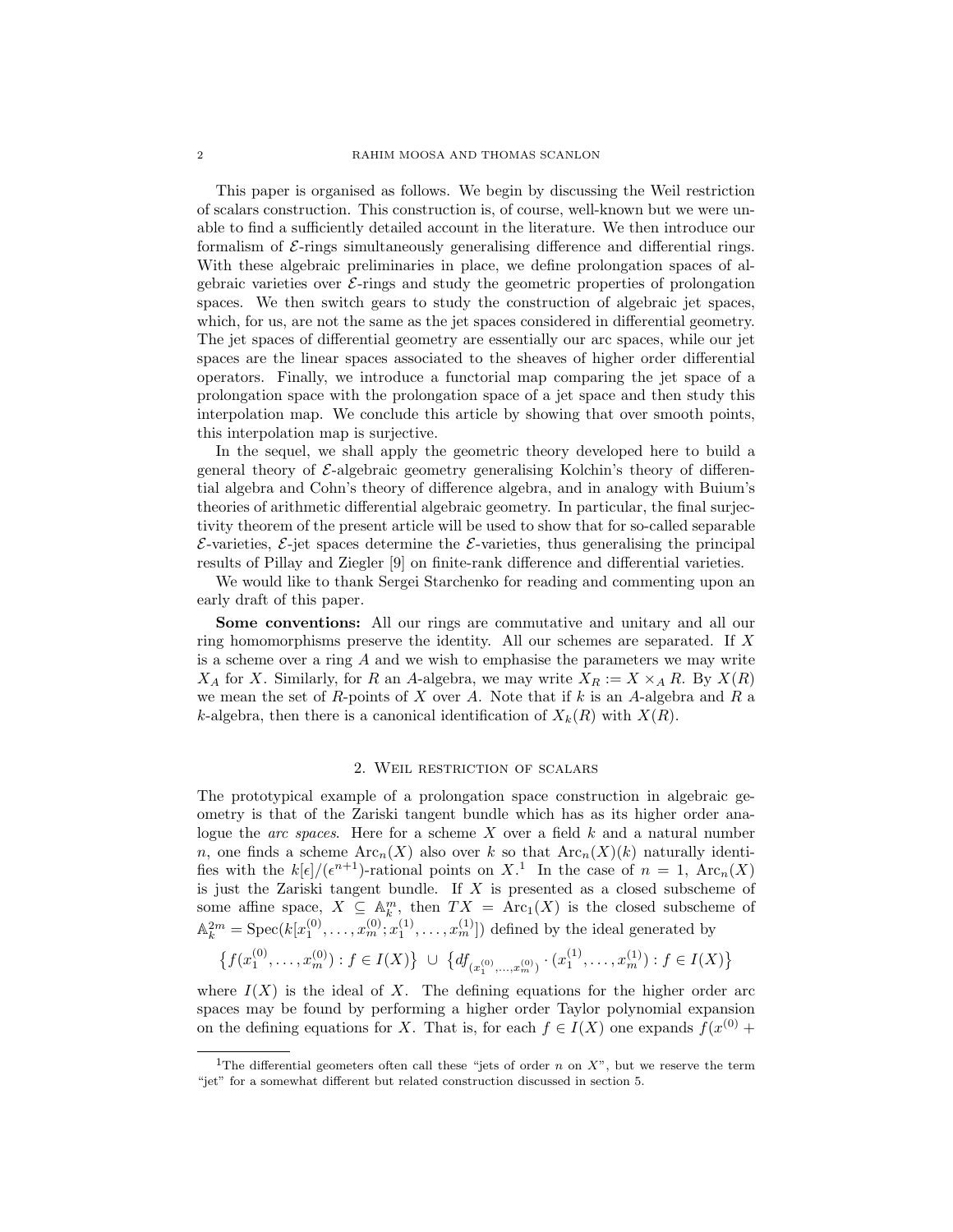$\epsilon x^{(1)} + \epsilon^2 x^{(2)} + \cdots + \epsilon^n x^{(n)}$  as  $\sum_{j=0}^n f_j \epsilon^j$  and the components  $f_j$  will be the defining equations for  $\text{Arc}_n X \subseteq \mathbb{A}_k^{(n+1)m}$  $\frac{(n+1)m}{k}$ .

The above construction is a special case of the Weil restriction of scalars construction which forms the theoretical basis for our general prolongation spaces. We review some of the basic facts. The material covered here, as well as further details, can be found in section 7.6 of [1] and in the appendix to [8].

Let S be a scheme and  $T \to S$  a scheme over S. Given a scheme Y over T, let  $\mathcal{R}_{T/S}Y$ : Scheme  $/S \to$  Sets be the functor which assigns to any scheme U over S the set  $\text{Hom}_T(U \times_S T, Y)$ .

**Proposition 2.1** (cf. Theorem 4 of [1]). Suppose k is a ring, R is a k-algebra that is finite and free as a k-module,  $S = \text{Spec}(k)$ , and  $T = \text{Spec}(R)$ . If the induced morphism  $T \rightarrow S$  is one-to-one then there exists a covariant functor

 $R_{T/S}:$  Schemes  $/T \rightarrow$  Schemes  $/S$ 

such that for any scheme Y over T,  $R_{T/S}Y$  represents the functor  $R_{T/S}Y$ . The equivalence of the functors  $\text{Hom}_S(A, R_{T/S}Y)$  and  $R_{T/S}Y$  is given by the existence of a T-morphism  $r_Y : R_{T/S} Y \times_S T \to Y$  such that for any scheme U over S,  $p \mapsto r_Y \circ (p \times_S \text{id}_T)$  defines a bijection between  $\text{Hom}_S(U, R_{T/S} Y)$  and  $\mathcal{R}_{T/S} Y(U)$ .

We can drop the assumption that  $T \rightarrow S$  is one-to-one if we restrict  $R_{T/S}$ to the category of schemes over R that have the property that every finite set of (topological) points is contained in an open affine subscheme.

Proof. The proposition is implicit in the proof of Theorem 4 of [1]. For the sake of completeness we provide some details here.

Choosing a basis, let  $R = \bigoplus_{j=1}^{t} k \cdot e_j$ . We first define the functor  $R_{T/S}$  on affine schemes over T. Suppose  $Y = \text{Spec} (R[y]/I)$ , where y is a (possibly infinite) tuple of indeterminates. Let  $\bar{\mathbf{y}} = (\mathbf{y}_j)_{1 \leq j \leq t}$  be t copies of y. Then let  $R_{T/S} Y :=$ Spec  $(k[\bar{y}]/I')$  where I' is obtained as follows: Let  $\rho: R[\mathbf{y}] \to k[\bar{\mathbf{y}}] \otimes_k R$  be the

R-algebra map given by  $\rho(y) = \sum_{k=1}^{t}$  $j=1$  $y_j \otimes e_j$  for all  $y \in \mathbf{y}$ , and  $\rho(r) = 1 \otimes r$  for all

 $r \in R$ . Given  $P \in R[\mathbf{y}], \rho(P) = \sum_{k=1}^{t}$  $j=1$  $P_j \otimes e_j$  where  $P_1, \ldots, P_t \in k[\bar{\mathbf{y}}]$  are such that

(1) 
$$
P(\sum_{j=1}^{t} \mathbf{y}_{j} e_{j}) = P_{1}e_{1} + P_{2}e_{2} + \cdots + P_{t}e_{t}
$$

in  $\bigoplus_{j=1}^t k[\bar{\mathbf{y}}] \cdot e_j$ . If for each  $1 \leq j \leq t$  we let  $\pi_j : k[\bar{\mathbf{y}}] \otimes_k R \to k[\bar{\mathbf{y}}]$  be the map which first identifies  $k[\bar{y}] \otimes_k R$  with  $\bigoplus_{j=1}^t k[\bar{y}] \cdot e_j$  and then projects onto the  $e_j$ factor, then  $I'$  is the ideal generated by  $\sum_{i=1}^{t}$  $j=1$  $\pi_j \rho(I)$ . That is, I' is the ideal generated by the  $P_i$ 's in (1) as P ranges over all polynomials in I.

Note that  $\rho$  induces an R-algebra map  $r_Y^* : R[y]/I \to k[\bar{y}]/I' \otimes_k R$  which in turn induces an R-morphism Spec  $(k[\bar{y}]/I') \times_k R \to \text{Spec} (R[y]/I)$ . This is the T-morphism  $r_Y: \mathbb{R}_{T/S} Y \times_S T \to Y$  whose existence is asserted in the Proposition.

We need to define  $R_{T/S}$  on morphisms. Suppose  $p: Y \to Z$  is an R-morphism, where  $Z = \text{Spec} (R[\mathbf{z}]/J)$ . Then  $R_{T/S}(p)$ : Spec  $(k[\bar{\mathbf{y}}]/I') \to \text{Spec} (k[\bar{\mathbf{z}}]/J')$  is the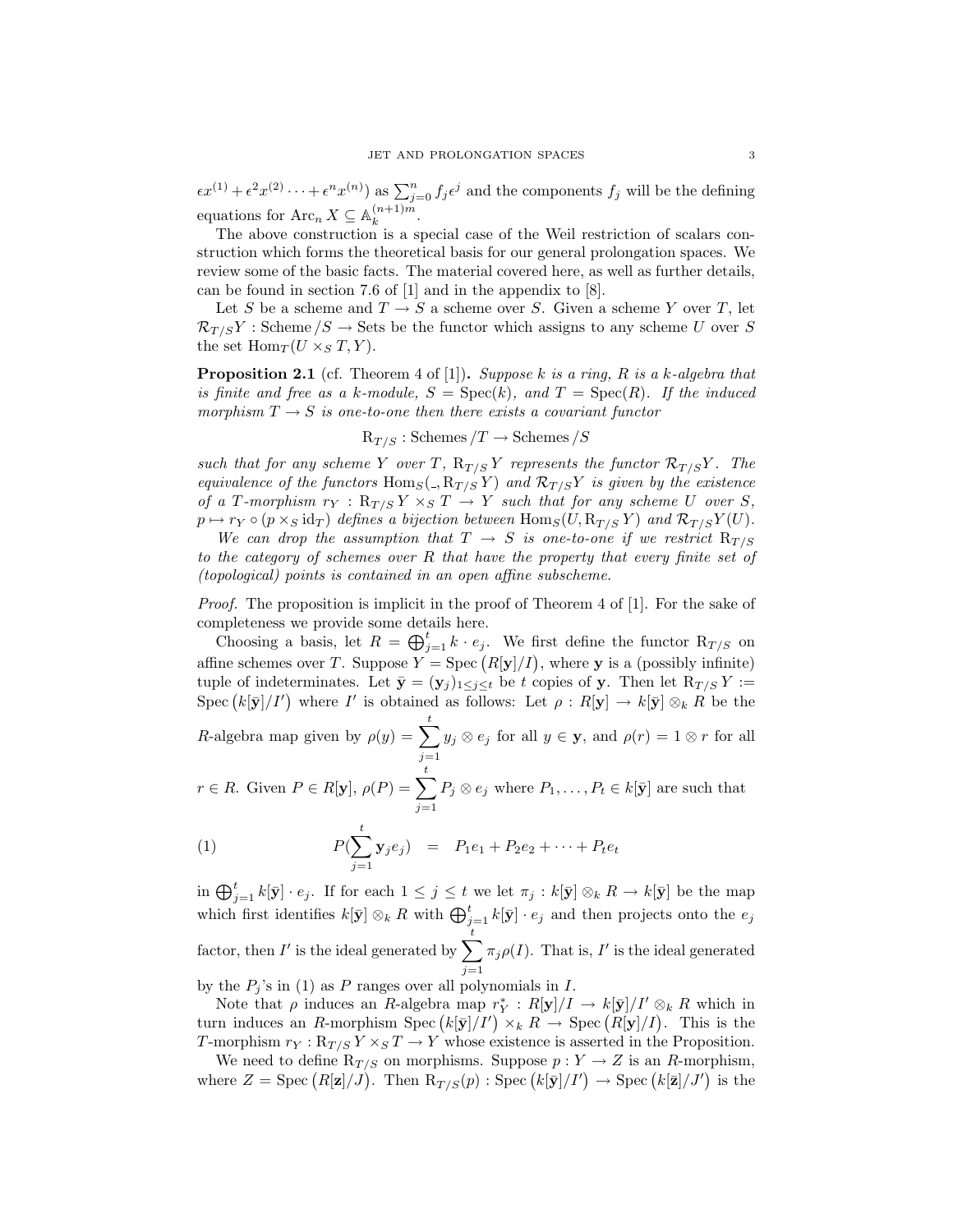map induced by the k-algebra map  $z_j \mapsto \pi_j r_Y^*(p^*z)$ , where  $p^* : R[\mathbf{z}] / J \to R[\mathbf{y}] / I$ is the R-map on co-ordinate rings associated to p and  $r_Y^*$  and  $\pi_j$  are as in the preceeding paragraphs. It is routine to check that  $R_{T/S}$  thus defined is indeed a functor from affine schemes over  $T$  to affine schemes over  $S$ .

Next we show that  $R_{T/S}Y$  does indeed represent the functor  $\mathcal{R}_{T/S}Y$  (still restricting to affine schemes). Suppose  $U = \text{Spec}(A)$  is an affine scheme over k. We first show that  $p \mapsto r_Y \circ (p \times_k \text{id}_R)$  defines a bijection between  $\text{Hom}_k(U, R_{T/S} Y)$ and  $\mathcal{R}_{T/S}Y(U) = \text{Hom}_{R}(U \times_k R, Y)$ . Working with the co-ordinate rings instead, we need to show that  $f \mapsto (f \times id_R) \circ r_Y^*$  gives a bijection from  $\text{Hom}_k(k[\bar{y}]/I', A)$ to  $\text{Hom}_R(R[\mathbf{y}]/I, A \otimes_k R)$ . For injectivity we just observe that if  $(f \times id_R) \circ r_Y^* =$ 

$$
(g \times \mathrm{id}_R) \circ r_Y^*
$$
 then  $\sum_{j=1}^t f(y_j + I') \otimes e_j = \sum_{j=1}^t g(y_j + I') \otimes e_j$  for all  $y \in \mathbf{y}$ . But

since  $A \otimes_k R = \bigoplus_{j=1}^t A \cdot e_j$ , this implies that  $f(y_j + I') = g(y_j + I')$  for all  $y \in \mathbf{y}$ and all  $1 \leq j \leq t$ . So f and g agree on the generators of  $k[\bar{y}]/I'$  and hence are equal. For surjectivity, suppose  $\alpha \in \text{Hom}_{R}(R[\mathbf{y}]/I, A \otimes_{k} R)$ . For each  $y \in \mathbf{y}$  write

$$
\alpha(y+I) = \sum_{j=1}^{t} a_j \otimes e_j, \text{ where } a_j \in A. \text{ Now define } f: k[\bar{\mathbf{y}}]/I' \to A \text{ by } f(y_j + I') := a_j.
$$

Then  $f \in \text{Hom}_k(k[\bar{\mathbf{y}}]/I', A)$  and we compute that

$$
\left[ (f \times id_R) \circ r_Y^* \right](y+I) = (f \times id_R) \left( \sum_{j=1}^t (y_j + I') \otimes e_j \right) = \sum_{j=1}^t a_j \otimes e_j = \alpha(y+I)
$$

for each  $y \in \mathbf{y}$ , as desired.

It is routine to check that the above bijection is functorial in  $U$  and therefore does establish the desired equivalence of functors, at least restricted to affine schemes.

It remains therefore only to go from affine schemes to schemes in general. In Theorem 4 of [1] there is an argument going from the representability of  $\mathcal{R}_{T/S}Y$  for affine schemes Y to the representability of  $\mathcal{R}_{T/S}Z$  where Z has the property that every finite set of (topological) points is contained in some open affine subscheme. As a matter of fact of the proof given there, one only has to worry about finite sets in Z of cardinality bounded by the cardinality of the fibres of  $T \to S$  (they work with the weaker assumption that  $T \to S$  is finite and locally free). Hence, in the case that  $T \to S$  is one-to-one, the extra assumption on Z is unnecessary.

So  $R_{T/S}$  extends to a functor on all schemes over T. Finally, from the fact that the morphism  $r_Y$  defined above for affine schemes is functorial in Y, it is not hard to check that it extends to all schemes over T with the desired property.  $\Box$ 

**Definition 2.2.** Suppose k is a ring, A is a k-algebra that is finite and free over k, and Y is a scheme over A such that either  $Spec(A) \to Spec(k)$  is a homeomorphism or Y has the property that every finite set of points is contained in an affine open subset. Then the scheme  $\mathrm{R}_{\mathrm{Spec}(A)/\mathrm{Spec}(k)}$  Y given by the above proposition is called the Weil restriction of Y from A to k and will be denoted by  $R_{A/k}$  Y.

The following fact, which is stated in a seemingly weaker but in fact equivalent form in section 7.6 of [1], is a routine diagram chase.

**Fact 2.3.** Weil restriction is compatible with base change. That is, if  $T \rightarrow S$  and  $S' \to S$  are schemes over S, and  $T' := T \times_S S'$ , then for any scheme Y over T,

$$
R_{T/S} Y \times_S S' = R_{T'/S'}(Y \times_T T')
$$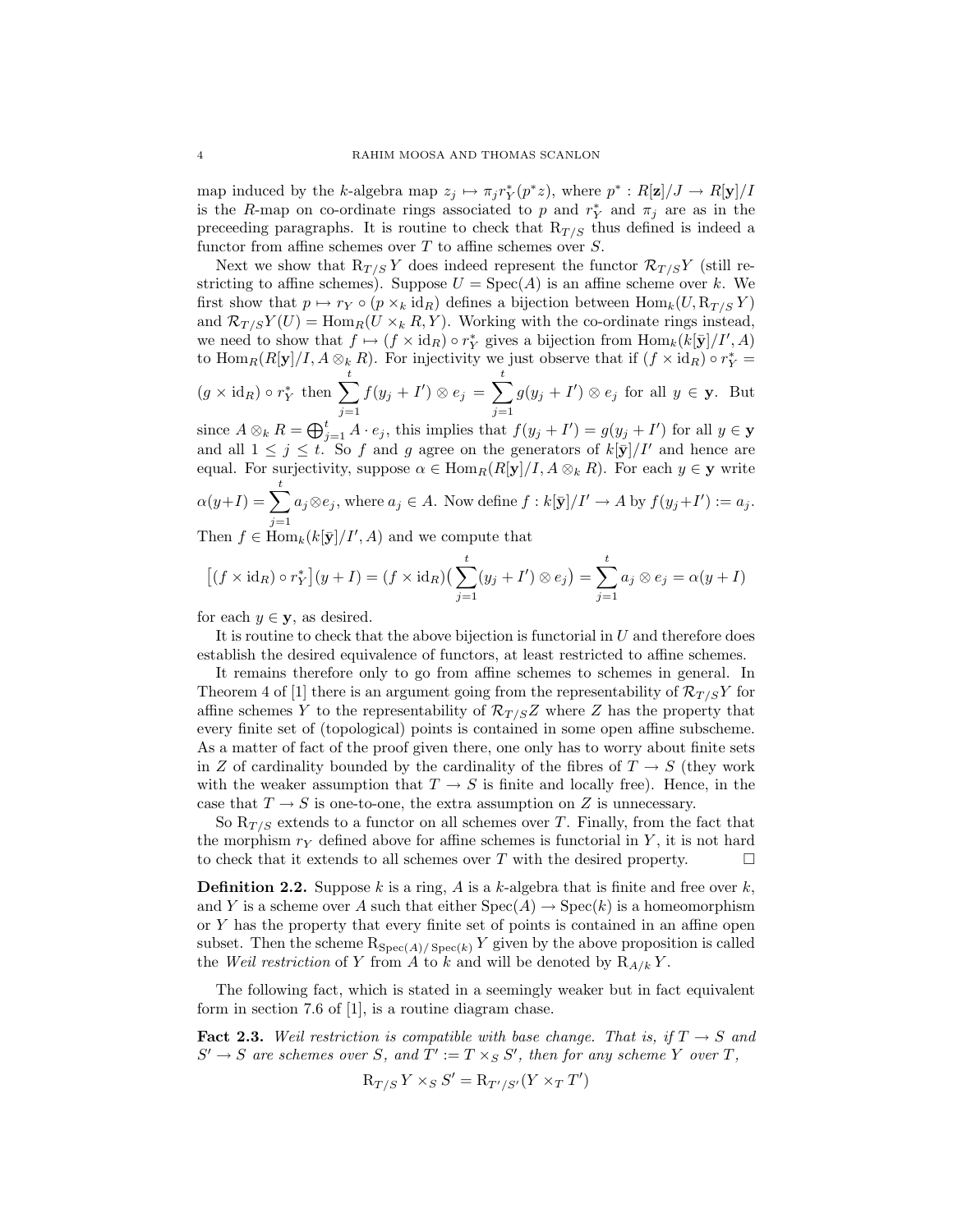whenever  $R_{T/S} Y$  and  $R_{T'/S'} (Y \times_T T')$  exist.

**Fact 2.4.** If  $T \to S$  is a scheme over S and  $f : X \to Y$  is a smooth (respectively *étale)* morphism of schemes over T, then  $R_{T/S}(f) : R_{T/S} X \rightarrow R_{T/S} Y$  is also smooth (respectively étale) – whenever  $R_{T/S} X$  and  $R_{T/S} Y$  exist.

Proof. This proof is essentially the same as the argument for part (h) of Proposition 5 in section 7.6 of [1]. We spell out some of the details.

We use the characterisation of smooth and  $\acute{e}$ tale maps given by Proposition 6 of section 2.2 of  $[1]$ ; namely that it suffices to show that for any affine scheme  $Z \rightarrow R_{T/S}(Y)$  and all closed subschemes  $Z_0$  of Z whose ideal sheaf is square zero, the canonical map  $\text{Hom}_{R_{T/S}Y}(Z, R_{T/S}X) \to \text{Hom}_{R_{T/S}Y}(Z_0, R_{T/S}X)$  is surjective (respectively bijective). So given  $a: Z_0 \to \mathbb{R}_{T/S} X$  over  $\mathbb{R}_{T/S} Y$  we want to lift it (uniquely) to  $Z$ . Base changing up to  $T$  we obtain

$$
Z_0 \times_S T \xrightarrow{\text{a x id}} \text{R}_{T/S} X \times_S T \xrightarrow{r_X} X
$$
\n
$$
\downarrow \text{R}_{T/S}(f) \times \text{id}
$$
\n
$$
\downarrow \text{R}_{T/S} Y \times_S T \xrightarrow{r_Y} Y
$$

Since f is smooth  $r_X \circ (a \times id)$  lifts to a map  $p : Z \times_S T \to X$  over Y. Now, under the identification of  $X(Z \times_S T)$  with  $R_{T/S} X(Z)$ , p corresponds to a map  $\tilde{p}: Z \to \mathcal{R}_{T/S} X$  such that  $p = r_X \circ (\tilde{p} \times id)$ . So we get



Since  $p = r_X \circ (\tilde{p} \times id)$  extends  $r_X \circ (a \times id)$ ,  $\tilde{p}$  is our desired extension of a. Moreover, if  $\tilde{p}'$  were another lifting of a to Z then  $r_x \circ (\tilde{p}' \times id)$  would be another lifting of  $r_X \circ (a \times id)$ . Hence, if f is étale then  $\tilde{p}$  is the unique extension of a to Z.

**Example 2.5** (Arc spaces). Let X be a scheme over a ring k. Letting  $k^{(n)}$  :=  $k[\epsilon]/(\epsilon^{n+1})$ , the n<sup>th</sup> arc spaces discussed at the beginning of the section are the Weil restrictions of  $X \times_k k^{(n)}$  from  $k^{(n)}$  to k. (Note that  $Spec(k^{(n)}) \to Spec(k)$  is a homeomorphism so that the Weil restriction does exist.) In particular,  $\text{Arc}_n(X)(k)$ is canonically identified with the  $k^{(n)}$ -points of  $X \times_k k^{(n)}$ , which in turn can be identified with  $X(k^{(n)})$ . Note that  $\text{Arc}_1(X)$  is the tangent bundle TX.

The quotient  $k^{(n)} \to k$  induces a structure map  $\text{Arc}_n(X) \to X$  as follows: For any k-algebra R,  $\text{Arc}_n(X)(R)$  is identified with  $X(R \otimes_k k^{(n)})$ . Now  $R \otimes_k k^{(n)} =$  $R[\epsilon]/(\epsilon^{(n+1)}) = R^{(n)}$ , and we have the natural quotient map  $\rho_n^R : R^{(n)} \to R$  inducing  $\rho_n^R$ : Spec $(R) \to \text{Spec}(R^{(n)})$ . Composition with  $\rho_n^R$  defines a map from the  $X(R^{(n)})$ to  $X(R)$ . That is, from  $\text{Arc}_n(X)(R)$  to  $X(R)$ .

## 3.  $\mathcal{E}$ -RINGS

In the arc space construction the finite free k-algebra  $k^{(n)} = k[\epsilon]/(\epsilon^{n+1})$  plays a dual role: we first take a base *extension* from k to  $k^{(n)}$  and then the Weil *restriction* from  $k^{(n)}$  to k. Our general prolongation space construction will come from treating these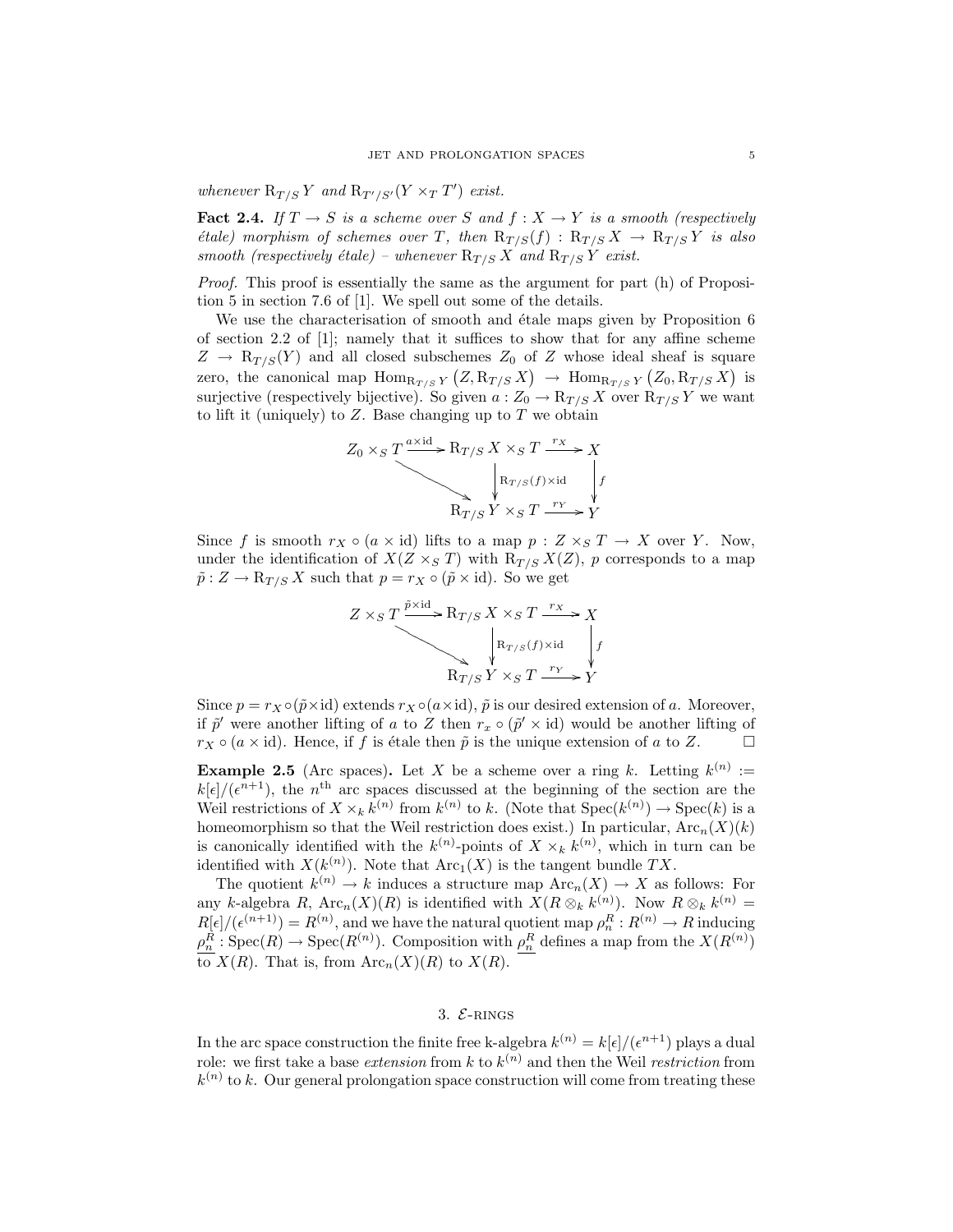two roles separately and generalising both of them. The purpose of this section is to introduce these generalisations of  $k^{(n)}$ . But first a preliminary definition.

**Definition 3.1.** By the *standard ring scheme* S over A we mean  $Spec(A[x])$  with the usual ring scheme structure. So  $\mathcal{S}(R) = (R, +, \times, 0, 1)$ , for all A-algebras R. An S-algebra scheme  $\mathcal E$  over A is a ring scheme together with a ring scheme morphism  $s_{\mathcal{E}} : \mathbb{S} \to \mathcal{E}$  over A. We view S as an S-algebra via the identity id : S  $\to$  S. A morphism of S-algebra schemes is then a morphism of ring schemes respecting the S-algebra structure. Similarly one can define S-module schemes and morphisms. By a finite free S-algebra scheme we will mean, somewhat unnaturally, an S-algebra scheme  $\mathcal E$  together with an isomorphism of S-module schemes  $\psi_{\mathcal E}: \mathcal E \to \mathbb S^\ell$ , for some  $\ell \in \mathbb{N}$ .

The intention behind fixing the ismorphism  $\psi_{\mathcal{E}} : \mathcal{E} \to \mathbb{S}^{\ell}$  is to give us a canonical way of presenting  $\mathcal{E}(R)$  uniformly in all A-algebras R. Indeed, we get  $\mathcal{E}(R)$  =  $R[(e_i)_{i\leq \ell}]/I_R$ , where the  $e_i$  are indeterminates and  $I_R$  is the ideal generated by expressions that describe how the monomials in the  $e_i$ 's can be written as A-linear combinations of the  $e_i$ 's.

**Remark 3.2.** It follows from the above discussion that for any A-algebra,  $\alpha$  :  $A \rightarrow$ R, we can canonically identify  $\mathcal{E}(R)$  and  $\mathcal{E}(A)\otimes_A R$ , both as R-algebras and as  $\mathcal{E}(A)$ algebras (where the  $\mathcal{E}(A)$ -algebra structure on  $\mathcal{E}(R)$  is by  $\mathcal{E}(\alpha) : \mathcal{E}(A) \to \mathcal{E}(R)$ ). The converse is also true: given any finite and free  $A$ -algebra  $B$ , by choosing a basis we can find a finite and free S-algebra scheme  $\mathcal E$  over A such that  $\mathcal E(R) = B \otimes_A R$ for any A-algebra R.

Here is the central notion of this section.

**Definition 3.3.** Suppose  $\mathcal{E}$  is a finite free S-algebra scheme over a ring A. An  $\mathcal{E}\text{-ring}$  is an A-algebra k together with an A-algebra homomorphism  $e : k \to \mathcal{E}(k)$ .

Note that  $\mathcal{E}(k)$  has two k-algebra structures, the *standard*  $s_{\mathcal{E}}^{k}: k \to \mathcal{E}(k)$  and the exponential  $e : k \to \mathcal{E}(k)$ . (These will correspond to the two roles played by  $k^{(n)}$  in the arc space construction.) Both induce the same A-algebra structure. In order to distinguish these notationally, we will denote the latter by  $\mathcal{E}^{e}(k)$ .

One may equally well describe an  $\mathcal{E}\text{-ring}$  by giving a collection of operators  $\{\partial_i : k \to k\}_{i \leq \ell}$  via the correspondence  $\psi_{\mathcal{E}} \circ e = (\partial_1, \dots, \partial_\ell)$ . That the collection  ${\{\partial_i\}}$  so defines an *E*-ring structure on k is equivalent to the satisfaction of a certain system of functional equations.

We now discuss some examples.

**Example 3.4** (Pure rings). For any A-algebra  $k$ ,  $(k, id)$  is an S-ring.

**Example 3.5** (Rings with endomorphisms). Fix  $n \geq 0$  and consider the finite free S-algebra scheme  $\mathcal{E}_n = \mathbb{S}^n$  with the product ring scheme structure and s:  $\mathbb{S} \to \mathbb{S}^n$  being the diagonal. If k is a ring and  $\sigma_0, \ldots, \sigma_{n-1}$  are endomorphisms of k, then  $(k, e_n)$  is an  $\mathcal{E}_n$ -ring where  $e_n := (\sigma_0, \sigma_1, \ldots, \sigma_{n-1})$ . In particular, if  $\sigma$  is an automorphism of k, then setting  $\sigma_0 = id$ , and setting  $\sigma_{2m-1} = \sigma^m$  and  $\sigma_{2m} = \sigma^{-m}$  for all  $m > 0$ , we see that the difference ring structure is captured by  $\{(k, e_n) : n \in \mathbb{N}\}.$ 

**Example 3.6** (Hasse-differential rings). For each  $n \geq 0$ , consider the finite free S-algebra scheme  $\mathcal{E}_n$  where for any ring R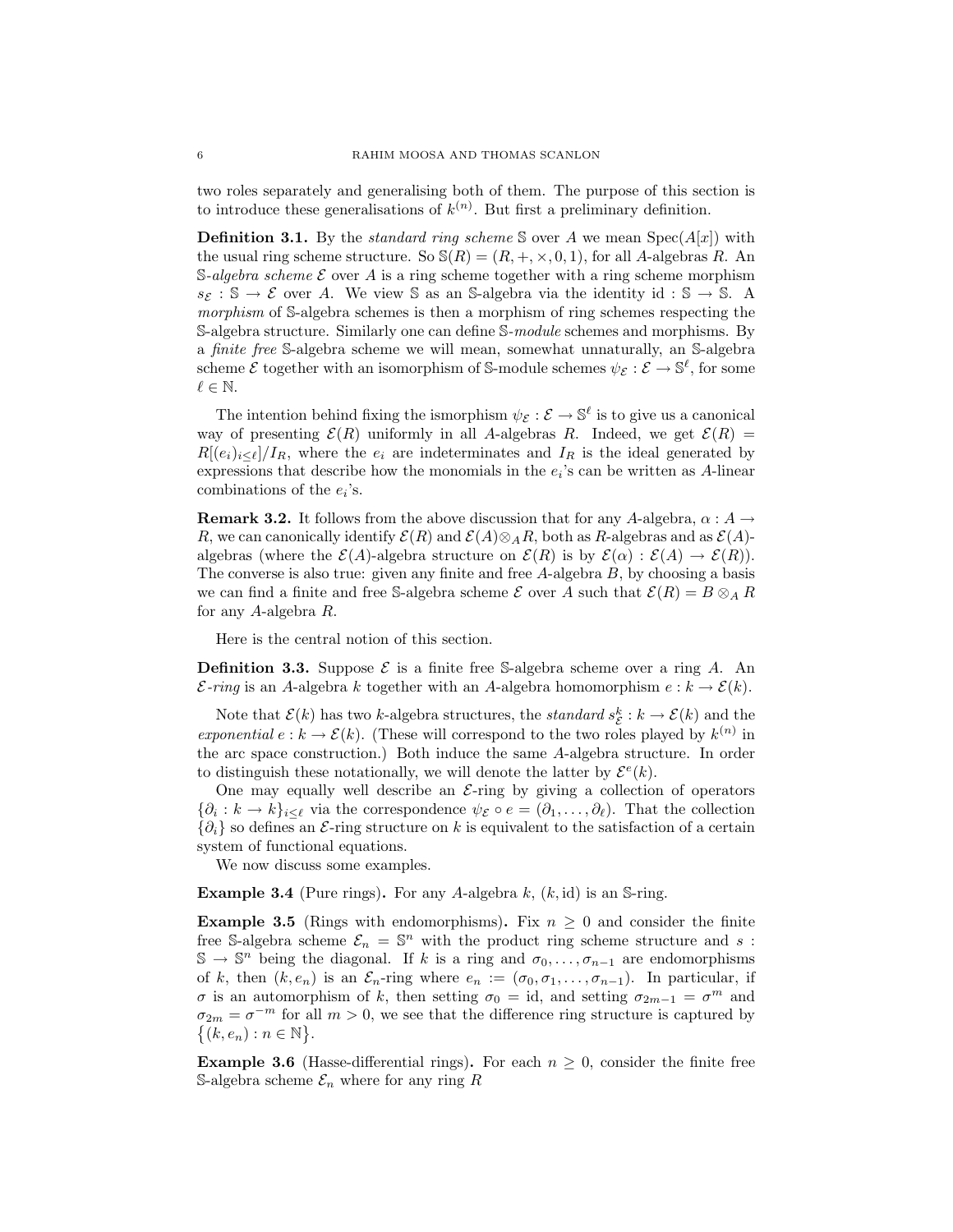- $\mathcal{E}_n(R) = R[\eta_1, \ldots, \eta_r]/(\eta_1, \ldots, \eta_r)^{n+1}$ , where  $\eta_1, \ldots, \eta_r$  are indeterminates;
- $s^R: R \to \mathcal{E}_n(R)$  is the natural inclusion; and,
- $\psi^R : \mathcal{E}_n(R) \to R^{\ell_n}$  is the identification via the standard monomial basis of  $R[\eta_1,\ldots,\eta_r]/(\eta_1,\ldots,\eta_r)^{n+1}$  over R;

We leave it to the reader to write down the equations which verify that such a finite free S-algebra scheme exists.

Recall that a *Hasse derivation* on a ring  $k$  is a sequence of additive maps from k to k,  $\mathbf{D} = (D_0, D_1 \dots)$ , such that

- $D_0 = id$  and
- $D_m(xy) = \sum$  $a+b=m$  $D_a(x)D_b(y)$  for all  $m > 0$ .

Suppose  $\mathbf{D}_1, \ldots, \mathbf{D}_r$  is a sequence of r Hasse derivation on k and set  $E(x) =$  $\sum$ α∈N<sup>r</sup>  $D_{1,\alpha_1}D_{2,\alpha_2}\cdots D_{r,\alpha_r}(x)\eta^{\alpha}$ . Then  $E: k \to k[[\eta_1,\ldots,\eta_r]]$  is a ring homo-

morphism. Let  $e_n$  be the composition of E with the quotient  $k[[\eta_1, \ldots, \eta_r]] \rightarrow$  $k[\eta_1,\ldots,\eta_r]/(\eta_1,\ldots,\eta_r)^{n+1}$ . Then  $(k, e_n)$  is an  $\mathcal{E}_n$ -ring. The Hasse-differential ring structure is captured by the sequence  $\{(k, e_n) : n \in \mathbb{N}\}.$ 

This example specialises to the case of partial differential fields in characteristic zero. Suppose k a field of characteristic zero and  $\partial_1, \ldots, \partial_r$  are derivations on k. Then  $D_{i,n} := \frac{\partial_i^n}{\partial x^n}$  $\frac{\sigma_i}{n!}$ , for  $1 \leq i \leq r$  and  $n \geq 0$ , defines a sequence of Hasse derivations on k. The  $\mathcal{E}_n$ -ring structure on k is given in multi-index notation by  $e_n(x) := \sum$  $\alpha \in \mathbb{N}^r, |\alpha| \leq n$ 1  $\frac{1}{\alpha!} \partial^{\alpha}(x) \eta^{\alpha}$  where  $\partial := (\partial_1, \dots, \partial_r)$ .

On the other hand we can specialise in a different direction to deal with fields of *finite imperfection degree.* The following example is informed by [11]: suppose  $k$  is a field of characteristic  $p > 0$  with imperfection degree r. Let  $t_1, \ldots, t_r$  be a p-basis for k. Then  $t_1, \ldots, t_r$  are algebraically independent over  $\mathbb{F}_p$ . Consider  $\mathbb{F}_p[t_1, \ldots, t_r]$ and for  $1 \leq i \leq r$  and  $n \in \mathbb{N}$ , define

$$
\mathbf{D}_{i,n}(t_1^{\alpha_1}\cdots t_r^{\alpha_r}) := \begin{pmatrix} \alpha_i \\ n \end{pmatrix} t_1^{\alpha_1}\cdots t_i^{\alpha_i-n}\cdots t_r^{\alpha_r}.
$$

and extend by linearity to  $\mathbb{F}_p[t_1,\ldots,t_r]$ . The sequence  $(\mathbf{D}_1,\ldots,\mathbf{D}_r)$  forms a sequence of  $r$  Hasse derivations on this domain. Moreover, they extend uniquely to Hasse derivations on k (see Lemma 2.3 of [11]). This gives rise to a  $\mathcal{E}_n$ -ring structure on  $k$  for all  $n$ .

The above examples can also be combined to treat difference-differential rings.

Next we consider an example interpolating between differential and difference rings. The notion of D-ring was introduced by the second author in [10].

**Example 3.7** (D-rings). Let A be a commutative ring having a distinguished element  $c \in A$ . For any A-algebra R we define  $\mathcal{E}_c(R)$  to be the A-module  $R \times R$  with multiplication defined by  $(x_1, x_2) \cdot (y_1, y_2) := (x_1y_1, x_1y_2 + x_2y_1 + cx_2y_2)$ . To give R the structure of a  $\mathcal{E}_c$ -ring we need only produce an A-linear map  $D: R \to R$  for which  $R \to \mathcal{E}_c(R)$  given by  $x \mapsto (x, D(x))$  is a homomorphism of A-algebras. Note that if  $c = 0$ , then  $\mathcal{E}_c(R)$  is the ring of dual numbers over R and D is a derivation. At the other extreme, if  $c \in A^{\times}$ , then from any A-algebra endomorphism  $\tau : R \to R$ , we give R a  $\mathcal{E}_c$ -ring structure via  $D(x) := c^{-1} [\tau(x) - x]$ . Considered at the level of the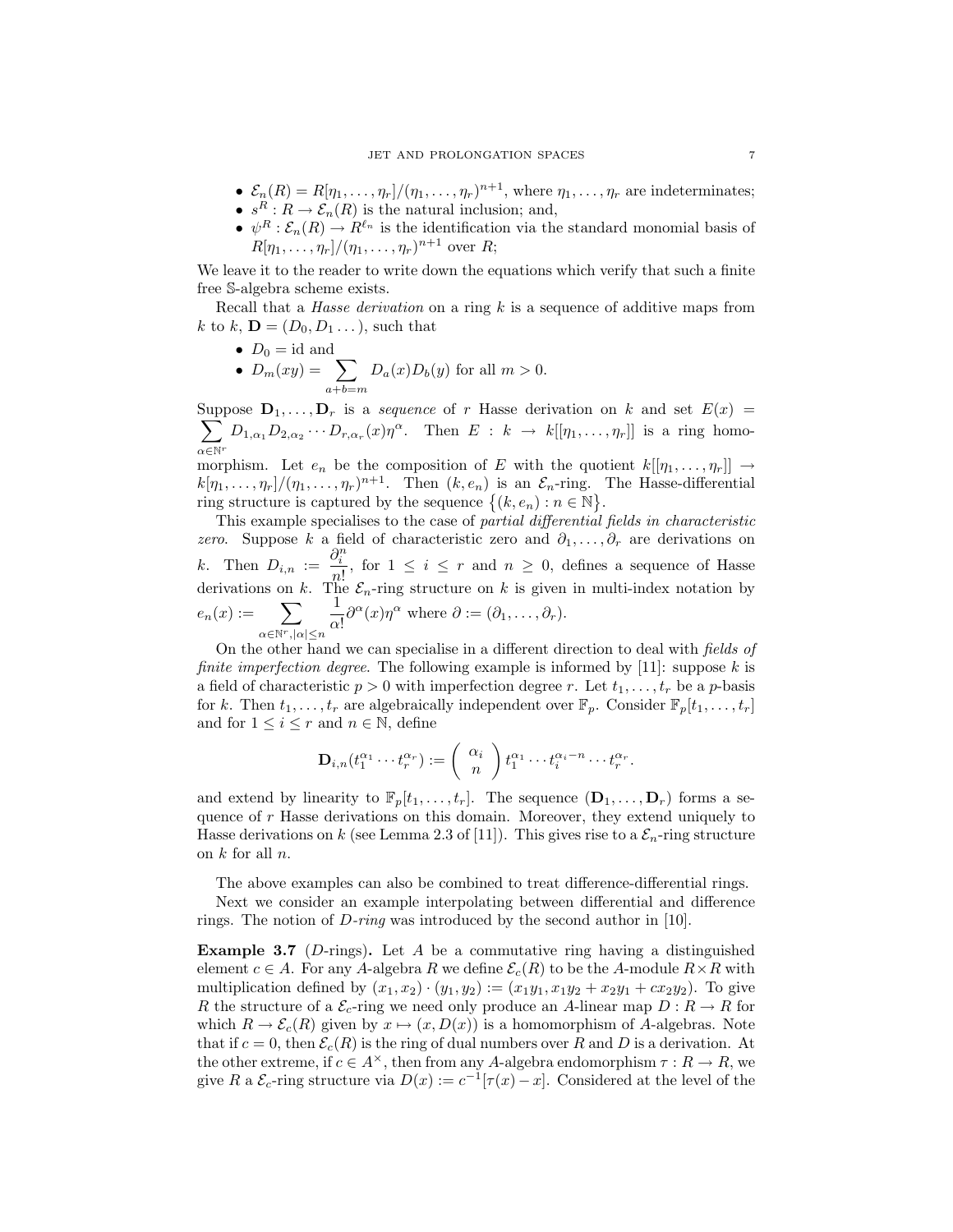ring schemes, we see that  $(\mathcal{E}_c)_{A[\frac{1}{c}]} \approx \mathbb{S}_{A[\frac{1}{c}]} \times \mathbb{S}_{A[\frac{1}{c}]}$  while  $(\mathcal{E}_c)_{A/(c)} \approx (\mathbb{S}[\epsilon]/(\epsilon^2))_{A/(c)}$ . In particular, when A is a field, an  $\mathcal{E}_c$ -ring is essentially either a difference ring or a differential ring.

Finally let us discuss an example of a ring functor which does not fit into our formalism, but for which some of our constructions still make sense.

**Example 3.8** ( $\lambda$ -rings). Fix A a commutative ring of characteristic p with a finite p-independent set B. For each natural number n and A-algebra R, define  $\mathcal{E}_n(R) :=$  $R[{s_b : b \in B}]/({s_b^p}^n - b : b \in B}]$  and take for its basis over A the monomials in  $\{s_b : b \in B\}$  in which each variable appears to degree less than  $p^n$ . As it stands, an  $\mathcal{E}_n$ -ring  $(A, \psi)$  is simply a Hasse differential ring for which certain linear differential operators must vanish identically. However, we might consider a variation on the definition of an  $\mathcal{E}\text{-ring:}$  Letting  $P_n : \mathcal{E}_n(R) \to R$  be given by  $x \mapsto x^{p^n}$ , we might ask for a map  $\lambda: R \to \mathcal{E}_n(R)$  for which the composite  $P_n \circ \lambda$  is the identity on R. (Note that  $\lambda$  is then not A-linear, and hence does not give an  $\mathcal{E}_n$ -ring structure in our sense.) With this construction we recover the formalism of λ-functions used in the study of the theory of separably closed fields.

As the above examples suggest, one is usually interested in a whole sequence of  $\mathcal{E}_n$ -ring structures on k that satisfy certain compatibility conditions. A more systematic study of such systems, generalised Hasse systems, with their attendant geometry, will be carried out in the sequel to this paper.

**Notation 3.9.** Suppose  $(k, e)$  is an *E*-ring. The ring homomorphism  $e : k \to \mathcal{E}(k)$ also induces a second k-algebra structure on  $\mathcal{E}(R)$ , for any k-algebra R. Namely, given  $a : k \to R$  we obtain

$$
k \xrightarrow{e} \mathcal{E}(k) \xrightarrow{\mathcal{E}(a)} \mathcal{E}(R)
$$

We denote this k-algebra by  $\mathcal{E}^e(R)$ . Alternatively, if we identify  $\mathcal{E}(R)$  with  $R \otimes_k \mathcal{E}(k)$ as in Remark 3.2, then  $\mathcal{E}^e(R)$  is described by

$$
k \xrightarrow{e} \mathcal{E}(k) \xrightarrow{e} R \otimes_k \mathcal{E}(k)
$$

Note that in general  $\mathcal{E}^e(R) \neq R \otimes_k \mathcal{E}^e(k)$  as k-algebras.

## 4. Abstract Prolongations

We fix a finite free S-algebra scheme  $\mathcal E$  over a ring A and an  $\mathcal E$ -ring  $(k, e)$ . The following definition is partly informed by, and generalises, a construction of Buium's in the case of an ordinary differential ring (cf. 9.1 of  $[2]$ ).<sup>2</sup>

**Definition 4.1** (Prolongation). Suppose X is a scheme over k. The prolongation space of X with respect to E and e, denoted by  $\tau(X, \mathcal{E}, e)$ , is the Weil restriction of  $X \times_k \mathcal{E}^e(k)$  from  $\mathcal{E}(k)$  to k, when it exists. Note that we are taking the base extension with respect to the exponential  $e : k \to \mathcal{E}(k)$ , while we are taking the Weil restriction with respect to the standard  $s_{\mathcal{E}}^{k}: k \to \mathcal{E}(k)$ . When the context is clear we may write  $\tau(X)$  for  $\tau(X, \mathcal{E}, e)$ .

 ${}^{2}$ Buium calls his construction a differential "jet space", which conflicts badly with our terminology in several ways.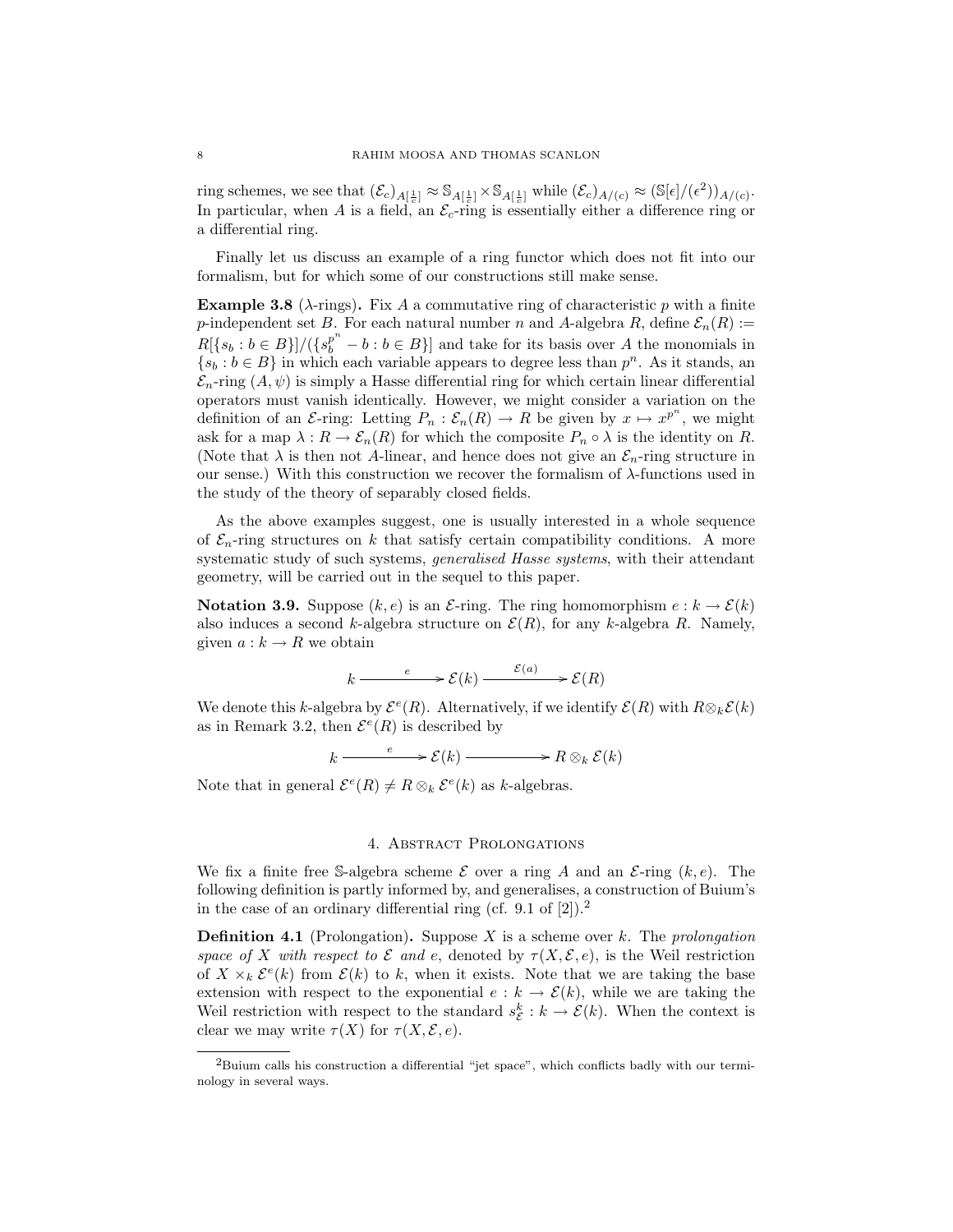So for any k-algebra R, using the fact (Remark 3.2) that  $\mathcal{E}(R) = \mathcal{E}(k) \otimes_k R$ , we have that  $\tau(X)(R) = (X \times_k \mathcal{E}^e(k))(\mathcal{E}(R)).$ 

Note that if  $X$  is quasi-projective then the prolongation space necessarily exists regardless of the  $\mathcal{E}\text{-ring}$  – this is because every finite set of points in a quasiprojective scheme is contained in an affine open subset, and that is the condition for the existence of the Weil restriction. On the other hand, for particular  $\mathcal{E}\text{-rings}$ , the prolongation spaces may exist for other schemes – for example if  $\underline{s^k}$ : Spec  $(\mathcal{E}(k)) \to \text{Spec}(k)$  is one-to-one then  $\tau(X, \mathcal{E}, e)$  exists for all schemes X over k (cf. Proposition 2.1). In the rest of this paper we implicitly assume that our schemes and  $\mathcal{E}$ -rings are such that the the relevant prolongation spaces exist. If the reader is uncomfortable with this sleight of hand, he/she is welcome to assume that all our schemes are quasi-projective.

**Example 4.2.** (a) If  $\mathcal{E} = \mathbb{S}$  and  $e = s_{\mathcal{E}}^k = id$ , then  $\tau(X) = X$ .

- (b) Arc spaces are prolongations. If  $\mathcal E$  is the S-algebra scheme given by  $\mathcal E(R)$  =  $R[\epsilon]/(\epsilon^{n+1})$  and  $e = s_{\mathcal{E}}^k$  is the standard k-algebra structure on  $k[\epsilon]/(\epsilon^{n+1}),$ then  $\tau(X) = \text{Arc}_n(X)$  of Example 2.5.
- (c) Difference rings. If  $\mathcal{E}_n(k) = k^n$  is as in Example 3.5, and  $e_n = (\sigma_0, \dots, \sigma_{n-1})$ is a sequence of endomorphisms of k, then  $\tau(X, \mathcal{E}_n, e_n) = X^{\sigma_0} \times \cdots \times X^{\sigma_{n-1}},$ where  $X^{\sigma_i} = X \times_{\sigma^i} k$ . Indeed, for any scheme U over k, a  $k^n$ -morphism from  $U \times_{s} k^{n}$  to  $X \times_{e_n} k^{n}$  determines and is determined by a sequence of *k*-morphisms from U to  $X^{\sigma_i}$ ,  $i = 0, \ldots, n - 1$ .
- (d) Differential rings. Suppose  $\mathcal E$  is the S-algebra scheme given by  $\mathcal E(R) =$  $R[\eta]/(\eta^2)$  with the standard k-algebra structure. Suppose k is a field of characteristic zero and  $\delta$  is a derivation on k and  $e(a) = a + \delta(a)\eta$ . If X is the affine scheme Spec  $(k[x_1, \ldots x_m]/\langle P_1, \ldots, P_t \rangle)$ , then the Weil restriction computations shows that  $\tau(X, \mathcal{E}, e)$  is the affine subscheme of  $\mathbb{A}^{2m}$  whose ideal is generated by  $P_1(x), \ldots, P_t(x)$  together with

$$
\sum_{i=1}^m \frac{\partial}{\partial x_i} P_j(x) \cdot y_i \ + P_j^{\delta}(x)
$$

for  $j = 1, \ldots, t$ , where  $P^{\delta}$  is obtained from P by applying  $\delta$  to the coefficients. So if X is over the constants of  $\delta$  then this prolongation space is the tangent bundle.

**Definition 4.3.** By the *canonical morphism associated to*  $\tau(X, \mathcal{E}, e)$ , denoted

$$
r_{\mathcal{E},e}^X : \tau(X) \times_k \mathcal{E}(k) \to X,
$$

we mean the composition of the  $\mathcal{E}(k)$ -morphism  $\tau(X)\times_k\mathcal{E}(k) \to X\times_k\mathcal{E}^e(k)$  given by the representability of the Weil restriction (cf. Proposition 2.1) and the projection  $X \times_k \mathcal{E}^e(k) \to X.$ 

**Remark 4.4.** The canonical morphism  $r_{\mathcal{E},e}^X$  :  $\tau(X) \times_k \mathcal{E}(k) \to X$  is not a kmorphism if we view  $\tau(X) \times_k \mathcal{E}(k)$  as over k in the usual way. However we do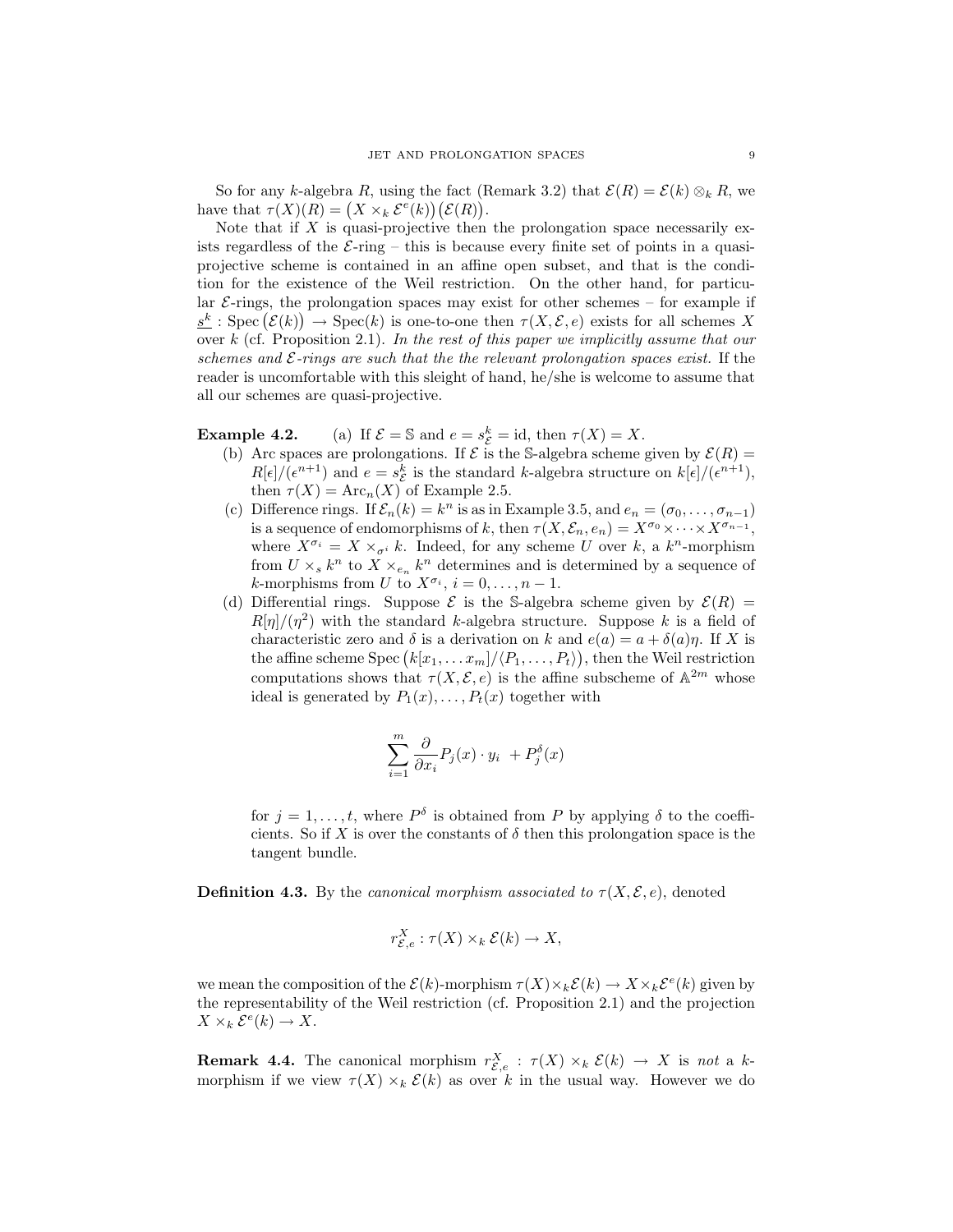have:



where  $\underline{e}$  is the morphism of schemes induced by  $e : k \to \mathcal{E}(k)$ .

As mentioned earlier, the prolongation space is characterised by the property that, for any k-algebra  $R, \tau(X)(R) = (X \times_k \mathcal{E}^e(k))(\mathcal{E}(R))$ . However, the following lemma gives another useful description of the R-points of the prolongation.

**Lemma 4.5.** For any k-algebra R,  $\tau(X)(R) = X(\mathcal{E}^e(R))$ . More precisely, the R-points of  $\tau(X)$  over k can be functorially identified with the  $\mathcal{E}^e(R)$ -points of X over k. This identification is given by  $p \mapsto r_{\mathcal{E},e}^X \circ (p \times_k \mathcal{E}(k)).$ 

Proof. First of all, the defining property of the Weil restriction implies that

$$
\tau(X)(R) = X \times_k \mathcal{E}^e(k) (R \otimes_k \mathcal{E}(k))
$$

where the identification is obtained by associating to

$$
\operatorname{Spec}(R) \xrightarrow{p} \tau(X)
$$

the  $\mathcal{E}(k)$ -morphism

$$
\operatorname{Spec} (R \otimes_k \mathcal{E}(k)) \xrightarrow{p \times_k \mathcal{E}(k)} \to \tau(X) \times_k \mathcal{E}(k) \longrightarrow X \times_k \mathcal{E}^e(k)
$$

where  $\tau(X) \times_k \mathcal{E}(k) \to X \times_k \mathcal{E}^e(k)$  is given by the representability of the Weil restriction (cf. Proposition 2.1). On the other hand,

$$
X \times_k \mathcal{E}^e(k) (R \otimes_k \mathcal{E}(k)) = X(\mathcal{E}^e(R))
$$

Indeed, given

$$
\operatorname{Spec} \left( R \otimes_k \mathcal{E}(k) \right) \xrightarrow{q} X \times_k \mathcal{E}^e(k)
$$

consider the following diagram



where  $\underline{e}$  and  $s_{\mathcal{E}}^{k}$  are the morphisms on schemes induiced by e and  $s_{\mathcal{E}}^{k}$ , respectively. We see that composing q with the projection  $X \times_k \mathcal{E}^e(k) \to X$  gives us the natural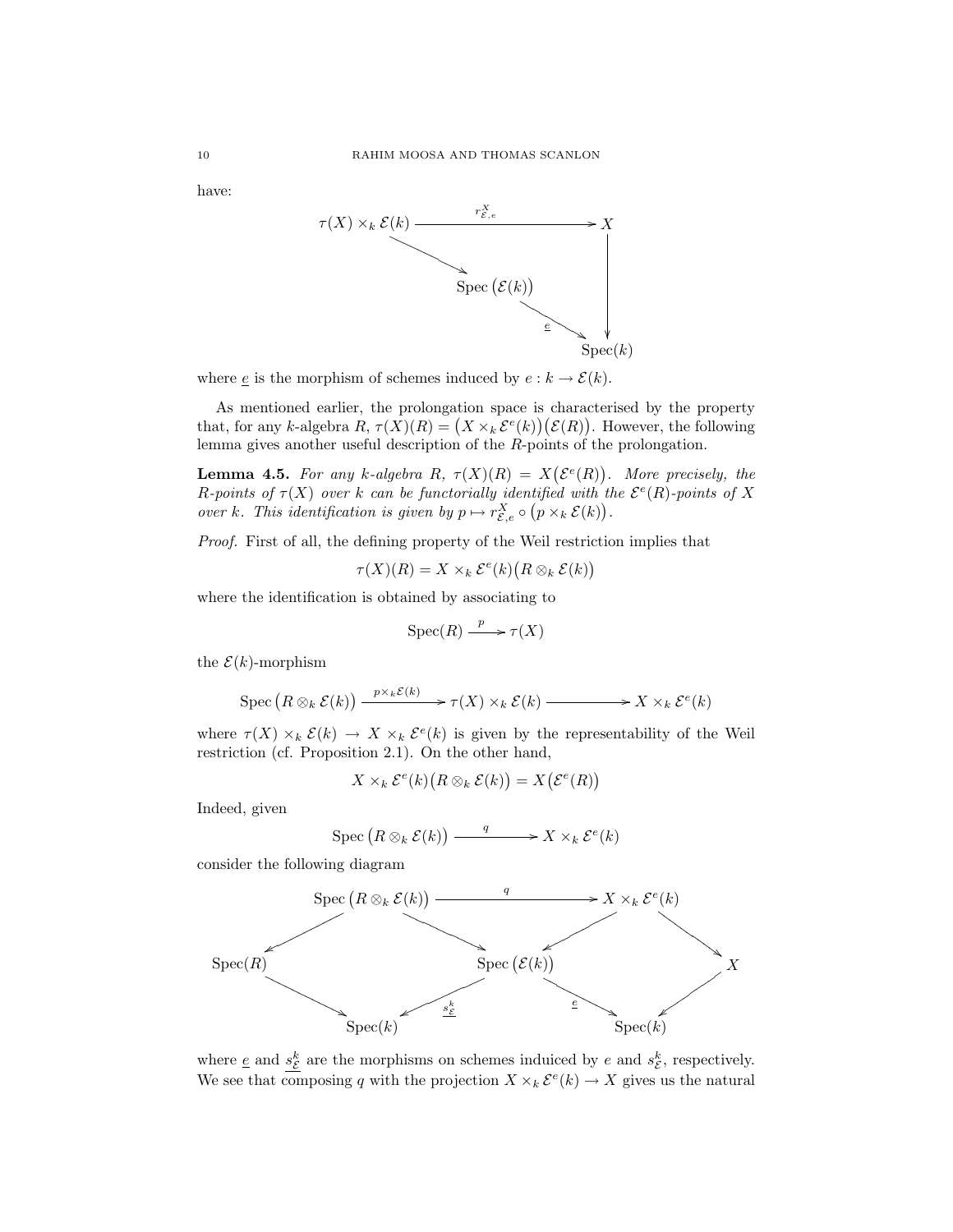identification of the  $(R\otimes_k \mathcal{E}(k))$ -points of  $X\times_k \mathcal{E}^e(k)$  over  $\mathcal{E}(k)$  with the  $(R\otimes_k \mathcal{E}(k))$ points of X over k where  $R \otimes_k \mathcal{E}(k)$  is viewed as a k-algebra by

$$
k \xrightarrow{e} \mathcal{E}(k) \longrightarrow R \otimes_k \mathcal{E}(k)
$$

But  $\mathcal{E}^e(R)$  is canonically isomorphic to  $R \otimes_k \mathcal{E}(k)$  with the above k-algebra structure (cf. 3.9). Hence  $\tau(X)(R) = X(\mathcal{E}^e(R))$ , as desired.

The prolongation space construction is a covariant functor: If  $f : X \to Y$  is a morphism of schemes over k then  $\tau(f) = \mathcal{R}_{\mathcal{E}(k)/k} (f \times_k \mathcal{E}^e(k))$  is the morphism given by the Weil restriction functor applied to  $\hat{f} \times_k \mathcal{E}^e(k) : X \times_k \mathcal{E}^e(k) \to Y \times_k$  $\mathcal{E}^{e}(k)$ . Alternatively,  $\tau(f)$  can be described on R-points for any k-algebra R, after identifying  $\tau(X)(R)$  with  $X(\mathcal{E}^e(R))$  and  $\tau(Y)(R)$  with  $Y(\mathcal{E}^e(R))$ , as composition with f.

**Proposition 4.6.** If  $f : X \to Y$  is an étale morphism (respectively closed embedding, smooth morphism), then  $\tau(f) : \tau(X) \to \tau(Y)$  is étale (respectively a closed embedding, smooth). In particular, if X is a smooth then so is  $\tau(X)$ .

*Proof.* Weil restrictions preserve smooth morphisms, étale morphisms (Fact  $2.4$ ) and closed embeddings (the latter is clear from the construction, see the proof of Proposition 2.1). This is also true of base change. It therefore follows that the prolongation functor preserves all these properties. Since  $X$  being smooth is equivalent  $X \to \text{Spec}(k)$  being smooth, it follows that  $\tau(X)$  is smooth if X is.  $\Box$ 

There is a natural map  $\nabla = \nabla_{\mathcal{E},e}^X : X(k) \to \tau(X)(k)$  induced by e as follows: writing e as a k-algebra homomorphism  $e: k \to \mathcal{E}^e(k)$  we see that it induces a map from the  $X(k)$  to  $X(\mathcal{E}^e(k))$ . This, together with the identification  $\tau(X)(k)$  =  $X(\mathcal{E}^e(k))$  from Lemma 4.5, gives us  $\nabla : X(k) \to \tau(X)(k)$ .

**Proposition 4.7.** Suppose  $f : X \to Y$  is a morphism of schemes over k.

(a) The following diagram commutes:

$$
\tau(X)(k) \xrightarrow{\tau(f)} \tau(Y)(k)
$$
  
\n
$$
\nabla^{X} \uparrow \qquad \qquad \uparrow \nabla^{Y}
$$
  
\n
$$
X(k) \xrightarrow{f} Y(k)
$$

(b) Suppose  $a \in Y(k)$ . Then  $\tau(X)_{\nabla(a)} = \tau(X_a)$ , where  $\tau(X)_{\nabla(a)}$  is the fibre of  $\tau(f) : \tau(X) \to \tau(Y)$  over  $\nabla(a)$ .

*Proof.* Identifying  $\tau(X)(k)$  with  $X(k \otimes_{e} \mathcal{E}(k))$  and  $\tau(Y)(k)$  with  $Y(k \otimes_{e} \mathcal{E}(k))$ ,  $\tau(f)$  and f on k-points are both given by composing with f. On the other hand, by definition, under the same identifications,  $\nabla^{X}$  and  $\nabla^{Y}$  are both given by precomposition with  $\underline{e}$ : Spec $(k \otimes_{e} \mathcal{E}(k)) \rightarrow \text{Spec}(k)$ . Part (a) follows immediately.

We check part (b) at  $R$ -points for any given  $k$ -algebra  $R$ . Under the canonical identifications,  $\nabla(a) \in \tau(Y)(k)$  is given by  $\underline{e}(a) \in Y(\mathcal{E}^e(k))$  as in the diagram

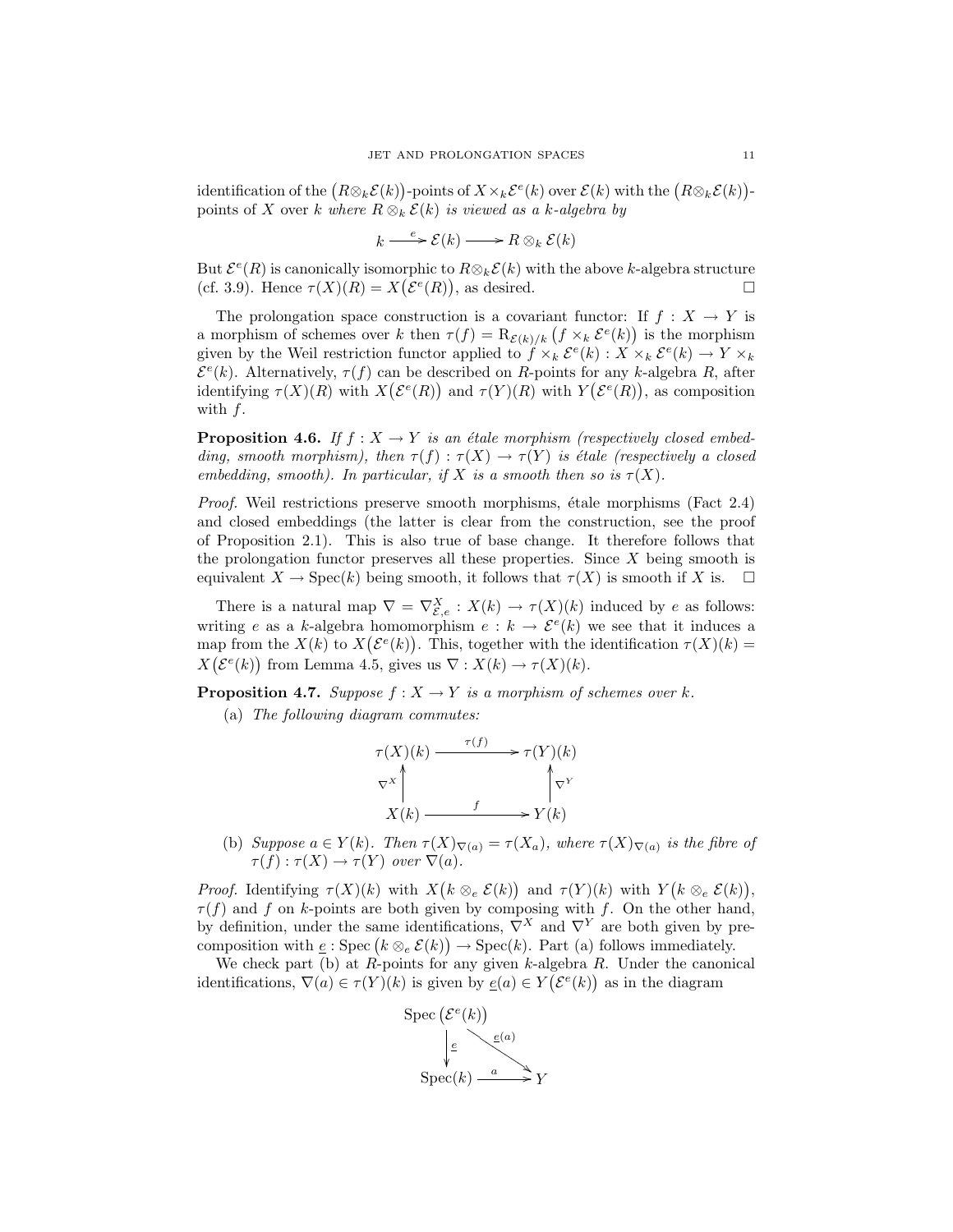Thus  $\tau(X)_{\nabla(a)}(R)$  is identified with  $X_{\varepsilon(a)}(\mathcal{E}^e(R))$  where  $X_{\varepsilon(a)} := X \times_Y \mathrm{Spec}(\mathcal{E}^e(k)).$ On the other hand, under the same canonical identification, we have  $\tau(X_a)(R) =$  $X_a(\mathcal{E}^e(R))$ , where  $X_a := X \times_Y \text{Spec}(k)$ . But note that  $X_{e(a)} = X_a \times_k \mathcal{E}^e(k)$ . and so  $X_{\underline{e}(a)}(\mathcal{E}^e(R)) = X_a(\mathcal{E}^e(R))$ .

4.1. Comparing prolongations. Fix two finite free S-algebra schemes  $\mathcal E$  and  $\mathcal F$ over a ring A, together with a ring-scheme morphism  $\alpha : \mathcal{E} \to \mathcal{F}$  over A. Suppose k is an A-algebra and e and f are such that  $(k, e)$  is an E-ring,  $(k, f)$  is an F-ring, and  $\alpha \circ e = f$  (so that  $\alpha^k : \mathcal{E}^e(k) \to \mathcal{F}^f(k)$  is a k-algebra homomorphisms). For any k-algebra R, since  $\alpha^R$  lifts  $\alpha^k$ , it follows that  $\alpha^R : \mathcal{E}^e(R) \to \mathcal{F}^f(R)$  is also a k-algebra homomorphism.

Given a scheme X over k,  $\alpha$  induces a morphism of schemes  $\hat{\alpha} : \tau(X, \mathcal{E}, e) \rightarrow$  $\tau(X, \mathcal{F}, f)$ . Indeed, for any k-algebra R, pre-composition with the induced morphism of schemes  $Spec(\mathcal{F}^f(R)) \to Spec(\mathcal{E}^e(R))$  over k, in turn induces a map from  $X(\mathcal{E}^e(R))$  to  $X(\mathcal{F}^f(R))$ . We now point out some of the properties of this morphism.

Proposition 4.8. (a) The following diagram commutes:



(b) Suppose  $f: X \to Y$  is a morphism of schemes over k. Then the following diagram commutes:

$$
\tau(X, \mathcal{E}, e) \xrightarrow{\tau^{\mathcal{E}}(f)} \tau(Y, \mathcal{E}, e)
$$
\n
$$
\hat{\alpha}^{X} \downarrow \qquad \qquad \downarrow \hat{\alpha}^{Y}
$$
\n
$$
\tau(X, \mathcal{F}, f) \xrightarrow{\tau^{\mathcal{F}}(f)} \tau(Y, \mathcal{F}, f)
$$

(c) If  $\alpha : \mathcal{E} \to \mathcal{F}$  is a closed embedding, then so is  $\hat{\alpha} : \tau(X, \mathcal{E}, e) \to \tau(X, \mathcal{F}, f)$ .

*Proof.* Part (a) is immediate from the definitions using the fact that  $\alpha$  preserves the  $k$ -algebra structures coming from  $e$  and  $f$ .

We show the diagram in part (b) commutes by evaluating on  $R$ -points for an arbitrary  $k$ -algebra  $R$ . Making the usual identifications, we need to show that the following diagram commutes:

$$
X(\mathcal{E}^e(R)) \longrightarrow Y(\mathcal{E}^e(R))
$$
  
\n
$$
\downarrow \qquad \qquad \downarrow
$$
  
\n
$$
X(\mathcal{F}^f(R)) \longrightarrow Y(\mathcal{F}^f(R))
$$

where the horizontal arrows are given by pre-composition with  $f$  itself, while the vertical arrows are given by pre-composition with  $Spec(\mathcal{F}^f(R)) \to Spec(\mathcal{E}^e(R)).$ It is now obvious that this square commutes.

For part (c), to say that  $\alpha$  is a closed embedding means that there is a sub-Salgebra scheme  $\mathcal{B} \leq \mathcal{F}$  for which  $\alpha$  induces an isomorphism between  $\mathcal{E}$  and  $\mathcal{B}$ . As  $\mathcal{F}$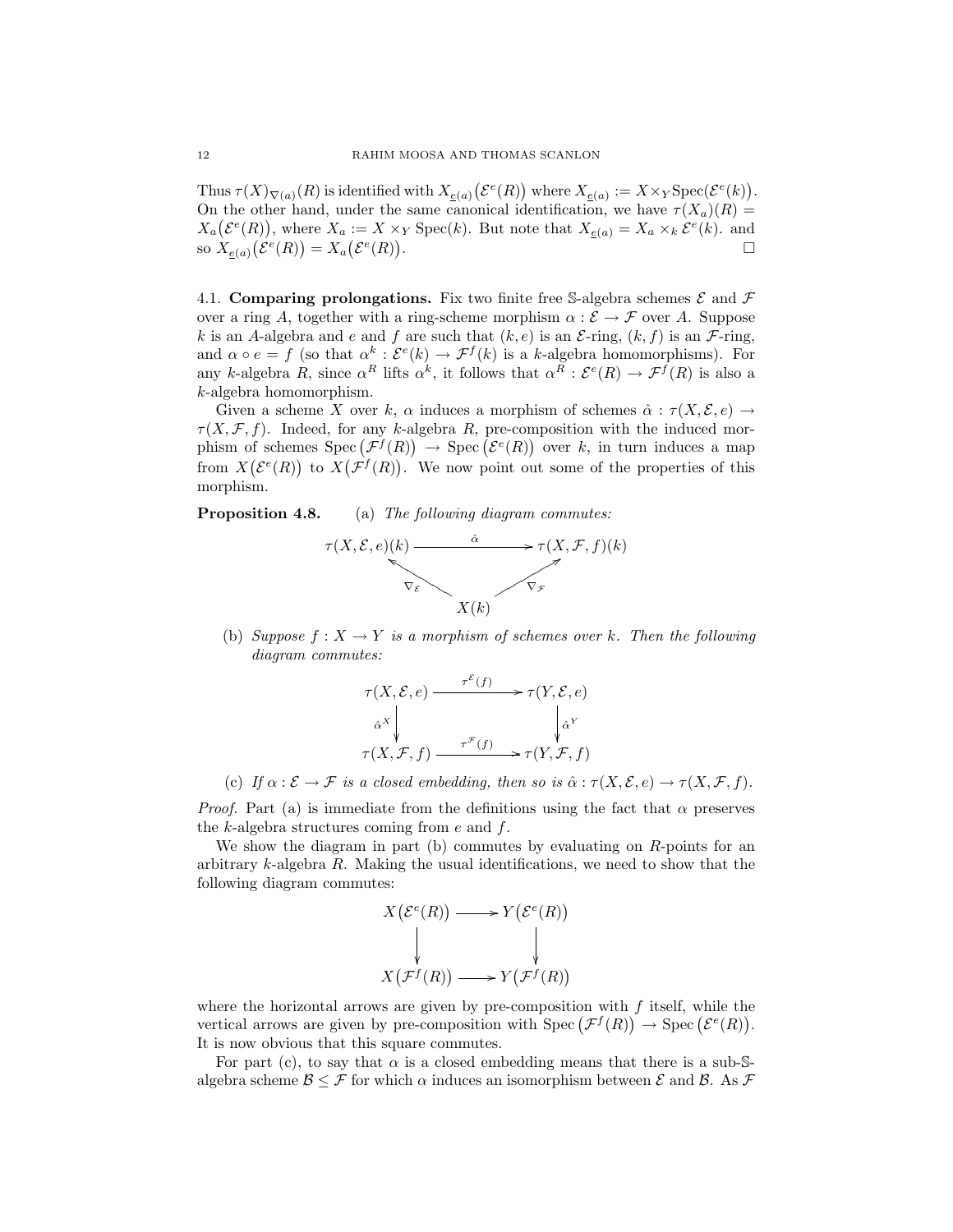is affine over  $A, B$  is defined as the kernel of some map of group schemes  $\beta: \mathcal{F} \to \mathbb{G}_a^N$ for some N. Now, for any k-algebra R, because  $\alpha$  is an isomorphism between  $\mathcal{E}^e(R)$ and  $\mathcal{B}^f(R)$ ,  $\alpha$  induces an identification of  $X(\mathcal{E}^e(R))$  with  $X(\mathcal{B}^f(R))$ . That is,  $\widehat{\alpha}$  is an isomorphism between  $\tau(X, \mathcal{E}, e)$  and  $\tau(X, \mathcal{B}, f)$ . Note that  $X(\mathcal{B}^f(R))$  consists of those  $\mathcal{F}^f(R)$ -valued points of X which happen to belong to  $\mathcal{B}^f(R)$  and this set is cut out by β. These give us the equations expressing  $\tau(X, \mathcal{B}, f)$  as a closed subscheme of  $\tau(X,\mathcal{F},f)$ .

Lemma 4.9. The following diagram commutes.



where  $r_{\cdot,\cdot}$  are the canonical morphisms of Definition 4.3, associated to the respective prolongations.

*Proof.* Identifying  $\mathcal{E} = \mathbb{S}^{\ell_{\mathcal{E}}}$  and  $\mathcal{F} = \mathbb{S}^{\ell_{\mathcal{F}}}$  we take  $e_0, \ldots, e_{\ell_{\mathcal{E}}-1}$  to be the standard basis for  $\mathcal E$  and  $f_0, \ldots, f_{\ell_{\mathcal{F}}-1}$  to be the standard basis for  $\mathcal F$ . We write  $\alpha = (\alpha_1, \ldots, \alpha_{\ell_{\mathcal{F}}})$ , where the  $\alpha_1, \ldots, \alpha_{\ell_{\mathcal{F}}}$  are linear polynomials in  $\ell_{\mathcal{E}}$ -variables.

Covering  $X$  by affine open subsets, and using functoriality of the maps involved, it is not hard to see that it suffices to consider affine space  $X = \text{Spec} (k[\mathbf{x}])$ , where x is a (possibly infinite) tuple of indeterminates. We have identifications

$$
\tau(X, \mathcal{E}, e) = \text{Spec}\left(k[\mathbf{\overline{y}}]\right)
$$

where  $\overline{\mathbf{y}} = (\mathbf{y}_j)_{0 \leq j \leq \ell_{\mathcal{E}}-1}$  is  $\ell_{\mathcal{E}}$  copies of **x**, and

$$
\tau(X, \mathcal{F}, f) = \text{Spec}\left(k[\overline{\mathbf{z}}]\right)
$$

where  $\overline{\mathbf{z}} = (\mathbf{z}_{j'})_{0 \leq j' \leq \ell_{\mathcal{F}}-1}$  is  $\ell_{\mathcal{F}}$  copies of **x**. Taking global sections, we need to show that the following diagram commutes:

$$
k[\mathbf{x}] \xrightarrow{r_{\mathcal{F},f}^*} k[\mathbf{\bar{z}}] \otimes_k \mathcal{F}(k)
$$

$$
\downarrow r_{\mathcal{E},e}^* \qquad \qquad \downarrow \alpha^* \otimes \mathrm{id}
$$

$$
k[\mathbf{\bar{y}}] \otimes_k \mathcal{E}(k) \xrightarrow{\mathrm{id} \otimes \alpha} k[\mathbf{\bar{y}}] \otimes_k \mathcal{F}(k)
$$

It is clear that these maps commute on constants, so it suffices to fix  $x \in \mathbf{x}$  and chase it.

$$
\alpha^* \otimes \mathrm{id} \left( r^*_{\mathcal{F},f}(x) \right) = \alpha^* \otimes \mathrm{id} \left( \sum_{j'=0}^{\ell_{\mathcal{F}}-1} z_{j'} \otimes f_{j'} \right)
$$
  
= 
$$
\sum_{j'=0}^{\ell_{\mathcal{F}}-1} \alpha_{j'}(y_0, \dots, y_{\ell_{\mathcal{E}}-1}) \otimes f_{j'}
$$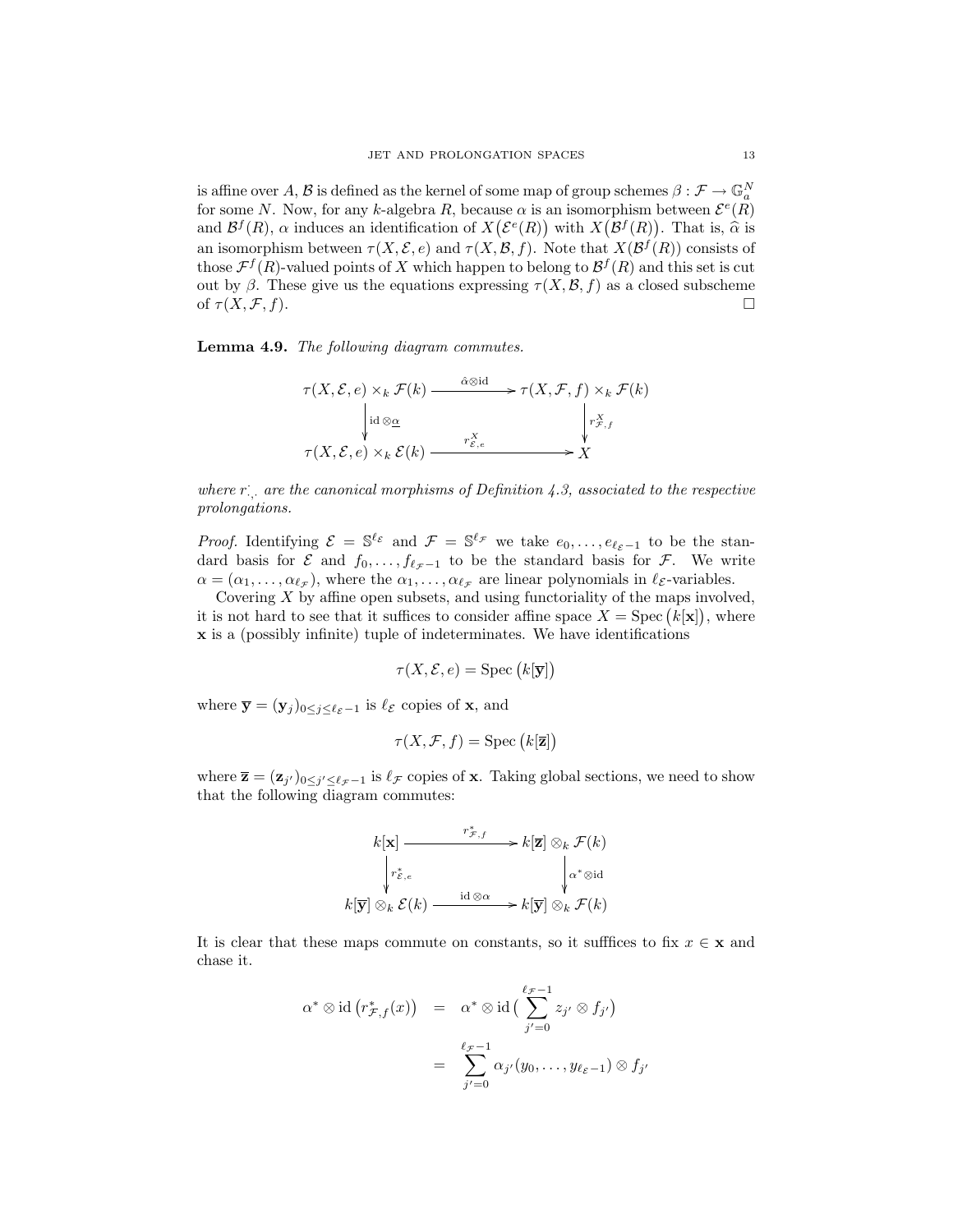On the other hand,

$$
\operatorname{id} \otimes \alpha(r_{\mathcal{E},e}^*(x)) = \operatorname{id} \otimes \alpha\left(\sum_{j=0}^{\ell_{\mathcal{E}}-1} y_j \otimes e_j\right)
$$
  
\n
$$
= \sum_{j=0}^{\ell_{\mathcal{E}}-1} y_j \otimes \alpha(e_j)
$$
  
\n
$$
= \sum_{j=0}^{\ell_{\mathcal{E}}-1} y_j \otimes \sum_{j'=0}^{\ell_{\mathcal{F}}-1} \alpha_{j'}(e_j) f_{j'}
$$
  
\n
$$
= \sum_{j'=0}^{\ell_{\mathcal{F}}-1} \left(\sum_{j=0}^{\ell_{\mathcal{E}}-1} \alpha_{j'}(e_j) y_j\right) \otimes f_{j'}
$$
  
\n
$$
= \sum_{j'=0}^{\ell_{\mathcal{F}}-1} \alpha_{j'}(y_0, \dots, y_{\ell_{\mathcal{E}}-1}) \otimes f_{j'}
$$

as desired.  $\Box$ 

4.2. Composing prolongations. Fix two finite free S-algebra schemes  $\mathcal E$  and  $\mathcal F$ over a ring A. For any A-algebra R, the R-algebra structure on  $\mathcal{F}(R)$  makes it into an A-algebra as well, and hence it makes sense to consider  $\mathcal{E}(\mathcal{F}(R))$ . This inherits an R-algebra structure via

$$
R \xrightarrow{\qquad s_{\mathcal{F}}^R} \mathcal{F}(R) \xrightarrow{\qquad s_{\mathcal{E}}^{\mathcal{F}(R)}} \mathcal{E}(\mathcal{F}(R))
$$

Moreover,  $\mathcal{E}(\mathcal{F}(R))$  is thereby finite and free over R witnessed by the R-linear isomorphism

$$
\mathcal{E}\big(\mathcal{F}(R)\big) \xrightarrow{\psi_{\mathcal{E}}^{\mathcal{F}(R)}} \mathcal{F}(R)^{\ell_{\mathcal{E}}} \xrightarrow{(\psi_{\mathcal{F}}^R)^{\ell_{\mathcal{E}}}} (R^{\ell_{\mathcal{F}}})^{\ell_{\mathcal{E}}}
$$

Let  $\mathcal{EF}$  denote the corresponding finite free S-algebra scheme. So for any A-algebra  $R$ ,  $\mathcal{EF}(R) = \mathcal{E}(\mathcal{F}(R))$ , and  $s_{\mathcal{EF}}^R$  and  $\psi_{\mathcal{EF}}^R$  are the above displayed compositions.

**Remark 4.10.** Note that  $\mathcal{EF}$  is canonically isomorphic to  $\mathcal{E} \otimes_{\mathbb{S}} \mathcal{F}$ , and hence to  $\mathcal{FE}$ , as an S-algebra scheme. Indeed, this is just Remark 3.2: given an A-algebra  $R$ ,  $\mathcal{E}(\mathcal{F}(R))$  is canonically identified with  $\mathcal{E}(R) \otimes_R \mathcal{F}(R)$ . The induced isomorphism between  $\mathcal{F}(\mathcal{E}(R))$  and  $\mathcal{E}(\mathcal{F}(R))$  can be described in co-ordinates by



where  $(R^{\ell_{\mathcal{E}}})^{\ell_{\mathcal{F}}} \to (R^{\ell_{\mathcal{F}}})^{\ell_{\mathcal{E}}}$  is the natural co-ordinate change.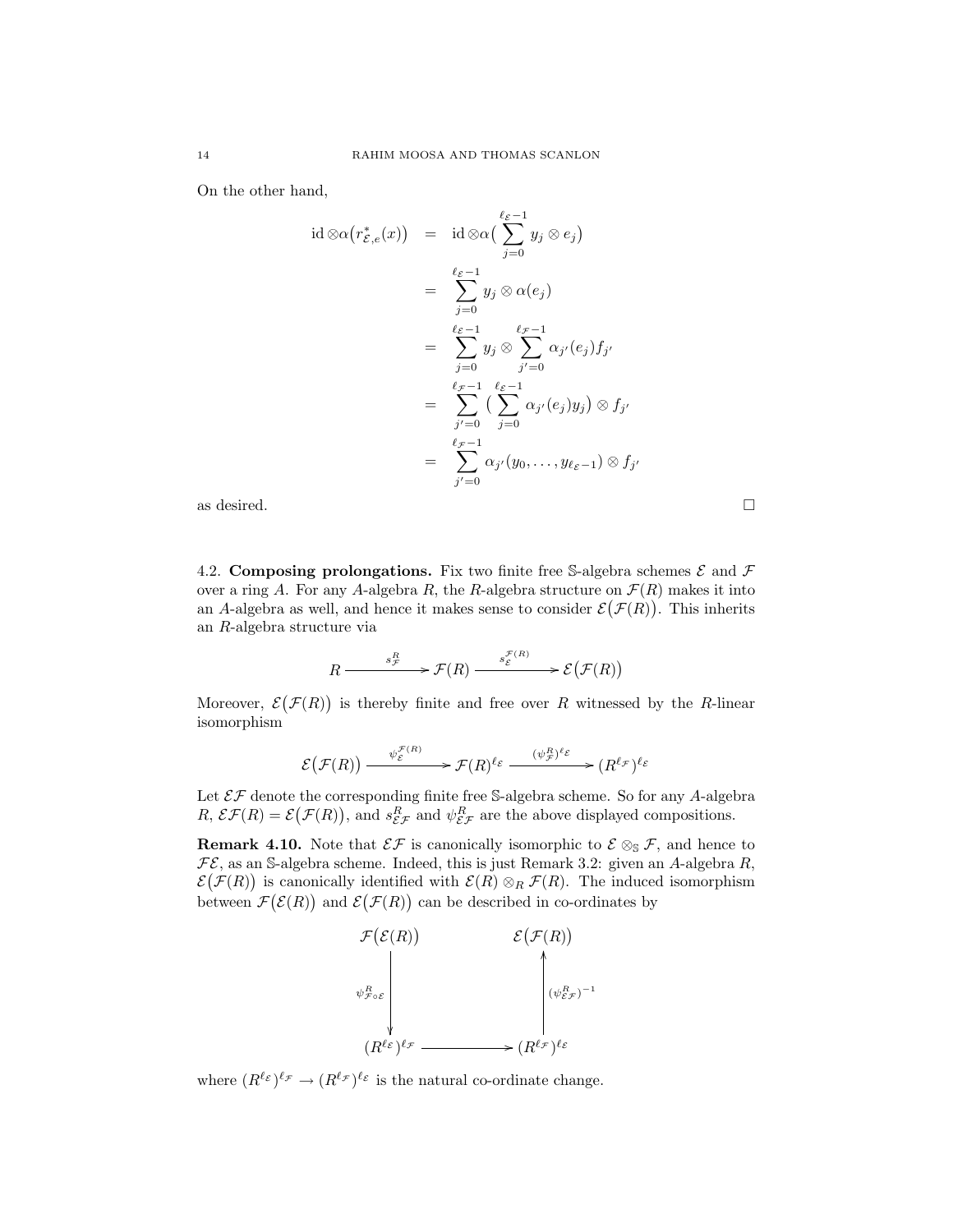Now fix an A-algebra k euipped with an  $\mathcal{E}\text{-ring}$  structure  $(k, e)$  and an  $\mathcal{F}\text{-ring}$ structure  $(k, f)$ . Consider the  $\mathcal{E} \mathcal{F}$ -ring structure on k given by the composition of e with  $\mathcal{E}(f)$ ,

$$
k \xrightarrow{e} \mathcal{E}(k) \xrightarrow{\mathcal{E}(f)} \mathcal{E}(\mathcal{F}(k)) .
$$

We denote this homomorphism by  $ef : k \to \mathcal{EF}(k)$ .

**Lemma 4.11.** The k-algebras  $\mathcal{EF}^{\epsilon f}(k)$  and  $\mathcal{E}^{\epsilon(f(k))}$  are naturally isomorphic. More precisely, there is a canonical ring isomorphism  $\gamma : \mathcal{EF}(k) \to \mathcal{E}(k) \otimes_k \mathcal{F}^f(k)$ such that the following commutes:



*Proof.* By Remark 3.2, with  $R = \mathcal{F}^f(k)$ , we have a canonical identification of  $\mathcal{E}(\mathcal{F}^f(k))$  with  $\mathcal{E}(k) \otimes_k \mathcal{F}^f(k)$ . On the other hand  $\mathcal{F}(k)$  and  $\mathcal{F}^f(k)$  are identical as A-algebras and hence  $\mathcal{E}(\mathcal{F}(k))$  and  $\mathcal{E}(\mathcal{F}^f(k))$  are canonically isomorphic as rings. Hence we obtain a canonical ring isomorphism  $\gamma : \mathcal{E}(\mathcal{F}(k)) \to \mathcal{E}(k) \otimes_k \mathcal{F}^f(k)$ . Now, since  $ef = \mathcal{E}(f) \circ e$ , the desired commuting square reduces to showing that



commutes. But this is just the fact that  $\mathcal{E}(\mathcal{F}^f(k))$  identifies with  $\mathcal{E}(k) \otimes_k \mathcal{F}^f(k)$ even as an  $\mathcal{E}(k)$ -algebra (cf. Remark 3.2).

We wish to describe, in terms of Weil restriction, the composition of the  $\mathcal{E}$ - and F-prolongations.

**Proposition 4.12.** Suppose  $X$  is a scheme over  $k$ . Then

$$
\tau(\tau(X, \mathcal{E}, e), \mathcal{F}, f) = \tau(X, \mathcal{EF}, ef)
$$

That is, the F-prolongation of the  $\mathcal E$ -prolongation of X is the Weil restriction of  $X \times_{ef} \mathcal{EF}(k)$  from  $\mathcal{EF}(k)$  to k. Moreover, under this identification,

$$
\nabla_{\mathcal{F},f} \circ \nabla_{\mathcal{E},e} : X(k) \to \tau(\tau(X,\mathcal{E},e),\mathcal{F},f)(k)
$$

becomes

$$
\nabla_{\mathcal{EF},ef}: X(k) \to \tau(X, \mathcal{EF}, ef)(k)
$$

*Proof.* For ease of notation, let  $S := \mathcal{E}(k) \otimes_k \mathcal{F}^f(k)$ . Given any scheme U over k

$$
\tau^{\mathcal{F}}(\tau^{\mathcal{E}}(X))(U) = R_{\mathcal{F}(k)/k} (R_{\mathcal{E}(k)/k}(X \times_k \mathcal{E}^e(k)) \times_f \mathcal{F}(k))(U)
$$
  
\n
$$
= R_{\mathcal{F}(k)/k} (R_{S/\mathcal{F}(k)} (X \times_k \mathcal{E}^e(k) \times_{\mathcal{E}(k)} S))(U)
$$
  
\n
$$
= \text{Hom}_{\mathcal{F}(k)} (U \times_k \mathcal{F}(k), R_{S/\mathcal{F}(k)} (X \times_k \mathcal{E}^e(k) \times_{\mathcal{E}(k)} S))
$$
  
\n
$$
= \text{Hom}_S (U \times_k S, X \times_k \mathcal{E}^e(k) \times_{\mathcal{E}(k)} S)
$$

where the second equality is by the compatibility of Weil restrictions with base change (cf. Fact 2.3). Now, applying the ring isomorphism  $\gamma : \mathcal{E}(\mathcal{F}(k)) \to S$  given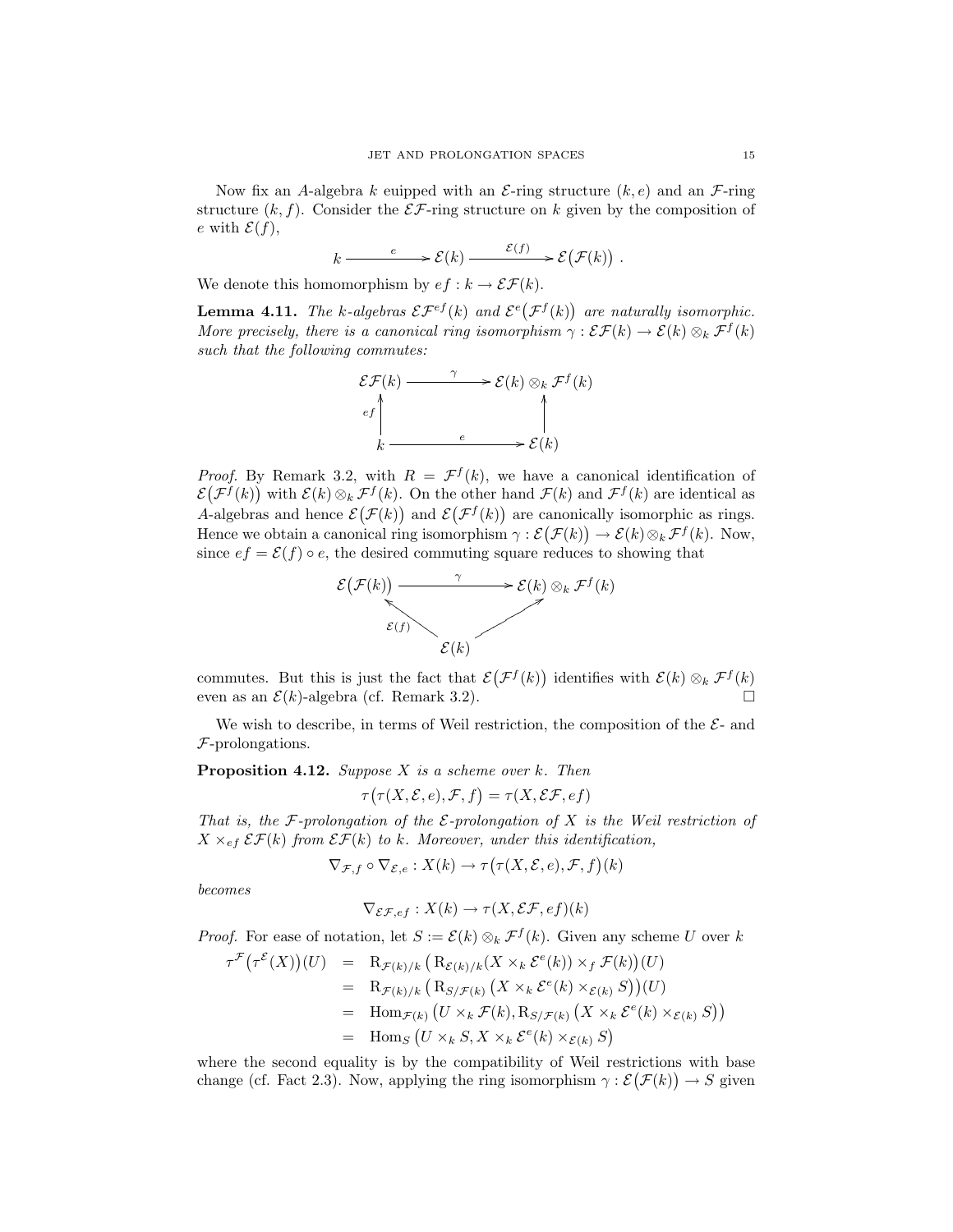by Lemma 4.11, and keeping in mind the commuting square given by that lemma, we see that this last representation of  $\tau^{\mathcal{F}}(\tau^{\mathcal{E}}(X))(U)$  identifies with

$$
\operatorname{Hom}_{\mathcal{EF}(k)} (U \times_k \mathcal{EF}(k), X \times_{ef} \mathcal{EF}(k))
$$

which is  $\mathrm{R}_{\mathcal{EF}(k))/k}$   $(X \times_{ef} \mathcal{EF}(k))(U)$  as desired.

For the moreover clause, first note that under the identification

$$
\tau(\tau(X, \mathcal{E}, e), \mathcal{F}, f)(k) = \tau(X, \mathcal{E}, e)(\mathcal{F}^f(k))
$$

 $\nabla_{\mathcal{F},f}$  is by definition precomposition with  $f^* : \text{Spec}(k) \to \text{Spec}(\mathcal{F}^f(k))$ . Then, under the further identification of  $\tau(X, \mathcal{E}, e)(k)$  with  $X(\mathcal{E}^e(k))$  and of  $\tau(X, \mathcal{E}, e)(\mathcal{F}^f(k))$ with  $X(\mathcal{E}^e(\mathcal{F}^f(k)))$ , it is not hard to see that  $\nabla_{\mathcal{F},f}$  becomes precomposoition with  $(f \otimes_k \mathcal{E}(k))^*$ . Hence  $\nabla_{\mathcal{F},f} \circ \nabla_{\mathcal{E},e}$ , viewed as a map from  $X(k)$  to  $X(\mathcal{E}^e(\mathcal{F}^f(k)))$  is just precomposition with  $((f \otimes_k \mathcal{E}(k)) \circ e)^*$ . Now, applying  $\gamma$  from Lemma 4.11,  $(f \otimes_k \mathcal{E}(k)) \circ e : k \to \mathcal{E}(k) \otimes_k \mathcal{F}^f(k)$  transforms to  $ef : k \to \mathcal{EF}(k)$ , and precomposition with  $(ef)^*$  is by definition  $\nabla_{\mathcal{E} \mathcal{F}, e f}$ . So  $\nabla_{\mathcal{F}, f} \circ \nabla_{\mathcal{E}, e}$  identifies with  $\nabla_{\mathcal{E} \mathcal{F}, e f}$ .  $\square$ 

**Corollary 4.13.** Prolongation spaces commute. That is,  $\tau(\tau(X, \mathcal{E}, e), \mathcal{F}, f)$  is canonically isomorphic to  $\tau(\tau(X,\mathcal{F},f),\mathcal{E},e)$ 

*Proof.* This is immediate from Proposition 4.12 and Remark 4.10.

Lemma 4.14. The following diagram commutes.



where  $r_{\cdot,\cdot}$  are the canonical morphisms of Definition 4.3 associated to the respective prolongations.

*Proof.* We make the usual abbreviation of  $\tau^{\mathcal{E}}(X)$  for  $\tau(X, \mathcal{E}, e)$ .

**Remark 4.15.** Since  $r_{\mathcal{F},f}^{\tau^{\mathcal{E}}(X)}$  :  $\tau^{\mathcal{F}}(\tau^{\mathcal{E}}(X)) \times_k \mathcal{F}(k) \to \tau^{\mathcal{E}}(X)$  is not a morphism over  $k$  in the usual sense (cf. Remark 4.4), we need to make clear what we mean by  $r_{\mathcal{F},f}^{\tau^{\mathcal{E}}(X)} \times_k \mathcal{E}(k)$ . First of all, we use Proposition 4.12 to identify  $\tau^{\mathcal{EF}}(X) \times_k \mathcal{EF}(k)$ with  $\tau^{\mathcal{F}}(\tau^{\mathcal{E}}(X)) \times_k \mathcal{E}(\mathcal{F}(k))$ . Now consider the  $\mathcal{F}(k)$ -morphism  $\tau^{\mathcal{F}}(\tau^{\mathcal{E}}(X)) \times_k$  $\mathcal{F}(k) \to \tau^{\mathcal{E}}(X) \times_k \mathcal{F}^f(k)$  given by the Weil restriction. We can base change it up to  $\mathcal{E}(\mathcal{F}(k))$  to get an  $\mathcal{F}(k)$ -morphims

$$
a: \tau^{\mathcal{F}}(\tau^{\mathcal{E}}(X)) \times_k \mathcal{F}(k) \times_{\mathcal{F}(k)} \mathcal{E}(\mathcal{F}(k)) \longrightarrow \tau^{\mathcal{E}}(X) \times_k \mathcal{F}^f(k) \times_{\mathcal{F}(k)} \mathcal{E}(\mathcal{F}(k))
$$

Next, considering the following commuting diagram of  $k$ -algebras

$$
\mathcal{F}(k) \longrightarrow \mathcal{E}(\mathcal{F}(k))
$$
\n
$$
f \uparrow \qquad \qquad \mathcal{E}(f) \uparrow \qquad \qquad \mathcal{E}(k)
$$
\n
$$
k \longrightarrow \mathcal{E}(k)
$$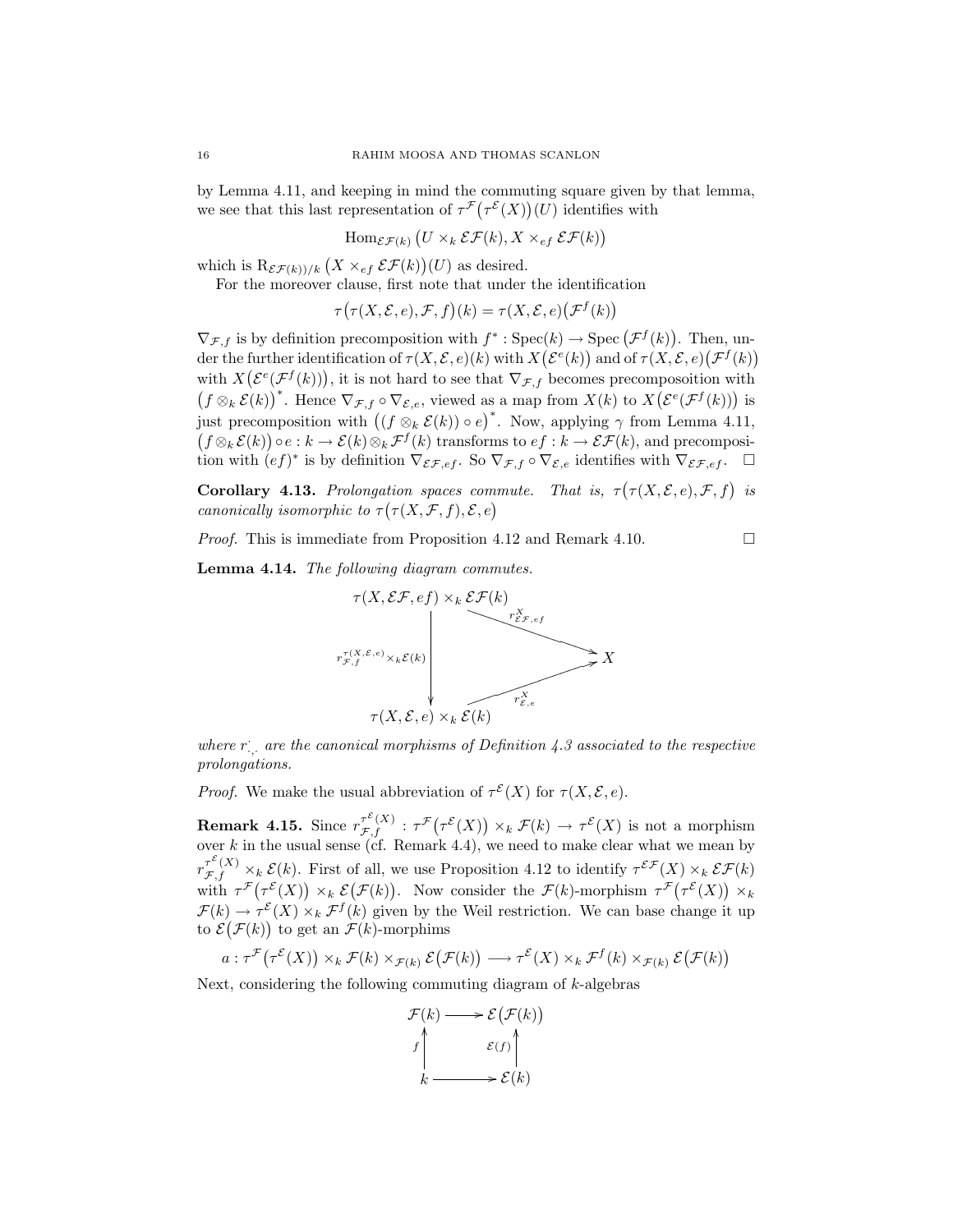we have that  $\tau^{\mathcal{E}}(X) \times_k \mathcal{F}^f(k) \times_{\mathcal{F}(k)} \mathcal{E}(\mathcal{F}(k)) = \tau^{\mathcal{E}}(X) \times_k \mathcal{E}(k) \times_{\mathcal{E}(f)} \mathcal{E}(\mathcal{F}(k)),$  and so we can compose a with the natural projection

$$
b: \tau^{\varepsilon}(X) \times_{k} \mathcal{E}(k) \times_{\varepsilon(f)} \mathcal{E}(\mathcal{F}(k)) \to \tau^{\varepsilon}(X) \times_{k} \mathcal{E}(k)
$$
  
So  $r^{\tau^{\varepsilon}(X)}_{\mathcal{F},f} \times_{k} \mathcal{E}(k): \tau^{\mathcal{F}}(\tau^{\varepsilon}(X)) \times_{k} \mathcal{E}(\mathcal{F}(k)) \to \tau^{\varepsilon}(X) \times_{k} \mathcal{E}(k)$  is  $b \circ a$ .

Now we proceed with the proof of Lemma 4.14. Identifying  $\mathcal{E} = \mathbb{S}^{\ell_{\mathcal{E}}}$  and  $\mathcal{F} = \mathbb{S}^{\ell_{\mathcal{F}}}$ we take  $e_0, \ldots, e_{\ell_{\mathcal{E}}-1}$  to be the standard basis for  $\mathcal{E}, f_0, \ldots, f_{\ell_{\mathcal{F}}-1}$  to be the standard basis for F, and  $\{e_j \otimes f_{j'} : 0 \leq i \leq \ell_E, 0 \leq j' \leq \ell_F\}$  the corresponding standard basis for  $\mathcal{E}\mathcal{F} = \mathcal{E}\otimes_{\mathbb{S}}\mathcal{F}$ .

Covering  $X$  by affine open subsets, and using functoriality of the Weil restrictions, it is not hard to see that it suffices to consider  $X = \mathbb{A}_k^r = \text{Spec} (k[\mathbf{x}])$ , where x is a (possibly infinite) tuple of indeterminates. We have identifications

$$
\tau(X, \mathcal{E}, e) = \text{Spec}\left(k[\overline{\mathbf{y}}]\right)
$$

where  $\bar{\mathbf{y}} = (y_j)_{0 \leq j \leq \ell_{\mathcal{E}}-1}$  is  $\ell_{\mathcal{E}}$  copies of **x**, and

$$
\tau(X, \mathcal{EF}, ef) = \text{Spec}\left(k[\mathbf{\overline{z}}]\right)
$$

where  $\overline{\mathbf{z}} = (z_{j,j'})_{0 \leq j \leq \ell_{\mathcal{E}}-1,0 \leq j' \leq \ell_{\mathcal{F}}-1}$  is  $\ell_{\mathcal{E}} \ell_{\mathcal{F}}$  copies of **x**. Taking global sections we need to show that the following diagram commutes:



Let us first check this on constants  $a \in k$ . Going clockwise we have  $a \mapsto 1 \otimes e f(a)$ . Going counter-clockwise we have that  $a \mapsto 1 \otimes e(a) \mapsto (r_{\mathcal{F},f}^{\tau^{\mathcal{E}}(X)} \times_k \mathcal{E}(k))^{*} (1 \otimes e(a))$ Now, using the explanation of what  $r_{\mathcal{F},f}^{\mathcal{F}(X)} \times_k \mathcal{E}(k)$  is in Remark 4.15, and the fact that  $\mathcal{E}(f)(e(a)) = ef(a)$  by definition, we see that  $(r_{\mathcal{F},f}^{\mathcal{E}(X)} \times_k \mathcal{E}(k))^*(1 \otimes e(a)) =$  $1 \otimes ef(a)$ . So the diagram commutes on constants.

It remains to chase fixed  $x \in \mathbf{x}$ . Going clockwise we have  $x \mapsto \sum$  $j,j'$  $z_{j,j'}\otimes (e_j\!\otimes\! f_{j'}).$ Going counter-clockwise,  $x \mapsto (r_{\mathcal{F},f}^{\tau^{\mathcal{E}}(X)} \times_k \mathcal{E}(k))^*$  ( $\sum$ j  $y_j \otimes e_j$ ). Since  $(r_{\mathcal{F},f}^{\tau^{\mathcal{E}}(X)})^*(y_j) =$  $\sum$  $\sum_{j'} z_{j,j'} \otimes f_{j'}$ , we have that the diagram commutes on each  $x \in \mathbf{x}$ , and hence  $\overline{\text{commutes.}}$ 

4.3. The structure of the prolongation space. In this section we specialise to the case when  $k$  is a field and in this case describe the structure of the prolongation space. Fix a finite free S-algebra schemes  $\mathcal E$  and an  $\mathcal E$ -field  $(k, e)$ .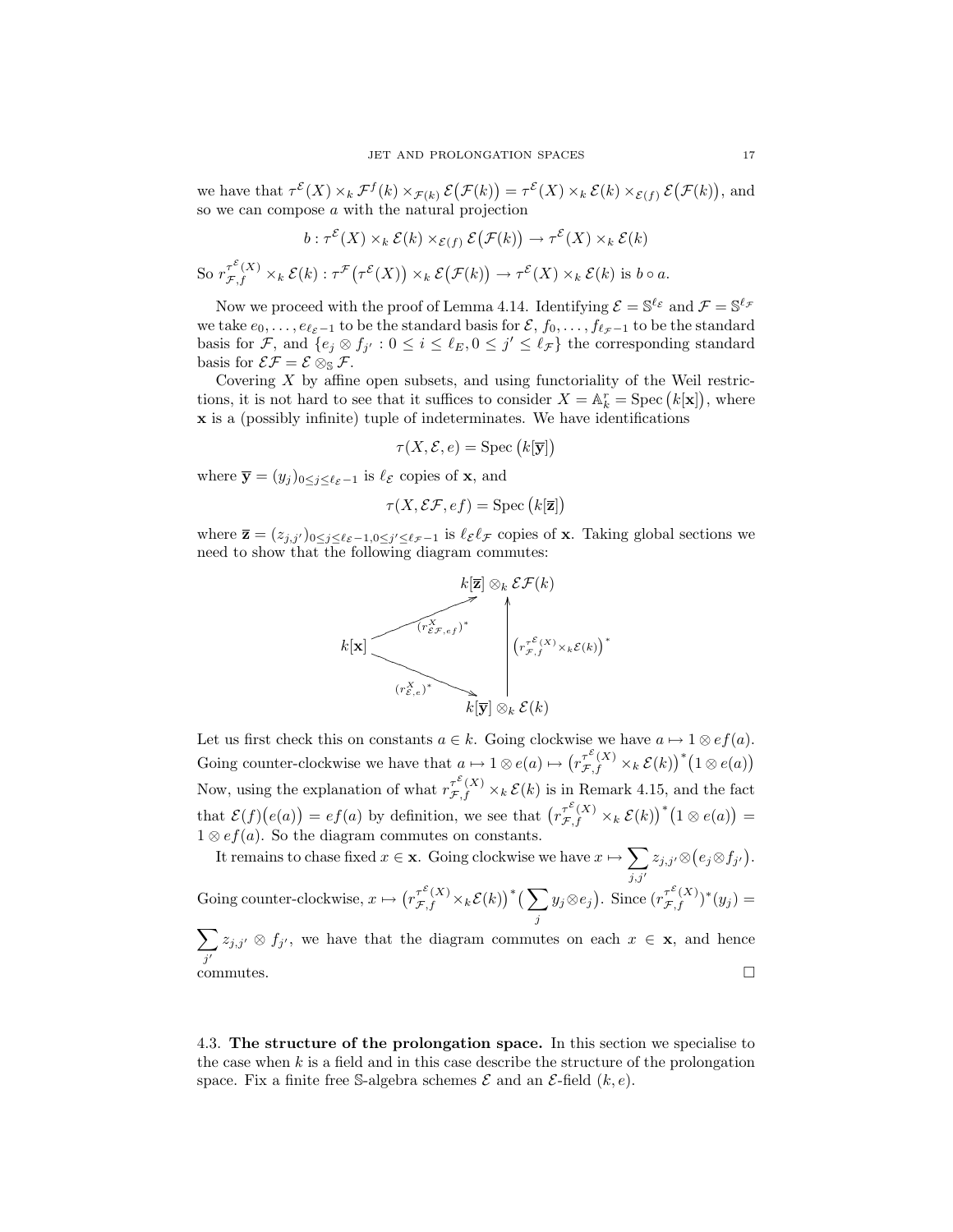**Proposition 4.16** (k a field). There exist finite free local S-algebra schemes  $\mathcal{F}_1, \ldots, \mathcal{F}_t$ with ring homomorphisms  $f_i : k \to \mathcal{F}_i(k)$  such that  $\tau(X, \mathcal{E}, e) = \prod^t$  $i=1$  $\tau(X, \mathcal{F}_i, f_i)$ , for any scheme X over k.

*Proof.* The ring  $\mathcal{E}(k)$  is an artinian k-algebra and hence can be expressed as a finite product of local artinian k-algebras, say  $B_1, \ldots, B_t$ . After choosing bases, we obtain, for each  $i = 1, \ldots, t$ , finite free S-algebra schemes  $\mathcal{F}_i$  over A such that  $\mathcal{F}_i(R) = B_i \otimes_k R$  for any k-algebra R. Let  $f_i : k \to \mathcal{F}_i(k)$  be the composition of  $e : k \to \mathcal{E}(k)$  with the projection  $\mathcal{E}(k) \to B_i = \mathcal{F}_i(k)$ . It is not

hard to see, using Remark 3.2, that for any k-algebra  $R$ ,  $\mathcal{E}(R) = \prod_{k=1}^{t}$  $i=1$  $\mathcal{F}_i(R)$  and

$$
\mathcal{E}^{e}(R) = \prod_{i=1}^{t} \mathcal{F}_{i}^{f_{i}}(R). \quad \text{Hence, } \tau(X, \mathcal{E}, e)(R) = X(\mathcal{E}^{e}(R)) = X(\prod_{i=1}^{t} \mathcal{F}_{i}^{f_{i}}(R)) = \prod_{i=1}^{t} X(\mathcal{F}^{f_{i}}(R)) = (\prod_{i=1}^{t} \tau(X, \mathcal{F}_{i}, f_{i}))(R). \quad \text{These identifications being functorial in}
$$

 $i=1$  $X\big(\mathcal{F}^{f_i}_i(R)\big) \,=\, \big(\prod^t$  $i=1$  $\tau(X, \mathcal{F}_i, f_i)(R)$ . These identifications being functorial in

all k-algebras R, we get  $\tau(X, \mathcal{E}, e) = \prod^t$  $i=1$  $\tau(X, \mathcal{F}_i, f_i)$ , as desired.

Proposition 4.16 largely reduces the study of prolongation spaces (over fields) to the case when  $\mathcal E$  is *local.* The following proposition describes the structure of the prolongation space in the local case under the additional hypothesis that the residue field is the base field.

**Proposition 4.17.** Suppose k is field and  $\mathcal{E}(k)$  is a local (finite free) k-algebra with maximal ideal m and such that  $\mathcal{E}(k)/m = k$ . Let d be greatest such that  $m^d \neq (0)$ (by artinianity). Consider the sequence

 $\mathcal{E} = \mathcal{E}_d \rightarrow \mathcal{E}_{d-1} \rightarrow \cdots \rightarrow \mathcal{E}_1 \rightarrow \mathcal{E}_0 = \mathbb{S}$ 

where  $\mathcal{E}_i(k) = \mathcal{E}(k)/\mathfrak{m}^{i+1}$  and  $\rho_i : \mathcal{E}_{i+1}(k) \to \mathcal{E}_i(k)$  is the quotient map. Let  $e_i :=$  $\rho_i \circ \cdots \circ \rho_{d-1} \circ e : k \to \mathcal{E}_i(k)$  be the induced  $\mathcal{E}_i$ -field structures on k. (So  $e_d = e$  and  $e_0$  is an endomorphism of k.)

Let  $X$  be a smooth and absolutely irreducible scheme over  $k$ , and consider the induced sequence of morphisms

$$
\tau(X, \mathcal{E}, e) \to \tau(X, \mathcal{E}_{d-1}, e_{d-1}) \to \cdots \to \tau(X, \mathcal{E}_1, e_1) \to X^{e_0}
$$

where  $X^{e_0} = \tau(X, \mathcal{E}_0, e_0)$  is the transform of X by  $e_0$ . Then for each  $i = 0, \ldots, d-1$ ,  $(a)_i \tau(X, \mathcal{E}_i, e_i)$  is smooth and absolutely irreducible, and

 $(b)_i \tau(X, \mathcal{E}_{i+1}, e_{i+1}) \to \tau(X, \mathcal{E}_i, e_i)$  is a torsor for a power of the tangent bundle of  $X^{e_0}$ . That is, letting  $m = \dim_K (\mathfrak{m}^{i+2}/\mathfrak{m}^{i+1})$ , there is a morphism



such that for every  $b \in \tau(X, \mathcal{E}_i, e_i)$  with image  $a \in X^{e_0}$ ,  $\gamma_b$  defines a principal homogeneous action of  $(T_a X^{e_0})^m$  on  $\tau(X, \mathcal{E}_{i+1}, e_{i+1})_b$ .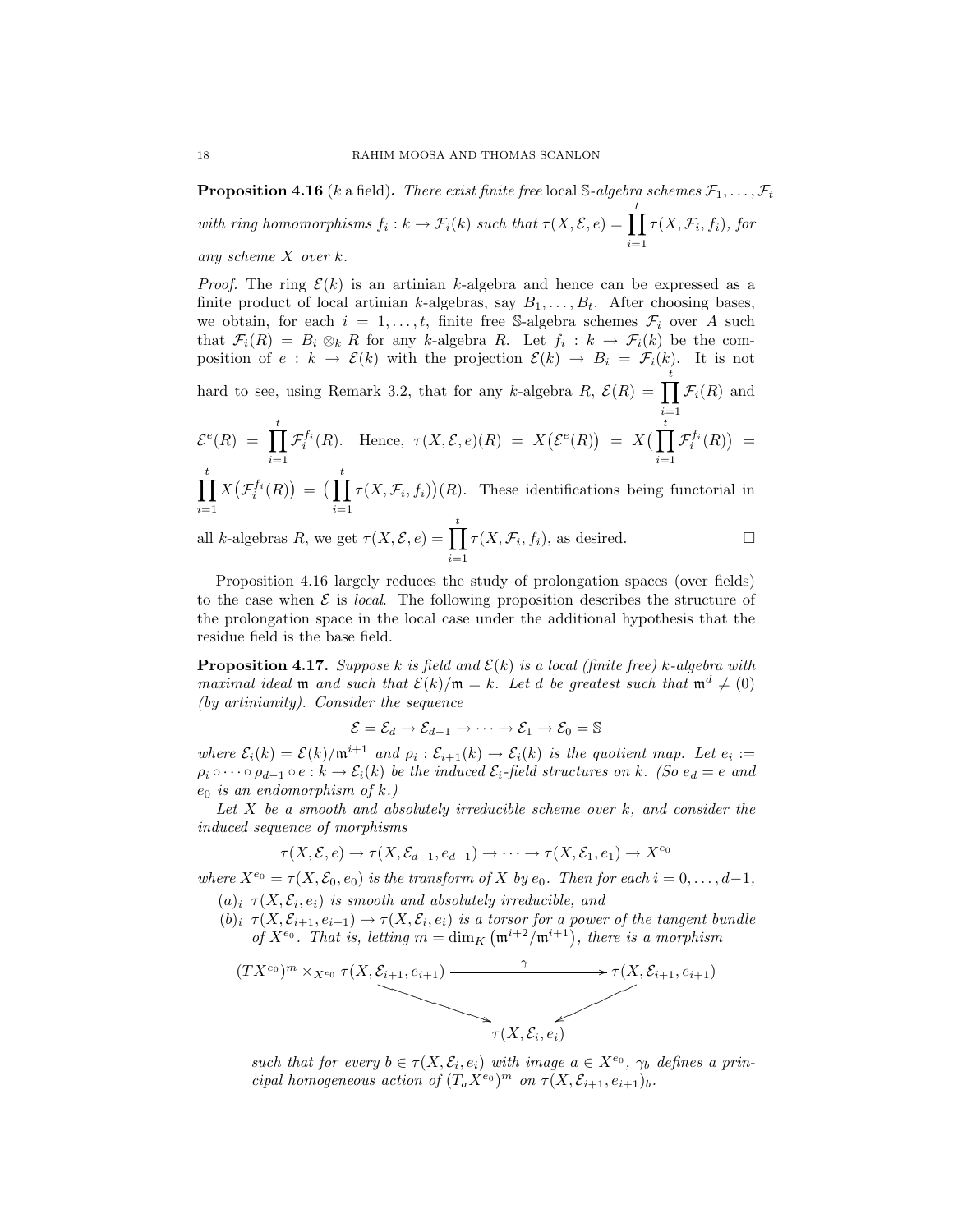In particular,  $\tau(X, \mathcal{E}, e)$  is smooth and absolutely irreducible.

*Proof.* Note that since  $\mathcal{E}_0(k) = k$ ,  $e_0$  is an endomorphism of k, and so  $\tau(X, \mathcal{E}_0, e_0) =$  $X^{e_0}$  by Example 4.2(c). Hence  $\tau(X, \mathcal{E}_0, e_0)$  is smooth and absolutely irreducible. Now observe that  $(a)_0$  together with  $(a)_i$  and  $(b)_i$  imply  $(a)_{i+1}$ . Hence it will suffice to show that  $(a)_i$  implies  $(b)_i$ .

We assume that  $\tau(X, \mathcal{E}_i, e_i)$  is smooth and define the action  $\gamma$  uniformly on the fibres. We will work at the level of  $R$ -points where  $R$  is a fixed arbitrary  $k$ -algebra. Let  $I := \text{ker}(\mathcal{E}(R) \to \mathcal{E}_0(R) = R)$ . Then  $I^{i+2} = \text{ker}(\mathcal{E}(R) \to \mathcal{E}_{i+1}(R))$ . Note that  $(\mathfrak{m}^{i+1}/\mathfrak{m}^{i+2}) \otimes_k R = I^{i+2}/I^{i+1}$ . So if  $v_1, \ldots, v_m$  is a k-basis of  $(\mathfrak{m}^{i+1}/\mathfrak{m}^{i+2})$  then  $I^{i+2}/I^{i+1}$  is a free R-module with basis  $w_1 = v_1 \otimes_k 1_R, \ldots, w_m = v_m \otimes_k 1_R$ .

Working locally we may assume that  $X$  is affine, defined by a sequence of polynomials  $g := (g_1 \ldots, g_r)$  over k. Let  $b \in \tau(X, \mathcal{E}_i, e_i)(R) = X(\mathcal{E}_i^{e_i}(R))$  with image  $a \in \tau(X, \mathcal{E}_0, e_0)(R) = X^{e_0}(R) = X(\mathcal{E}_0^{e_0}(R))$ . By smoothness of  $\tau(X, \mathcal{E}_i, e_i)$  we can lift b to an element of  $X(\mathcal{E}_{i+1}^{e_{i+1}}(R))$ . Let c be any such lifting of b. We view c as a tuple of elements in  $\mathcal{E}(R)$  representing elements of  $\mathcal{E}(R)/I^{i+2}$  such that  $c = b \mod I^{i+1}$ and  $g^{e}(c) = 0 \mod I^{i+2}$ , where  $g^{e}$  denotes the sequence of polynomials over  $\mathcal{E}(k)$ obtained from g by applying e to the coefficients. Given  $y = (y_1, \ldots, y_m) \in$  $(T_a X^{e_0})^m(R)$  we need to define  $\gamma(y, c)$ . Observe that  $dg_a^{e_0}(y_j) = 0$  for all  $j =$  $1, \ldots, m$ , where  $g^{e_0}$  denotes the sequence of polynomials obtained from g by applying  $e_0$  to the coefficients. Hence if we set  $\gamma(y, c) := (c + y_1 w_1 + \cdots y_m w_m) \mod I^{i+2}$ then  $\gamma(y, c)$  also lifts b and

$$
g^{e}(\gamma(y, c)) = g^{e}(c + y_{1}w_{1} + \cdots y_{m}w_{m}) \bmod I^{i+2}
$$
  
= 
$$
g^{e}(c) + \left(\sum_{j=1}^{m} d g_{a}^{e_{0}}(y_{j})w_{j}\right) \bmod I^{i+2}
$$
  
= 
$$
0 \bmod I^{i+2}
$$

so that  $\gamma(y, c) \in X(\mathcal{E}_{i+1}^{e_{i+1}}(R))$ . Conversely, if c and c' both lift b then  $c' = c \mod I^{i+1}$ and so  $c' = (c + y_1w_1 + \cdots y_mw_m) \mod I^{i+2}$  for some  $y_1, \ldots, y_m \in R$ . The same calculation as above shows that each  $y_i$  is an R-point of the tangent space to  $X^{e_0}$  at a. That is,  $\gamma$  defines a principal homogeneous action of  $(T_a X^{e_0})^m(R)$  on  $\tau(X, \mathcal{E}_{i+1}, e_{i+1})_b(R).$ 

Corollary 4.18 (k a field). The prolongation space of a smooth and absolutely irreducible scheme is itself smooth and absolutely irreducible.

*Proof.* First of all, by Proposition 4.16 it suffices to consider the case when  $\mathcal{E}(k)$  is a local  $k$ -algebra. If the residue field is  $k$  then Proposition 4.17 describes the complete structure of the prolongation space, and shows in particular that it is smooth and absolutely irreducible. In general, the residue field,  $\mathcal{E}_0(k)$  in the notation of 4.17, may be a finite extension of  $k$ . The proof of Proposition 4.17 still goes through except for the description of the base  $\tau(X, \mathcal{E}_0, e_0)$ . That is, we obtain the same description of the fibrations  $\tau(X, \mathcal{E}_{i+1}, e_{i+1}) \to \tau(X, \mathcal{E}_i, e_i)$  for  $i = 0, \ldots, d-1$ , but now as torsors for a power of the tangent bundle of  $\tau(X, \mathcal{E}_0, e_0)$ . Hence, to prove the Corollary we need only prove that  $\tau(X, \mathcal{E}_0, e_0)$  is smooth and absolutely irreducible. But by definition  $\tau(X, \mathcal{E}_0, e_0) = \mathcal{R}_{\mathcal{E}_0(k)/k} (X \times_k \mathcal{E}_0^{e_0}(k))$ . Now base change to a field extension preserves smoothness and absolute irreducibility, and in general Weil restrictions preserve smoothness (cf. Fact 2.4). The Corollary then follows from the fact that if K is a finite field extension of  $k$  and Y is a smooth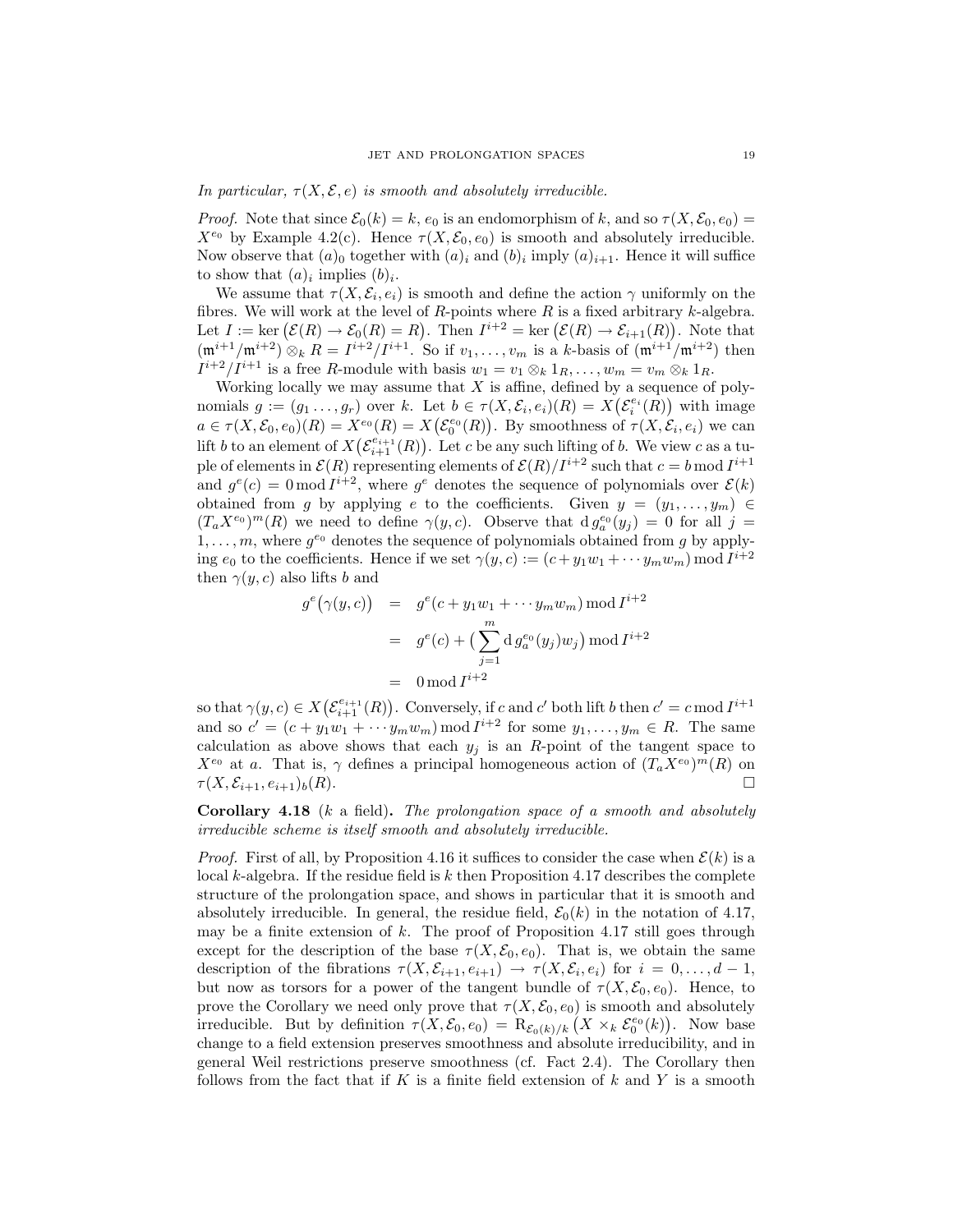and absolutely irreducible scheme over K then the Weil restriction  $R_{K/k}(Y)$  is absolutely irreducible.  $\Box$ 

Remark 4.19. As can be seen already at the level of tangent spaces, without smoothness, absolute irreducibility is not necessarily preserved under prolongations.

Remark 4.20. Indeed, the question of when prolongations are irreducible is rather subtle. For example, in the special case of arc spaces, Mustata shows that for  $X$  a locally complete intersection variety in characteristic zero, the arc spaces (he calls them "jets!") of  $X$  are irreducible if and only if  $X$  has only rational singularities (see [7]). For prolongations coming from differential fields (as in Example 4.2) the question of irreducibility of the prolongation was studied by Kolchin using differential algebra (see [6]), but also from the scheme-theoretic point of view by Gillet in [3]. Similar results should be true for general prolongation spaces, but we have not investigated this matter.

## 5. Algebraic jet spaces

There are various kinds of "jet spaces" for algebraic varieties in the literature. The one we are interested in is essentially the linear space associated with the sheaf of differentials. While the arc space construction generalises tangent spaces to higher-order, so, too, do the jet spaces, but with markedly different results. In particular, the fibres of the jet spaces are always vector spaces while the fibres of the higher order arc spaces do not possess a natural group structure. With the explicit equations in Proposition 5.12 below, these differences become more evident.

We recall a number of the fundamental properties of jet spaces here. With the reader unfamiliar with this literature in mind, we will provide proofs of these well-known results.

We begin with some simple observations in commutative algebra.

**Lemma 5.1.** Given a ring C suppose R and B are C-algebras and D is an ideal of R. For any  $n \in \mathbb{N}$ , let  $\pi_n : R \otimes_C B \to (R/D^n) \otimes_C B$  be the quotient map tensored with B. Then  $\ker(\pi_n) = (\ker \pi_1)^n$ .

*Proof.* This is a straightforward computation using the fact that ker( $\pi_n$ ) is generated by elements of the form  $r \otimes b$  where  $r \in D^n$ .

**Lemma 5.2.** Fix a ring A and A-algebras B and C, together with a map of Aalgebra  $\alpha : C \to B$ . Let J be the kernel of  $\alpha \otimes id : C \otimes_A B \to B$ . We regard  $C \otimes_A C$  as a C-algebra via multiplication on the left. Let D be the kernel of the C-algebra map  $C \otimes_A C \to C$  given by  $x \otimes y \mapsto x \cdot y$ . Then the B-algebra isomorphism  $f: (C \otimes_A C) \otimes_C B \to C \otimes_A B$  given by  $(x \otimes y) \otimes b \mapsto y \otimes \alpha(x) \cdot b$  induces a B-linear isomorphism between  $(D/D^{n+1}) \otimes_C B$  and  $J/J^{n+1}$ .

Proof. A simple diagram chase shows that the following diagram commutes:

$$
(C \otimes_A C) \otimes_C B \xrightarrow{f} C \otimes_A B
$$
  
\n
$$
\pi \downarrow \qquad \qquad \downarrow \qquad \qquad \downarrow \qquad \qquad \downarrow
$$
  
\n
$$
[(C \otimes_A C)/D] \otimes_C B \xrightarrow{\approx} (C \otimes_A B)/J
$$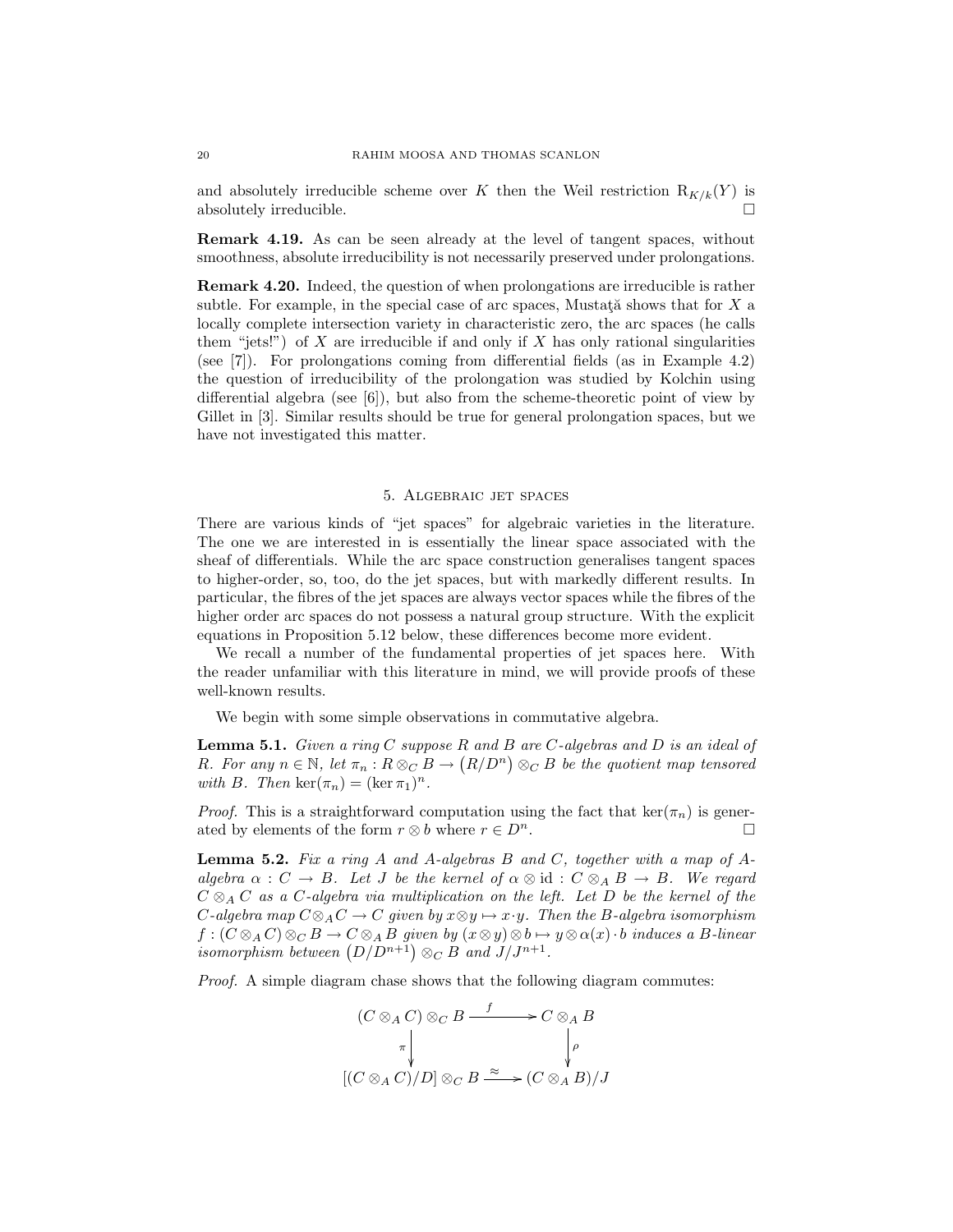where  $\pi$  is the quotient map tensored with B,  $\rho$  is the quotient map, and the bottom isomorphism is the natural identification of both rings with B. It follows that if we let  $\tilde{D} = \ker \pi$  then  $f(\tilde{D}) = J$ . So  $f(\tilde{D}^{n+1}) = J^{n+1}$  for any n. On the other hand,

$$
\tilde{D}^{n+1} = \ker (C \otimes_A C) \otimes_C B \to [(C \otimes_A C)/D^{n+1}] \otimes_C B)
$$

by Lemma 5.1. It follows that f induces a B-algebra isomorphism between  $\left[ (C \otimes_A) \right]$  $C)/D^{n+1}$   $\otimes_C B$  and  $(C \otimes_A B)/J^{n+1}$ , which restricts to an isomorphism between  $(D/D^{n+1}) \otimes_C B$  and  $J/J^{n+1}$ , as desired.

Let us now fix a scheme  $X$  over a ring  $k$ .

**Definition 5.3.** Consider  $\mathcal{O}_X \otimes_k \mathcal{O}_X$  as an  $\mathcal{O}_X$ -algebra via  $f \cdot (g \otimes h) := (fg) \otimes h$ .

- (a) By the sheaf of  $n^{th}$  co-jets on X we will mean the coherent  $\mathcal{O}_X$ -module  $coJ_X^{(n)} := \mathcal{I}/\mathcal{I}^{n+1}$  where  $\mathcal I$  is the kernel of the  $\mathcal O_X$ -algebra map  $\mathcal O_X \otimes_k$  $\mathcal{O}_X \to \mathcal{O}_X$  given on sections by  $f \otimes g \mapsto f \cdot g$ .
- (b) The  $n^{th}$  jet space over X, denoted by  $\mathrm{Jet}^n(X)$ , is the linear space associated to  $coJ_X^{(n)}$ .

That is,  $\mathrm{Jet}^n(X) \to X$  respresents the functor which associates to every X-scheme  $g: Y \to X$  the set  $\text{Hom}_{\mathcal{O}_Y}(g^* \text{co} J_X^{(n)}, \mathcal{O}_Y).^3$ 

We recall the (local) construction of the the linear space associated to a coherent sheaf F on a scheme X. Working locally, let us assume that  $X = \text{Spec}(A)$  and that  $\mathcal F$  has a finite presentation over X given by the exact sequence

$$
A^p \xrightarrow{a} A^q \xrightarrow{b} \Gamma(X, \mathcal{F}) \longrightarrow 0
$$

Writing  $a = (a_{ij})$  as a  $p \times q$  matrix over  $A, x_j \mapsto \sum_{i=1}^q a_{ij}y_i$  determines a map  $A[x_1, \ldots, x_p] \rightarrow A[y_1, \ldots, y_q]$ . Taking spectra we obtain a map of group schemes



The linear space  $L(\mathcal{F}) \to X$  associated to  $\mathcal F$  is the kernel of  $a^*$  as a group subscheme of  $(\mathbb{G}_X^a)^q \to X$ . Note that in the case when F is locally free, the linear space associated to  $\mathcal F$  is *dual* to the vector bundle associated to  $\mathcal F$ .

**Remark 5.4.** (a) If X is a smooth and irreducible then so is  $\mathrm{Jet}^n(X)$ .

(b) Jet spaces commute with base change:  $\mathrm{Jet}^n(X\times_k R)=\mathrm{Jet}^n(X)\times_k R$  for all k-algebras R.

<sup>3</sup>Some discussion of the terminology here is warranted. Our jet space is closely related to, but different from, Kantor's [5] "sheaf of jets": he does not take the associated linear space, but rather works with the sheaf itself. Moreover, his sheaf of jets is  $(\mathcal{O}_X \otimes_k \mathcal{O}_X)/\mathcal{I}^{n+1}$  while our sheaf of co-jets is  $\mathcal{I}/\mathcal{I}^{n+1}$ . Our jet spaces also differ, more seriously, with Buium's [2] "jet spaces", which are what we have called arc spaces (in the pure algebraic setting) and what we have called prolongation spaces (in the differential setting). Our co-jets coincide in the smooth case with the sheaf of differentials of Grothendieck [4].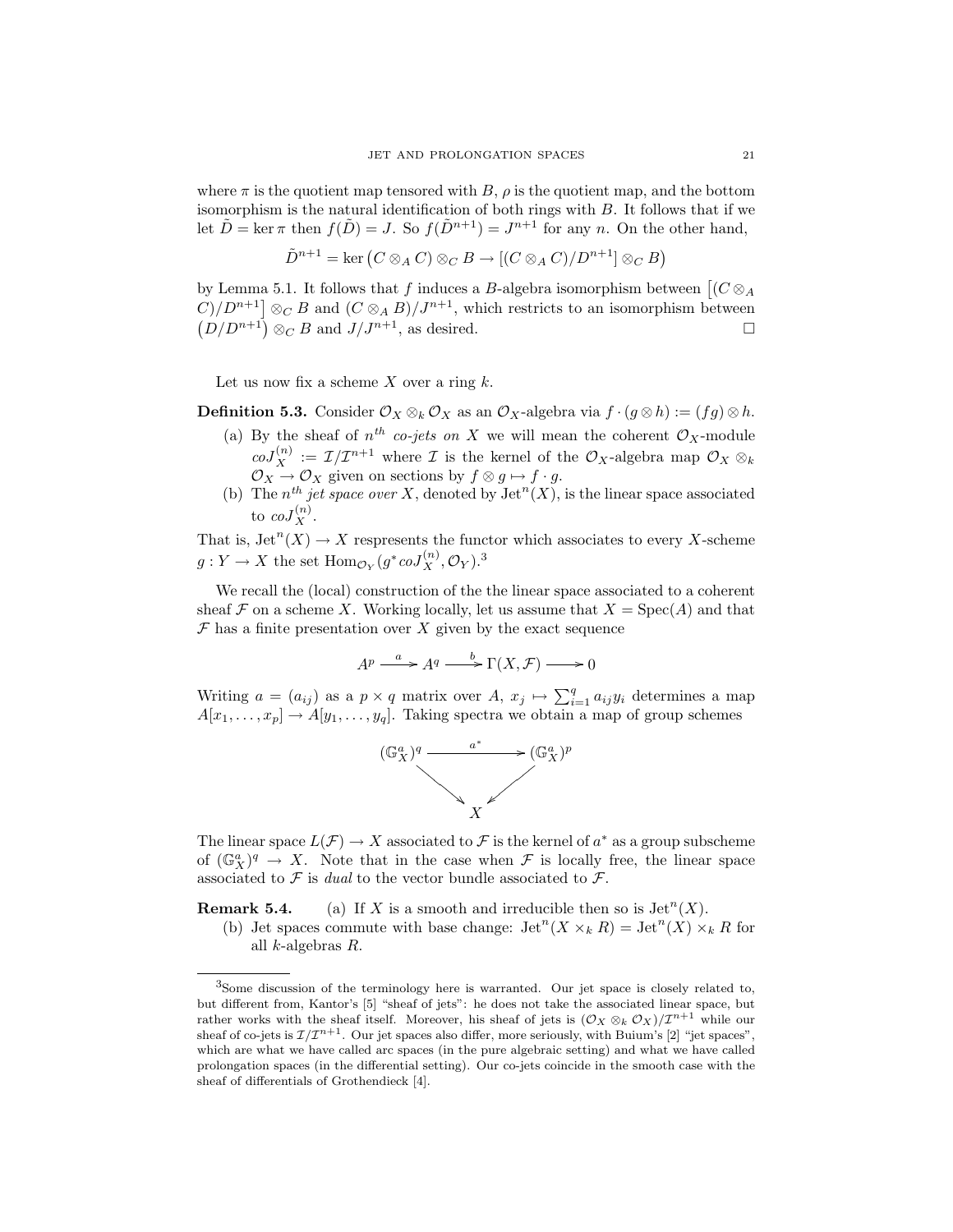*Proof.* Smoothness of X implies that  $coJ_X^{(n)}$  is a locally free sheaf on X, and so the linear space associated to it is dual to the associated vector bundle. In particular, if X is smooth then  $\mathrm{Jet}_X^{(n)}$  is a vector bundle over X.

For part (b), setting  $f : X \times_k R \to X$  to be the projection, we first observe that  $coJ_{X\times_k R}^{(n)} = f^*coJ_X^{(n)}$ . Fix U an affine open set in X and let  $\rho$  be the natural quotient map

$$
[\mathcal{O}_X(U)\otimes_k \mathcal{O}_X(U)]\otimes_k R \longrightarrow [\big(\mathcal{O}_X(U)\otimes_k \mathcal{O}_X(U)\big)/\mathcal{I}(U)]\otimes_k R
$$

Identifying  $[\mathcal{O}_X(U) \otimes_k \mathcal{O}_X(U)] \otimes_k R = (\mathcal{O}_X(U) \otimes_k R) \otimes_R (\mathcal{O}_X(U) \otimes_k R)$  and  $[(\mathcal{O}_X(U) \otimes_k \mathcal{O}_X(U))/\mathcal{I}(U)] \otimes_k R = \mathcal{O}_X(U) \otimes_k R$ , we see that  $\rho$  coincides with  $(a \otimes r) \otimes (b \otimes s) \longrightarrow ab \otimes rs$ . Hence, using Lemma 5.1, we see that

$$
coJ_{X \times_k R}^{(n)}(U \times_k R) = \ker \rho/(\ker \rho)^{n+1}
$$
  
= 
$$
[\mathcal{I}(U)/\mathcal{I}^{n+1}(U)] \otimes_k R
$$
  
= 
$$
f^* coJ_X^{(n)}(U \times_k R)
$$

So  $coJ_{X\times_k R}^{(n)} = f^* \, coJ_X^{(n)}$ . Taking linear spaces of both sides, we get

$$
\operatorname{Jet}^n(X\times_kR)=\operatorname{Jet}^n(X)\times_X(X\times_kR)=\operatorname{Jet}^n(X)\times_kR
$$

as desired  $\Box$ 

**Definition 5.5.** Given a scheme S over k and a morphism  $p : S \to X$ , we denote by  $\mathrm{Jet}^n(X)_p$  the scheme  $\mathrm{Jet}^n(X)\times_X S$  and we call it the  $n^{th}$  jet space of X at p.

Note that  $\mathrm{Jet}^n(X)_p$  is the linear space over S associated to the  $\mathcal{O}_S$ -module  $p^* \text{co} J_X^{(n)} = p^{-1} \text{co} J_X^{(n)} \otimes_{p^{-1} \mathcal{O}_X} \mathcal{O}_S$ . The following proposition gives an alternative and useful presentation of  $p^* \text{co} J_X^{(n)}$ .

**Proposition 5.6.** Suppose S is a scheme over k and  $p : S \to X$  is an S-point of X. Let  $\mathcal{J}_p$  be the kernel of the  $\mathcal{O}_S$ -algebra map  $p^{\sharp} \otimes id : p^{-1} \mathcal{O}_X \otimes_k \mathcal{O}_S \to \mathcal{O}_S$ .

Then for each n,  $p^* \text{coJ}_X^{(n)}$  is naturally isomorphic to  $\mathcal{J}_p/\mathcal{J}_p^{n+1}$ . It follows that

$$
Jet^{n}(X)_{p}(S) = \text{Hom}_{\mathcal{O}_{S}}\left(\mathcal{J}_{p}/\mathcal{J}_{p}^{n+1}, \mathcal{O}_{S}\right).
$$

In particular, if k is a field and  $p \in X(k)$  then

$$
Jet^{n}(X)_{p}(k) = \text{Hom}_{k} \left( \mathfrak{m}_{p} / \mathfrak{m}_{p}^{m+1}, k \right)
$$

where  $\mathfrak{m}_p$  is the maximal ideal at (the topological point associated to) p.

*Proof.* We describe an isomorphism  $p^* \text{co} J_X^{(n)} \to \mathcal{J}_p / \mathcal{J}_p^{n+1}$  on sections. Fix an open set U in S and an open set V in X containing  $p(U)$ . Let  $\alpha_V : \mathcal{O}_X(V) \to \mathcal{O}_S(U)$  be the composition of the map from  $\mathcal{O}_X(V)$  to  $\mathcal{O}_S(p^{-1}(V))$  induced by p together with the restriction from  $\mathcal{O}_S(p^{-1}(V))$  to  $\mathcal{O}_S(U)$ . Note that  $p^{\sharp}$  on U is obtained as the direct limit of  $\alpha_V$  as V ranges over open subsets of X containing  $p(U)$ . Moreover,  $\mathcal{J}_p(U)$  is the corresponding direct limit of  $J_V := \text{ker}(\alpha_V \otimes id)$ . Now Lemma 5.2 applied to  $(A = k, B = \mathcal{O}_S(U), C = \mathcal{O}_X(V), \alpha = \alpha_V)$  yields a natural isomorphism  $[\mathcal{I}(V)/\mathcal{I}^{n+1}(V)] \otimes_{\mathcal{O}_X(V)} \mathcal{O}_S(U) \longrightarrow J_V/J_V^{n+1}$  Taking direct limits we obtain an isomorphism  $p^* \text{coJ}_X^{(n)}(U) = p^{-1} \text{coJ}_X^{(n)}(U) \otimes_{p^{-1} \mathcal{O}_X(U)} \mathcal{O}_S(U) \to \mathcal{J}_p / \mathcal{J}_p^{n+1}(U)$ .

$$
\Box
$$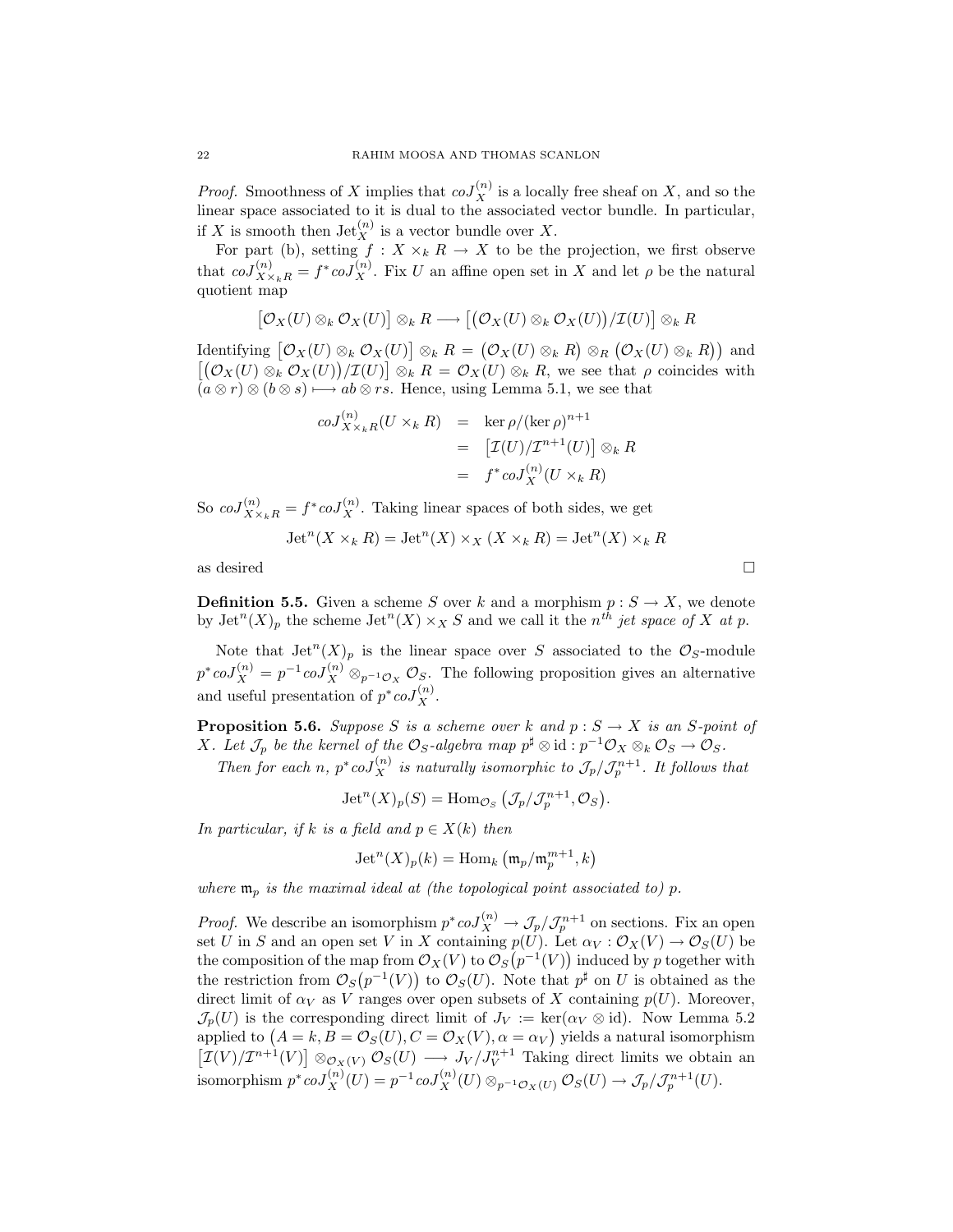As mentioned earlier,  $\mathrm{Jet}^n(X)_p$  is the linear space over S associated to  $p^* \mathrm{coJ}_X^{(n)}$ . Hence,

$$
Jet^{n}(X)_{p}(S) = \text{Hom}_{\mathcal{O}_{S}}(p^{*}coJ_{X}^{(n)}, \mathcal{O}_{S})
$$
  
= Hom <sub>$\mathcal{O}_{S}$</sub>   $(\mathcal{J}_{p}/\mathcal{J}_{p}^{n+1}, \mathcal{O}_{S})$ 

as desired.

Finally, if k is a field and  $p \in X(k)$  then setting  $S = \text{Spec}(k)$  and applying the above result yields that  $\mathrm{Jet}^n(X)_p(k) = \mathrm{Hom}_k(\mathfrak{m}_p/\mathfrak{m}_p^{m+1},k)$ .

The jet space construction is a covariant functor: If  $f: X \to Y$  is a morphism of schemes over k then we have the induced  $\mathcal{O}_X$ -algebra map  $f^*coJ_Y^{(n)} \to coJ_X^{(n)}$  and hence a morphism of linear spaces over  $X$ ,  $\mathrm{Jet}^n(X) \to \mathrm{Jet}^n(Y) \times_Y X$ , which in turn induces  $\mathrm{Jet}^n(f) : \mathrm{Jet}^n(X) \to \mathrm{Jet}^n(Y)$  over f. At the level of S-points, under the identification given by Proposition 5.6,  $\operatorname{Jet}^n(f)_p$  is the one induced by the natural map  $p^{-1}(f^{\sharp}) : f(p)^{-1}(\mathcal{O}_Y) \to p^{-1}\mathcal{O}_X$ . It is routine to check that if f is a closed embedding then so is  $\mathrm{Jet}^n(f)$ .

**Lemma 5.7.** Let  $f : X \hookrightarrow Y$  be a closed embedding of affine schemes over a field k. Let  $p \in X(k)$  be a k-rational point. Then the image  $\mathrm{Jet}^n(f)$   $(\mathrm{Jet}^n(X)_p(k))$  is

$$
\{\psi \in \text{Hom}_{k}(\mathfrak{m}_{Y,f(p)}/\mathfrak{m}_{Y,f(p)}^{n+1}, k) : \psi(f) = 0 \text{ for all } f \in I(X) \cdot (\mathcal{O}_{Y,f(p)}/\mathfrak{m}_{Y,f(p)}^{n+1})\}
$$

*Proof.* Let  $f^* : \mathcal{O}_{Y, f(p)} \to \mathcal{O}_{X, p}$  be the associated homomorphism on local rings. Read through the identification of  $\mathrm{Jet}^n(X)_p(k)$  with  $\mathrm{Hom}_k(\mathfrak{m}_{X,p}/\mathfrak{m}_{X,p}^{n+1},k)$ , the map  $\mathrm{Jet}^n(f)$  is given by  $\psi \mapsto \psi \circ f^*$ . Since  $\ker(f^*) = I(X) \cdot \mathcal{O}_{Y, f(p)}$  and  $\mathrm{Im}(f^*) = \mathcal{O}_{X, p}$ , this proves the lemma.  $\square$ 

**Corollary 5.8.** Suppose Z is an algebraic variety (i.e. a separated, integral scheme of finite type) over a field k. If X and Y are irreducible closed subvarieties over  $k$ , and  $p \in X(k) \cap Y(k)$  has the the property that  $\mathrm{Jet}^n(X)_p = \mathrm{Jet}^n(Y)_p$  for all  $n \in \mathbb{N}$ , then  $X = Y$ .

*Proof.* If  $U \subseteq Z$  is a dense open affine containing p and  $U \cap X = U \cap Y$ , then  $X = Y$ . Thus, we may assume that Z is affine. We show now that  $I(X) \subseteq I(Y)$ . The opposite inclusion is shown by reversing the rôles of X and Y. If  $f \in I(X)$ , then by the description of the image of the  $\mathrm{Jet}^n(X)_p(k)$  in  $\mathrm{Jet}^n(Z)_p(k)$  from Lemma 5.7, every element of  $\mathrm{Jet}^n(X)_p(k) \leq \mathrm{Hom}_k(\mathfrak{m}_{Z,p}/\mathfrak{m}_{Z,p}^{n+1},k)$  vanishes on f. As Z (and, hence, the local ring  $\mathcal{O}_{Z,p}$  is noetherian,  $\bigcap \left(\mathfrak{m}_{Z,p}^{n+1} + I(Y) \cdot \mathcal{O}_{Z,p}\right) = I(Y) \cdot \mathcal{O}_{Z,p}.$  $n\geq 0$ 

If  $f \notin I(Y)$ , then as  $I(Y)$  is primary,  $f \notin I(Y) \cdot \mathcal{O}_{Z,p}$ . So, for some n we have  $f \notin \mathfrak{m}_{Z,p}^{n+1} + I(Y) \cdot \mathcal{O}_{Z,p}$ . Again by the description of the image of  $\mathrm{Jet}^n(Y)_p(k)$ , there would be some element of the image which did not vanish on f. Since  $\mathrm{Jet}^n(X)_p(k)$ and  $\mathrm{Jet}^n(Y)_p(k)$  have the same image by assumption, this is be impossible.

**Lemma 5.9.** Suppose  $f : X \to Y$  is a dominant separable morphism of varieties over a feild k. Then  $\mathrm{Jet}^n(f): \mathrm{Jet}^n(X) \to \mathrm{Jet}^n(Y)$  is a dominant morphism.

*Proof.* We may take  $k = k^{alg}$ . As f is dominant and separable, there is a dense open  $U \subseteq X$  on which f is smooth. That is, for every point  $p \in U(k)$  the map  $f^*$ :  $\mathfrak{m}_{Y,f(p)}/\mathfrak{m}_{Y,f(p)}^2 \to \mathfrak{m}_{X,p}/\mathfrak{m}_{X,p}^2$  is injective. It follows that for every  $n > 0$ that the map  $f^* : \mathfrak{m}_{Y,f(p)}/\mathfrak{m}_{Y,f(p)}^{n+1} \to \mathfrak{m}_{X,p}/\mathfrak{m}_{X,p}^{n+1}$  is injective. Hence, taking duals,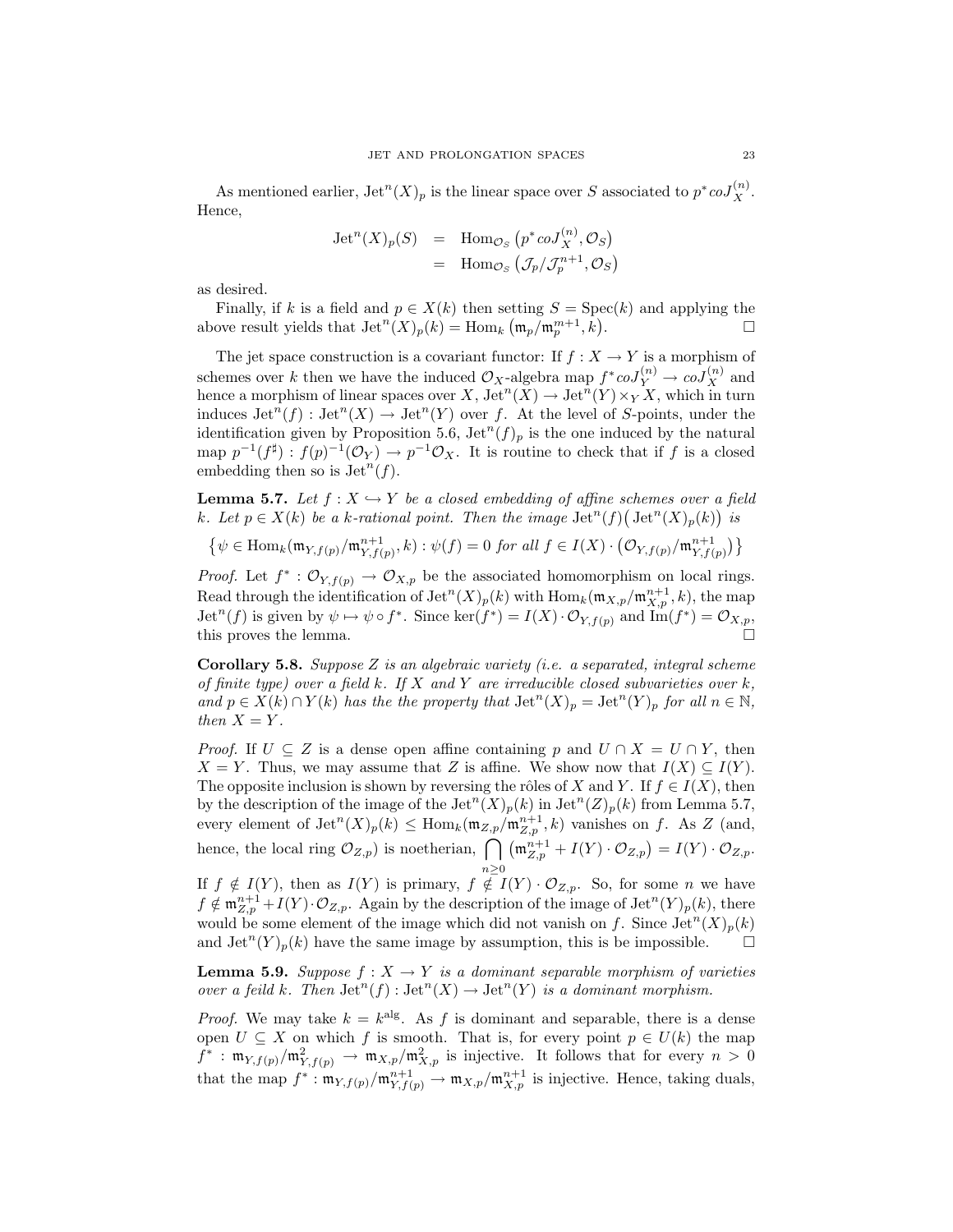$\mathrm{Jet}^n(f)_p : \mathrm{Jet}^n(X)_p(k) \to \mathrm{Jet}^n(Y)_{f(p)}(k)$  is surjective. As  $f(U(k))$  is dense in Y, we have that  $\mathrm{Jet}^n(f) (\mathrm{Jet}^n(X)(k))$  is Zariski-dense in  $\mathrm{Jet}^n(Y)$ .

**Lemma 5.10.** Suppose  $f: X \to Y$  is an étale morphism of schemes of finite type over a field k. Then  $\mathrm{Jet}^n(f) : \mathrm{Jet}^n(X) \to \mathrm{Jet}^n(Y)$  is étale. Moreover, if R is a k-algebra with  $Spec(R)$  finite, and  $p : Spec(R) \rightarrow X$  is an R-point of X over k, then  $\mathrm{Jet}^n(f)_p : \mathrm{Jet}^n(X)_p \to \mathrm{Jet}^n(Y)_{f(p)}$  is an isomorphism.

*Proof.* Since f is étale, for every topological point  $q \in X$ , f induces an isomorphism of finite dimensional k-vector spaces,  $\mathfrak{m}_{f(q)}/\mathfrak{m}_{f(q)}^m \to \mathfrak{m}_q/\mathfrak{m}_q^m$ , for all  $m > 0$ . Now for each  $x \in \text{Spec}(R)$  we have the associated local k-algebra homomorphisms  $p_x^{\sharp}$ :  $\mathcal{O}_{X,p(x)} \to R_x$ . Set  $J_{p_x} := \ker (p_x^{\sharp} \otimes \mathrm{id} : \mathcal{O}_{X,p(x)} \otimes_k R_x \to R_x)$ . Specialising Proposition 5.6 to the case of  $S = \text{Spec}(R)$  we see that

$$
p^* \operatorname{coJ}_X^{(n)} = \bigoplus_{x \in \operatorname{Spec}(R)} J_{p_x}/J_{p_x}^{n+1}
$$

and

$$
f(p)^* \, \text{coJ}_Y^{(n)} = \bigoplus_{x \in \text{Spec}(R)} J_{f(p)_x} / J_{f(p)_x}^{n+1}
$$

Hence it suffices to show that for each  $x \in \text{Spec}(R)$ , f induces an ismorphism between  $J_{f(p)_x}/J_{f(p)_x}^{n+1}$  and  $J_{p_x}/J_{p_x}^{n+1}$ . Since the maximal ideal  $\mathfrak{m}_x$  in  $R_{(x)}$  must be nilpotent,  $J_{p_x}^{n+1}$  contains  $\mathfrak{m}_{p(x)}^{\ell} \otimes 1$  and  $J_{f(p)_x}^{n+1}$  contains  $\mathfrak{m}_{f(p)(x)}^{\ell} \otimes 1$ , for some  $\ell > 0$ . But f does induce an ismorphism  $(\mathcal{O}_{X,p(x)} \otimes_k R_x)/(\mathfrak{m}_{p(x)}^{\ell} \otimes 1) \to (\mathcal{O}_{Y,f(p)(x)} \otimes_k R_x)$  $R_x/(\mathfrak{m}_{f(p)(x)}^{\ell} \otimes 1)$  which will take  $J_{p_x}^{n+1}$  to  $J_{f(p)(x)}^{n+1}$ . So f induces an isomorphism between  $f(p)^* \text{co}J_Y^{(n)}$  and  $p^* \text{co}J_X^{(n)}$ , and hence an isomorphism between  $\text{Jet}^n(Y)_{f(p)}$ and  $\mathrm{Jet}^n(X)_p$ , as desired.

The first part of the lemma now follows on general grounds. To show that  $\mathrm{Jet}^n(f)$ is étale we need to check that it is smooth and of relative dimension zero. These properties are local. As on the base  $\mathrm{Jet}^n(f)$  is simply f which is étale and  $\mathrm{Jet}^n(f)$ is an isomorphism fibrewise,  $\mathrm{Jet}^n(f)$  is of relative dimension zero. For smoothness consider the following diagram for any point  $\tilde{p} \in \mathrm{Jet}^n(X)(k^{\text{alg}})$  lying above some point  $p \in X(k^{\text{alg}})$ :



As Jet<sup>n</sup>(f) restricts to isomorphism between Jet<sup>n</sup>(X)<sub>p</sub> and Jet<sup>n</sup>(Y)<sub>f(p)</sub> we see that  $d_{\tilde{p}}\left(\operatorname{Jet}^n(f)_p\right)$  is an isomorphism between  $T_{\tilde{p}}\left(\operatorname{Jet}^n(X)_p\right)$  and  $T_{\operatorname{Jet}^n(f)(\tilde{p})}\left(\operatorname{Jet}^n(Y)_{f(p)}\right)$ . As f itself is étale,  $d_p f$  is an isomorphism between  $T_p X$  and  $T_{f(p)} Y$ . Hence,  $d_{\tilde{p}}\operatorname{Jet}^n(f)$  is an isomorphism and so  $\operatorname{Jet}^n(f)$  is étale.

Remark 5.11. It follows from Lemma 5.10 that if U is a Zariski open subset of X then  $\mathrm{Jet}^n U \to U$  is the restriction of  $\mathrm{Jet}^n X \to X$  to U.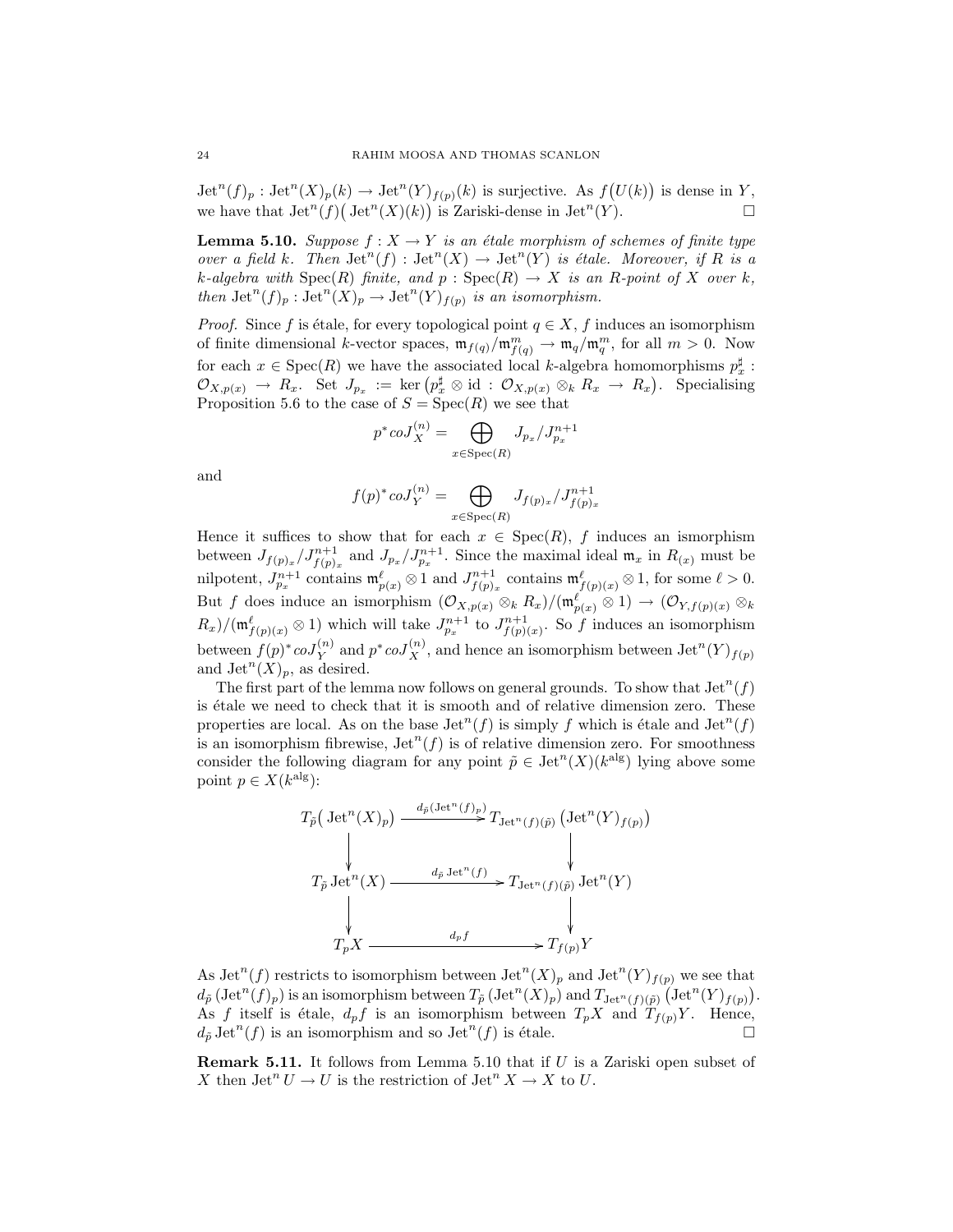5.1. A co-ordinate description of the jet space. Let  $X \subset \mathbb{A}_{k}^{\ell}$  be an affine scheme of finite type over a ring  $k$ . We wish to give a co-ordinate description of  $\mathrm{Jet}^n(X)$  as a subscheme of  $\mathrm{Jet}^n(\mathbb{A}_{k}^{\ell}).$ 

If  $x = (x_1, \ldots, x_\ell)$  are co-ordinates for  $\mathbb{A}_{k}^{\ell}$  then  $\Gamma(\mathbb{A}_{k}^{\ell}, \text{co}J_{\mathbb{A}_{k}^{\ell}}^{(n)}) = J/J^{n+1}$  where *J* is the ideal in  $k[x, x']$  generated by elements of the form  $z_i := (x'_i - x_i)$ . Setting  $z = (z_1, \ldots, z_\ell)$  we have that  $z = x' - x$ . Now let  $\Lambda := \{ \alpha \in \mathbb{N}^\ell : 0 < \sum_{i=1}^\ell \ell_i \}$  $i=1$  $\alpha_i \leq n$ .

We use multi-index notation so that for each  $\alpha \in \Lambda$ ,  $z^{\alpha} := \prod_{i=1}^{\ell}$  $J/J^{n+1}$  is freely generated as a  $k[x]$ -module by  $\{z^{\alpha}(\text{mod }J^{n+1}) : \alpha \in \Lambda\}$ . That is,  $z_i^{\alpha_i}$ . Note that  $\mathrm{Jet}^n(\mathbb{A}_k^{\ell})$  is the affine space  $\mathrm{Spec}\left(k[x,(z_{\alpha})_{\alpha\in\Lambda}\right])$ .

Suppose  $X = \text{Spec} (k[x]/I)$ . Now  $\Gamma(X, coJ_X^{(n)}) = \langle JII' \rangle / \langle J^{n+1}II' \rangle$  where I' is just I in the indeterminates x'. As a  $k[x]/I$ -module  $\Gamma(X, coJ_X^{(n)})$  is generated by the image of  $\{z^{\alpha}(\text{mod }J^{n+1}) : \alpha \in \Lambda\}$ . By the construction of linear spaces, to describe  $\mathrm{Jet}^n(X)$  we need to describe the relations among these generators. The relations are obtained by writing  $P(x')$ , for each  $P \in I$ , as a  $k[x]$ -linear combination of  $\{z^{\alpha} \text{ (mod } J^{n+1}) : \alpha \in \Lambda\}$  in  $k[x, x']/J^{n+1}$ .

To this end, for each  $\alpha \in \mathbb{N}^{\ell}$  let  $D^{\alpha}$  be the differential operator on  $k[x]$  given by

$$
D^{\alpha}\left(\sum_{\beta\in B}r_{\beta}x^{\beta}\right)=\sum_{\beta\in B,\beta\geq\alpha}r_{\beta}\binom{\beta}{\alpha}x^{\beta-\alpha}.
$$

That is, for any  $P \in k[x]$ ,  $P(x+z) = \sum$ α  $(D^{\alpha}P)(x)z^{\alpha}$ . Note that if  $\alpha! := \alpha_1! \cdots \alpha_{\ell}!$ 

is invertible in k then  $D^{\alpha}$  is just the differential operator  $\frac{1}{\alpha!}$  $\partial^{|\alpha|}$  $\overline{\partial x_1^{\alpha_1}\cdots\partial x_\ell^{\alpha_\ell}}$ . Now consider  $P(x) = \sum$  $\beta \in B$  $r_{\beta}x^{\beta} \in I$ . Then

$$
P(x') = P(x + z)
$$
  
= 
$$
\sum_{\alpha} (D^{\alpha} P)(x) z^{\alpha}
$$
  
= 
$$
\sum_{\alpha \in \Lambda} (D^{\alpha} P)(x) z^{\alpha} \mod J^{n+1}
$$

We have thus shown:

**Proposition 5.12.** With the above notation, if  $X = \text{Spec}(k[x]/I)$  then as a subscheme of the affine space  $\mathrm{Jet}^n(\mathbb{A}_k^{\ell}) = \mathrm{Spec} (k[x,(z_{\alpha})_{\alpha \in \Lambda}])$ ,  $\mathrm{Jet}^n(X)$  is given by the equations:

$$
P(x) = 0
$$
  

$$
\sum_{\alpha \in \Lambda} (D^{\alpha} P)(x) z_{\alpha} = 0
$$

for each  $P \in I$ .

Remark 5.13. The co-ordinate description of the jet space given by Proposition 5.12 agrees with the way that jet spaces of algebraic varieties are *defined* in [9].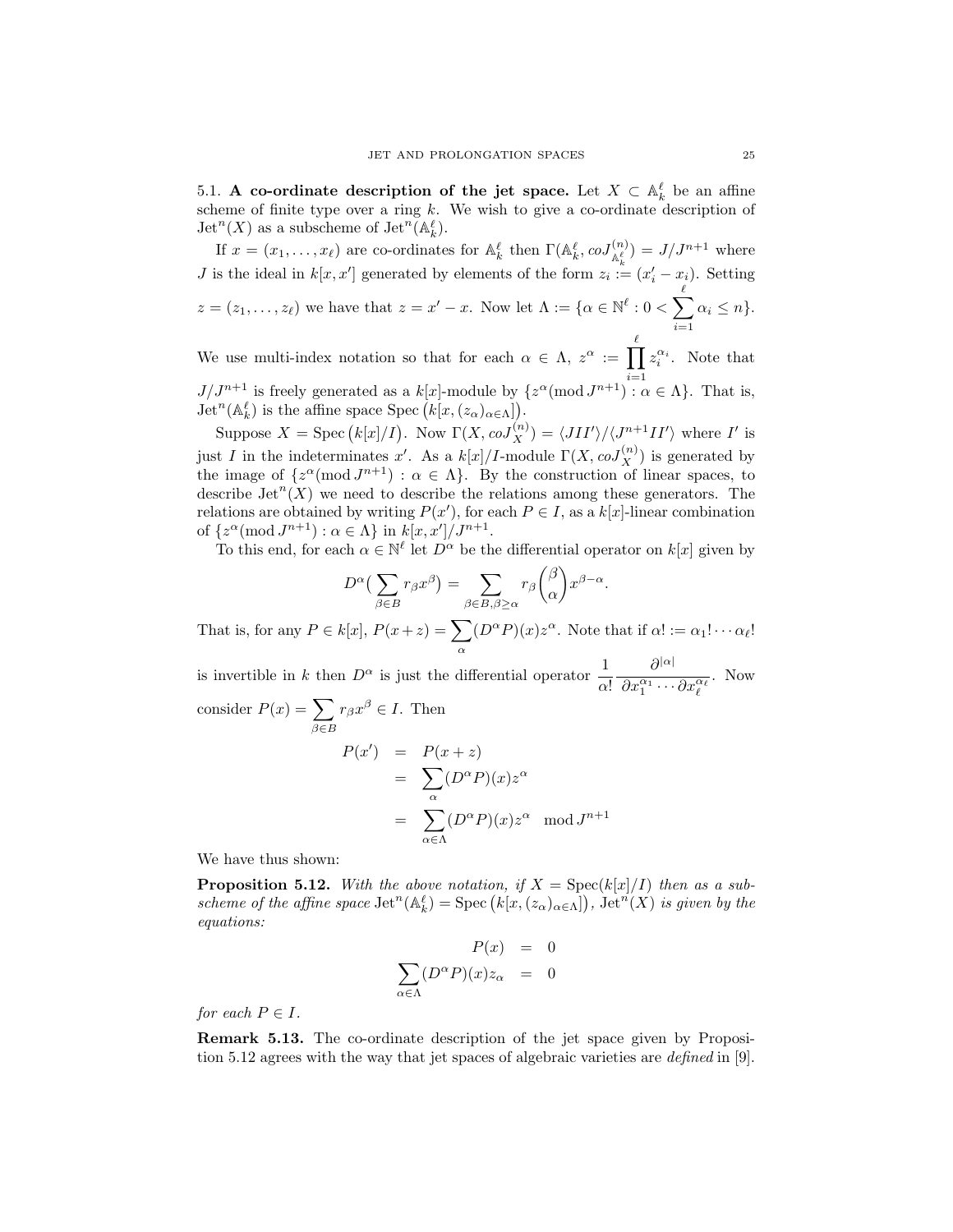#### 6. Interpolation

Unlike arcs, jets are not a special case of our abstract prolongation space construction; they do not come from Weil restrictions. In particular, as can be seen even by sheer dimension calculations, it is not the case (in general) that jets commute with prolongations. Nevertheless, there is a natural morphism that compares the jet space of a prolongation to the prolongation of the jet space, which is generically linear and surjective over the prolongation. In this final section we introduce this map, establish its fundamental properties, and compute explicit equations for it in co-ordinates. This morphism will allow us in a sequel paper to define the Hasse-differential jet spaces of Hasse-differential varieties.

Fix a finite free S-algebra scheme  $\mathcal E$  over a ring A, an A-algebra k, an A-algebra homomorphism  $e : k \to \mathcal{E}(k)$ , and a scheme X over k. Let  $\tau(X) = \tau(X, \mathcal{E}, e)$  be the prolongation of X with respect to  $\mathcal E$  and e. (Recall that our standing assumption is that this prolongation space exists, which is the case for example when  $X$  is quasi-projective.) Fix also  $m \in \mathbb{N}$ . We construct a map

$$
\phi_{m,\mathcal{E},e}^X : \operatorname{Jet}^m(\tau(X)) \to \tau\big(\operatorname{Jet}^m(X)\big)
$$

over X, which we will call the *interpolating map* of X (with respect to  $m, \mathcal{E}$ , and e). We will define  $\phi_{m,\mathcal{E},e}^X$  by expressing its action on the R-points of Jet<sup>m</sup>  $\tau(X)$ , for arbitrary k-algebras R. It should be clear from the construction, and will also follow from the co-ordinate description given in the next section, that  $\phi_{m,\mathcal{E},e}^{X}$  is a morphism of schemes over  $k$ .

Our map will be the composition of two other maps which we now describe. Suppose  $p : \text{Spec}(R) \to \tau(X)$  is an R-point of  $\tau(X)$  over k. Then  $p \times_k \mathcal{E}(k)$ : Spec  $(\mathcal{E}(R)) \to \tau(X) \times_k \mathcal{E}(k)$  is an  $\mathcal{E}(R)$ -point of  $\tau(X) \times_k \mathcal{E}(k)$  over  $\mathcal{E}(k)$ .

**Lemma 6.1.** Base change from k to  $\mathcal{E}(k)$  induces a natural map

$$
u := u_{m,\mathcal{E},e}^{X,p} : \operatorname{Jet}^m(\tau(X))_p(R) \longrightarrow \operatorname{Jet}^m(\tau(X) \times_k \mathcal{E}(k))_{p \times_k \mathcal{E}(k)}(\mathcal{E}(R))
$$

*Proof.* Recall that  $\mathrm{Jet}^m(\tau(X))_p(R) = \mathrm{Hom}_R(p^* \operatorname{coJ}_{\tau(X)}^{(m)}, R)$  and

$$
\begin{array}{rcl}\n\operatorname{Jet}^m\big(\tau(X)\times_k\mathcal{E}(k)\big)_{p\times_k\mathcal{E}(k)}\big(\mathcal{E}(R)\big) & = & \operatorname{Hom}_{\mathcal{E}(R)}\big((p\times_k\mathcal{E}(k))^*(coJ_{\tau(X)\times_k\mathcal{E}(k)}^{(m)}),\mathcal{E}(R)\big) \\
& = & \operatorname{Hom}_{\mathcal{E}(R)}\big(p^*coJ_{\tau(X)}^{(m)}\otimes_k\mathcal{E}(k),\mathcal{E}(R)\big)\n\end{array}
$$

where the identification  $(p \times_k \mathcal{E}(k))^*(coJ_{\tau(X)\times_k\mathcal{E}(k)}^{(m)}) = p^*coJ_{\tau(X)}^{(m)} \otimes_k \mathcal{E}(k)$  is by the fact that  $coJ_{\tau(X)\times_k\mathcal{E}(k)}^{(m)}$  is just the pull back of  $coJ_{\tau(X)}^{(m)}$  under the projection  $\tau(X) \times_k \mathcal{E}(k) \to \tau(X).$ 

Now define u to be the map that assigns to the R-linear map  $\nu : p^* \text{co} J_{\tau(X)}^{(m)} \to R$ the  $\mathcal{E}(R)$ -linear map  $\nu \otimes_k \mathcal{E}(k) : p^* \text{co} J_{\tau(X)}^{(m)} \otimes_k \mathcal{E}(k) \to \mathcal{E}(R)$ . That is, u is given by base change.  $\Box$ 

Under the usual identification p corresponds to an  $\mathcal{E}^e(R)$ -point of X over k,  $\hat{p} : \text{Spec}(\mathcal{E}^e(R)) \to X.$ 

**Lemma 6.2.** Applying the Jet<sup>m</sup> functor to  $r_{\mathcal{E},e}^X : \tau(X) \times_k \mathcal{E}(k) \to X$ , the canonical morphism associated to  $\tau(X)$ , induces a map

$$
v := v_{m,\mathcal{E},e}^{X,p} : \operatorname{Jet}^m(\tau(X) \times_k \mathcal{E}(k))_{p \times_k \mathcal{E}(k)} (\mathcal{E}(R)) \longrightarrow \operatorname{Jet}^m(X)_{\hat{p}} (\mathcal{E}^e(R))
$$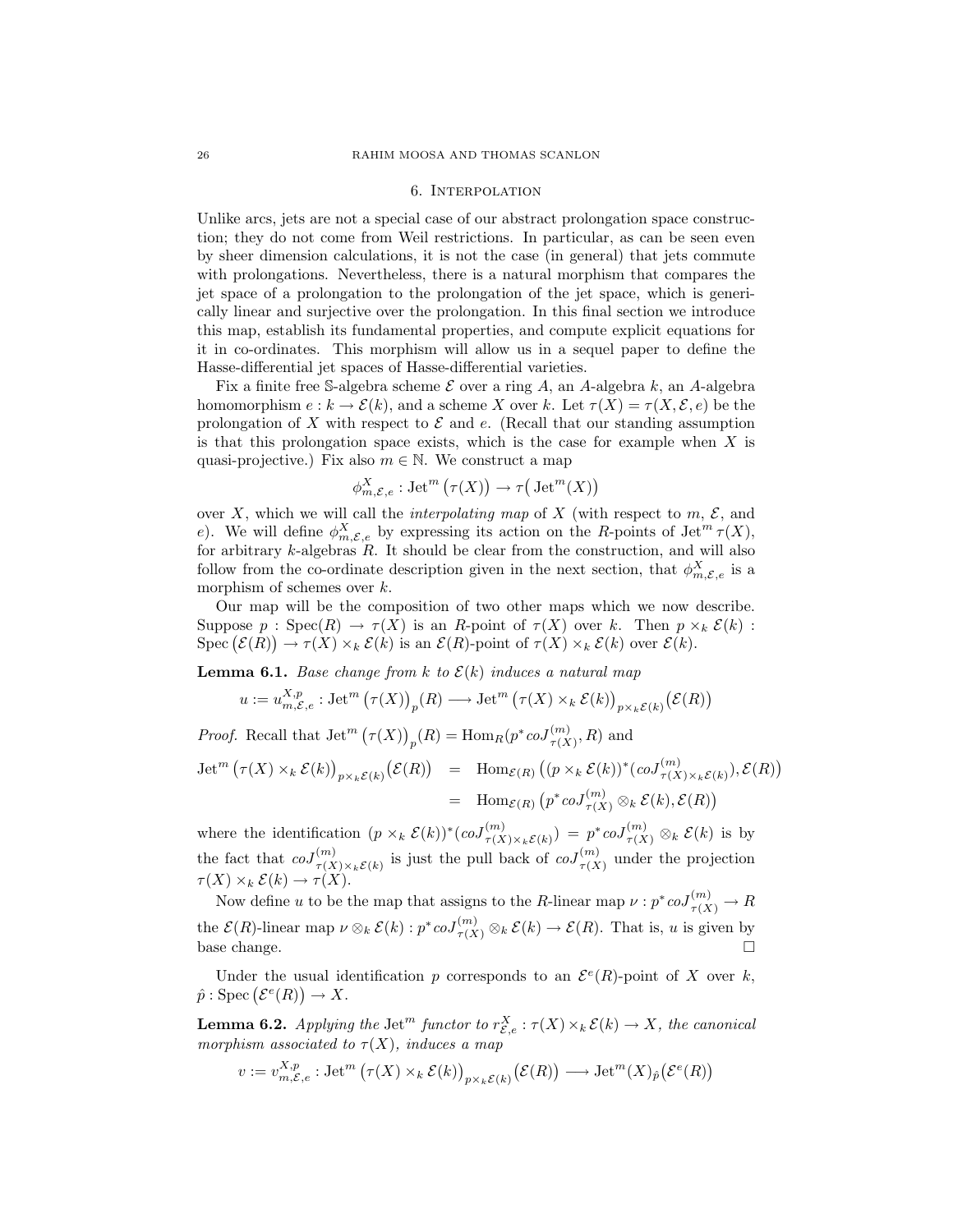*Proof.* Note that as  $\mathcal{E}(k)$ -algebras  $\mathcal{E}(R) = \mathcal{E}^e(R)$ . So  $p \times_k \mathcal{E}(k)$  can also be viewed as an  $\mathcal{E}^e(R)$ -point of  $\tau(X) \times_k \mathcal{E}(k)$  over  $\mathcal{E}(k)$ .

Applying the jet functor we get  $\operatorname{Jet}^m(r_{\mathcal{E},e}^X)$  :  $\operatorname{Jet}^m(\tau(X) \times_k \mathcal{E}(k)) \to \operatorname{Jet}^m(X)$ . Since  $\hat{p} = r_{\mathcal{E},e}^{X} \circ (p \times_k \mathcal{E}(k))$  – see Lemma 4.5 – this morphism restricted to the fibre at the  $\mathcal{E}^e(R)$ -point  $p \times_k \mathcal{E}(k)$  yields a morphism

$$
\operatorname{Jet}^m\big(\tau(X)\times_k\mathcal{E}(k)\big)_{p\times_k\mathcal{E}(k)}\longrightarrow\operatorname{Jet}^m(X)_{\hat{p}}
$$

Evaluating at  $\mathcal{E}^e(R)$ -points yields the desired map v.

Our interpolating map is now just the composition of the maps given in the above two lemmas. More precisely, if  $p \in \tau(X)(R)$  and  $\nu \in \text{Jet}^m(\tau(X))_p(R)$  then we define our interpolating map by

$$
\phi_{m,\mathcal{E},e}^X(p,\nu) := (\hat{p}, v(u(\nu)))
$$

where  $u$  is from Lemma 6.1 and  $v$  is from Lemma 6.2. Note that

$$
\phi_{m,\mathcal{E},e}^X(p,\nu) \in \text{Jet}^m(X)\big(\mathcal{E}^e(R)\big) = \tau\big(\text{Jet}^m(X)\big)(R)
$$

Depending on what we wish to emphasise/suppress, we may drop one or more of the subscripts and superscripts on  $\phi_{m,\mathcal{E},e}^X$ .

**Lemma 6.3.** The interpolating map  $\phi_{m,\mathcal{E},e}^X$  :  $\mathrm{Jet}^m \tau(X) \to \tau \mathrm{Jet}^m(X)$  is a morphism of linear spaces over  $\tau(X)$ .

*Proof.* That  $\phi$  is a morphism of schemes over  $\tau(X)$  can be derived from the definition, but also follows from the co-ordinate description given in the next section.

First note that the prolongation functor preserves products and that  $\tau(S_k)$  =  $\mathcal{E}_k$ . Hence, it takes the  $\mathbb{S}_k$ -linear space Jet<sup> $m(X) \to X$ </sup> to an  $\mathcal{E}_k$ -linear space  $\tau(\mathrm{Jet}^m(X)) \to \tau(X)$ . The latter obtains an  $\mathbb{S}_k$ -linear space structure from s:  $\mathbb{S} \to \mathcal{E}$ . It is with respect to this structure that the lemma is claiming  $\phi$  is linear.

It is clear from the definition of  $u$  and  $v$  in Lemmas 6.1 and 6.2 respectively, that for an arbitrary k-algebra R, and an arbitrary R-point p of  $\tau(X)$ , u and v are R-linear. Hence  $\phi$  is R-linear on the R-points of the fibre above p. As R and p were arbitrary, this implies that  $\phi$  is a morphism of linear spaces.

The fundamental properties of the interpolating map are given in the following proposition.

Proposition 6.4. The interpolating map satisfies the following properties.

(a) Functoriality. If  $g: X \to Y$  is a morphism of schemes over k, then for each  $m, n \in \mathbb{N}$  the following diagram commutes

$$
\operatorname{Jet}^m \tau(X) \xrightarrow{\operatorname{Jet}^m \tau(g)} \operatorname{Jet}^m \tau(Y)
$$

$$
\downarrow \phi^X \qquad \qquad \downarrow \phi^Y
$$

$$
\tau \operatorname{Jet}^m(X) \xrightarrow{\tau \operatorname{Jet}^m(g)} \tau \operatorname{Jet}^m(Y)
$$

(b) Compatibility with composition of prolongations. Suppose  $\mathcal F$  is another finite free S-algebra scheme and  $f : k \to \mathcal{F}(k)$  is a ring homomorphism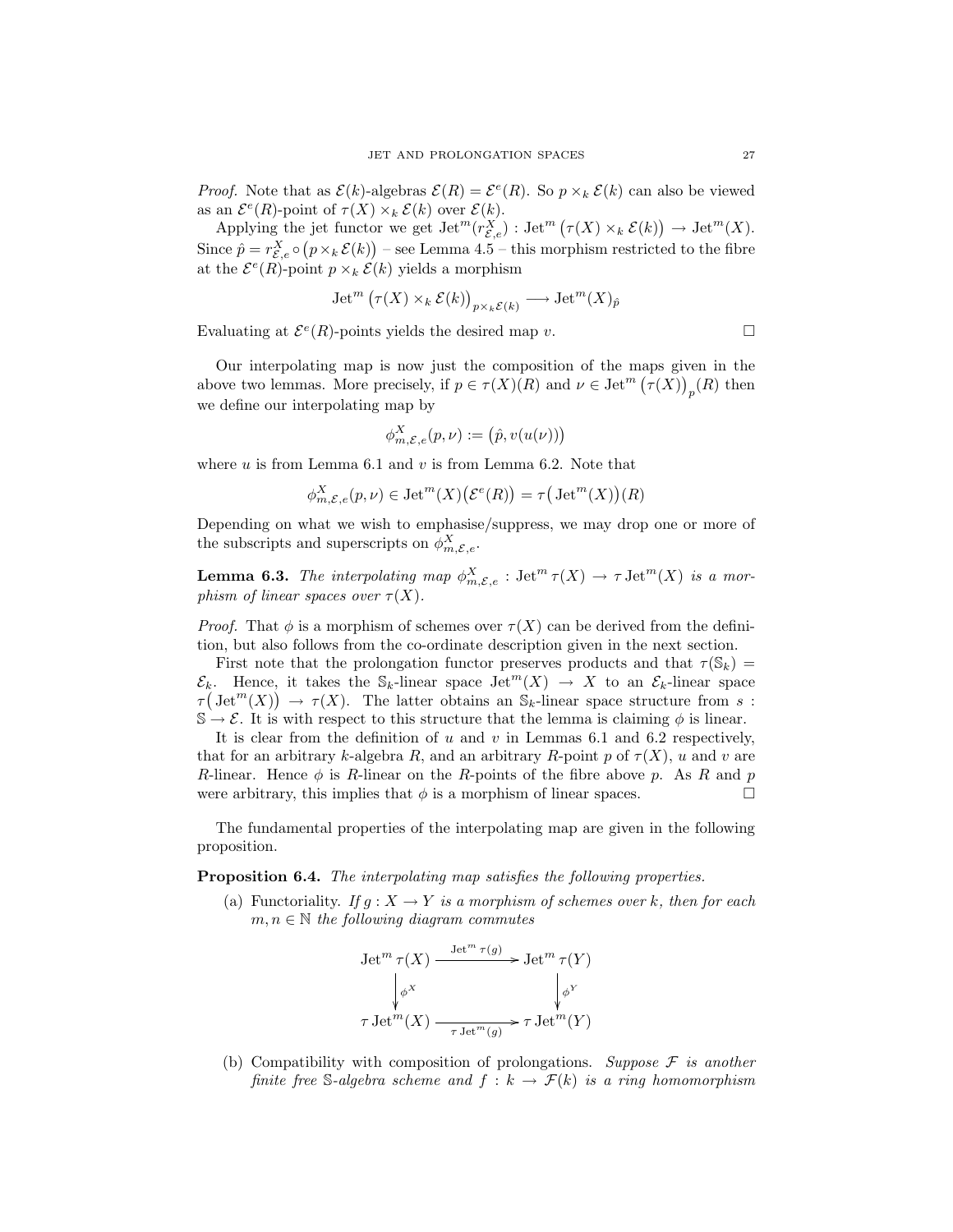agreeing with  $s_{\mathcal{F}}^k$  on A. Then the following commutes



(c) Compatibility with comparing of prolongations. Suppuse  $\mathcal F$  is another finite free S-algebra scheme,  $f : k \to \mathcal{F}(k)$  is a ring homomorphism agreeing with  $s^k_{\mathcal{F}}$  on A, and  $\alpha : \mathcal{E} \to \mathcal{F}$  is a morphisms of ring schemes such that  $\alpha^k \circ e = f$ . Then the following diagram commutes:

$$
\begin{aligned}\n\operatorname{Jet}^m\tau(X,\mathcal{E},e) &\xrightarrow{\operatorname{Jet}^m(\hat{\alpha})} \operatorname{Jet}^m\tau(X,\mathcal{F},f) \\
\downarrow_{\phi_{\mathcal{E}}} &\downarrow_{\phi_{\mathcal{F}}} \\
\tau\big(\operatorname{Jet}^m(X),\mathcal{E},e\big)\xrightarrow[\hat{\alpha}^{\operatorname{Jet}^m(X)}]{}\tau\big(\operatorname{Jet}^m(X),\mathcal{F},f\big)\n\end{aligned}
$$

*Proof.* For part (a), fix  $p \in \tau(X)(R)$ . By the funtoriality of the Weil restriction (see Proposition 2.1) it follows that the following diagram commutes:

$$
\tau(X) \times_k \mathcal{E}(k) \xrightarrow{\tau(g) \times_k \mathcal{E}(k)} \tau(Y) \times_k \mathcal{E}(k)
$$
\n
$$
\downarrow_{\mathcal{F}_{\mathcal{E},e}}^X \qquad \qquad \downarrow_{\mathcal{F}_{\mathcal{E},e}}^Y \qquad \qquad \downarrow_{\mathcal{F}_{\mathcal{E},e}}^Y
$$
\n
$$
X \xrightarrow{g} Y
$$

Taking jets and evaluating at  $\mathcal{E}^e(R)$ -points we get

$$
\mathrm{Jet}^m\left(\tau(X)\times_k\mathcal{E}(k)\right)_{p\times_k\mathcal{E}(k)}\left(\mathcal{E}^e(R)\right)\xrightarrow{\mathrm{Jet}^m\left(\tau(g)\times_k\mathcal{E}(k)\right)}\mathrm{Jet}^m\left(\tau(Y)\times_k\mathcal{E}(k)\right)_{\tau(g)(p)\times_k\mathcal{E}(k)}\left(\mathcal{E}^e(R)\right)
$$
\n
$$
\downarrow_{v^{X,p}}\qquad\qquad\downarrow_{v^{Y,\tau(g)(p)}}\downarrow_{v^{Y,\tau(g)(p)}}\downarrow_{v^{Y,\tau(g)(p)}}\left(\mathcal{E}^e(R)\right)
$$
\n
$$
\mathrm{Jet}^m(X)_{\hat{p}}\left(\mathcal{E}^e(R)\right)\xrightarrow{\mathrm{Jet}^m(g)}\mathrm{Jet}^m(Y)_{\widehat{\tau(g)(p)}}\left(\mathcal{E}^e(R)\right)
$$

On the other hand, that the following diagram commutes is clear from the fact that the map  $u$  in Lemma 6.1 is just given by base change:

$$
\operatorname{Jet}^m\left(\tau(X)\right)_p(R) \xrightarrow{\operatorname{Jet}^m\left(\tau(g)\right)} \operatorname{Jet}^m\left(\tau(Y)\right)_{\tau(g)(p)}(R)
$$
  

$$
\downarrow_{u^{X,p}} \qquad \qquad \downarrow_{u^{Y,\tau(g)(p)}} \qquad \qquad \downarrow_{u^{Y,\tau(g)(p)}}
$$
  

$$
\operatorname{Jet}^m\left(\tau(X)\times_k \mathcal{E}(k)\right)_{p\times_k \mathcal{E}(k)}\left(\mathcal{E}(R)\right) \xrightarrow{\operatorname{Jet}^m\left(\tau(g)\times_k \mathcal{E}(k)\right)} \operatorname{Jet}^m\left(\tau(Y)\right)_{\tau(g)(p)\times_k \mathcal{E}(k)}\left(\mathcal{E}(R)\right)
$$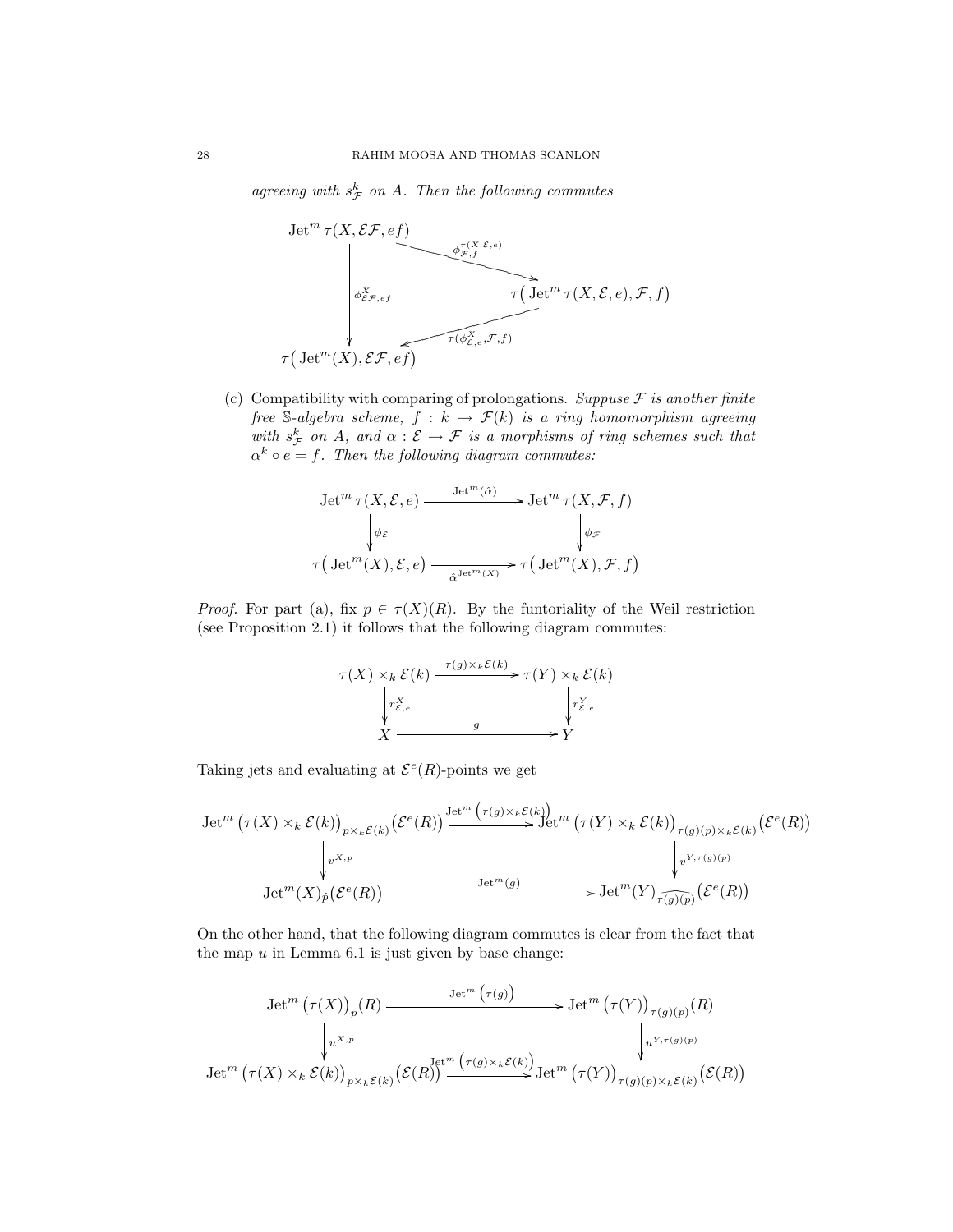Putting these two commuting squares together yeilds

$$
\operatorname{Jet}^m\left(\tau(X)\right)_p(R) \xrightarrow{\operatorname{Jet}^m\left(\tau(g)\right)} \operatorname{Jet}^m\left(\tau(Y)\right)_{\tau(g)(p)}(R)
$$

$$
\downarrow_{v^{X,p}\circ u^{X,p}} \qquad \qquad \downarrow_{v^{Y,\tau(g)(p)}\circ u^{Y,\tau(g)(p)}} \text{Jet}^m(X)_{\hat{p}}\left(\mathcal{E}^e(R)\right) \xrightarrow{\operatorname{Jet}^m(g)} \operatorname{Jet}^m(Y)_{\tau(g)(p)}\left(\mathcal{E}^e(R)\right)
$$

By the construction of the interpolating map, this in turn implies

$$
\operatorname{Jet}^m \tau(X) \xrightarrow{\operatorname{Jet}^m \tau(g)} \operatorname{Jet}^m \tau(Y)
$$

$$
\downarrow \phi^X \qquad \qquad \downarrow \phi^Y
$$

$$
\tau \operatorname{Jet}^m(X) \xrightarrow{\tau \operatorname{Jet}^m(g)} \tau \operatorname{Jet}^m(Y)
$$

as desired.

For part (b), let us make the systematic abbreviation  $\tau^{\mathcal{E}}(X)$  for  $\tau(X, \mathcal{E}, e)$ . Fixing  $p \in \tau^{\mathcal{EF}}(X)(R)$  we have the associated points  $\hat{p} \in X(\mathcal{EF}^{\text{ef}}(R))$  and  $\hat{p}_{\mathcal{F}} \in$  $\tau^{\mathcal{E}}(X)(\mathcal{F}^f(R))$ . The contribution to the interpolating map from base change (namely from the map given by Lemma 6.1) will cause no difficulty and so we only check commuting for the relevant diagram coming from the Weil restriction map (i.e., the map from Lemma 6.2). From Lemma 4.14 we have the following commuting triangle



This induces the following morphism of sheaves of  $\mathcal{EF}(R)$ -algebras

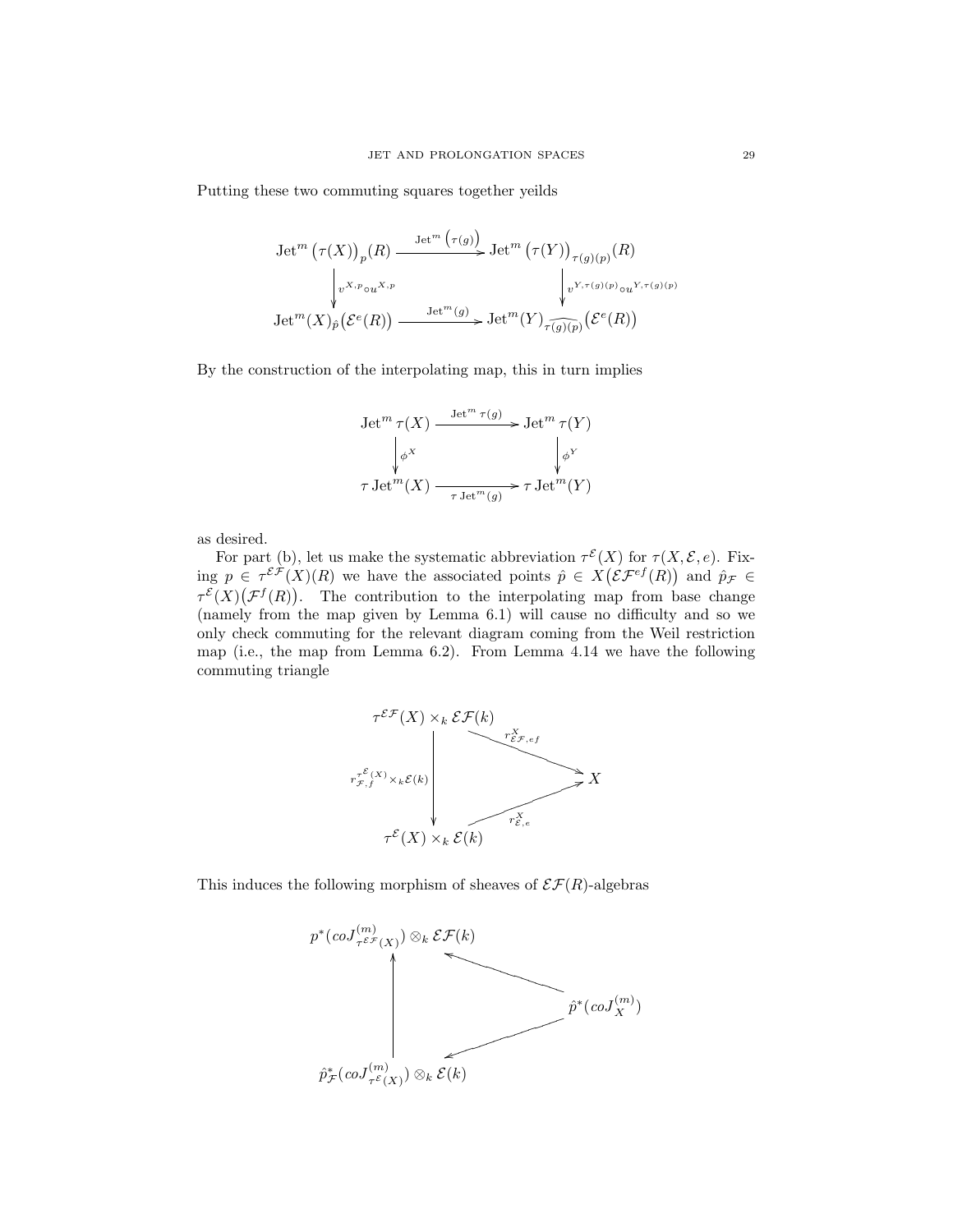Taking duals, and making natural identifications we get:



From here part (b) is easily verified.

For part (c) we continue to use the abbreviation  $\tau^{\mathcal{E}}(X)$  for  $\tau(X,\mathcal{E},e)$ , and we work with a fixed point  $p \in \tau^{\mathcal{E}}(X)(R)$  for some fixed k-algebra R. Again we are going to break the desired commutative diagram into two peices, one coming from each of the two ingredients of the interpolating map (namely from the map given by Lemma 6.1 and the map from Lemma 6.2). To do so, note first of all that there is a natural map

$$
\tilde{\alpha}: \operatorname{Jet}^m\big(\tau^{\mathcal{E}}(X)\times_k\mathcal{E}(k)\big)_{p\times_k\mathcal{E}(k)}\big(\mathcal{E}(R)\big) \to \operatorname{Jet}^m\big(\tau^{\mathcal{F}}(X)\times_k\mathcal{F}(k)\big)_{\hat{\alpha}(p)\times_k\mathcal{F}(k)}\big(\mathcal{F}(R)\big).
$$

Indeed,  $\tilde{\alpha}$  is just the composition of the map

$$
\operatorname{Jet}^m\big(\tau^{\mathcal E}(X)\times_k\mathcal E(k)\big)_{p\times_k\mathcal E(k)}\big(\mathcal E(R)\big)\to\operatorname{Jet}^m\big(\tau^{\mathcal E}(X)\times_k\mathcal F(k)\big)_{p\times_k\mathcal F(k)}\big(\mathcal F(R)\big)
$$

induced by base change from  $\mathcal{E}(k)$  to  $\mathcal{F}(k)$  using  $\alpha$ , with  $\mathrm{Jet}^m(\hat{\alpha} \times_k \mathcal{F}(k))$ :

$$
\operatorname{Jet}^m\big(\tau^{\mathcal E}(X)\times_k\mathcal F(k)\big)_{p\times_k\mathcal F(k)}\big(\mathcal F(R)\big)\to\operatorname{Jet}^m\big(\tau^{\mathcal F}(X)\times_k\mathcal F(k)\big)_{\hat\alpha(p)\times_k\mathcal F(k)}\big(\mathcal F(R)\big).
$$

Hence, to obtain the desired commuting diagram it will suffice to show

(1) The following diagram commutes:

$$
\text{Jet}^m\left(\tau^{\mathcal{E}}(X)\right)_p(R) \xrightarrow{\text{Jet}^m(\hat{\alpha})} \text{Jet}^m\left(\tau^{\mathcal{F}}(X)\right)_{\hat{\alpha}(p)}
$$
\n
$$
\downarrow \qquad \qquad \downarrow \qquad \qquad \downarrow
$$
\n
$$
\text{Jet}^m\left(\tau^{\mathcal{E}}(X) \times_k \mathcal{E}(k)\right)_{p \times_k \mathcal{E}(k)} \left(\mathcal{E}(R)\right) \xrightarrow{\tilde{\alpha}} \text{Jet}^m\left(\tau^{\mathcal{F}}(X) \times_k \mathcal{F}(k)\right)_{\hat{\alpha}(p) \times_k \mathcal{F}(k)} \left(\mathcal{F}(R)\right)
$$

where the vertical arrows are the base change maps of Lemma 6.1, and

(2) The following diagram commutes:

$$
\begin{aligned}\n\operatorname{Jet}^m\left(\tau^{\mathcal{E}}(X) \times_k \mathcal{E}(k)\right)_{p \times_k \mathcal{E}(k)} & \left(\mathcal{E}(R)\right) \xrightarrow{\tilde{\alpha}} \operatorname{Jet}^m\left(\tau^{\mathcal{F}}(X) \times_k \mathcal{F}(k)\right)_{\hat{\alpha}(p) \times_k \mathcal{F}(k)} & \left(\mathcal{F}(R)\right) \\
&\downarrow \qquad \qquad \downarrow \qquad \qquad \downarrow \qquad \qquad \downarrow \\
\operatorname{Jet}^m(X)_{\hat{p}} & \left(\mathcal{E}^e(R)\right) \xrightarrow{\hat{\alpha}^{\operatorname{Jet}^m(X)}} \xrightarrow{\hat{\alpha}^{\operatorname{Jet}^m(X)}} \operatorname{Jet}^m(X)_{\hat{\alpha}(p)} \left(\mathcal{F}^f(R)\right)\n\end{aligned}
$$

where the vertical arrows are the maps of Lemma 6.2.

Diagram (1) is easily seen to commute by unravelling the definitions and using that fact that jet spaces commute with base change. So we focus on proving that diagram (2) commutes.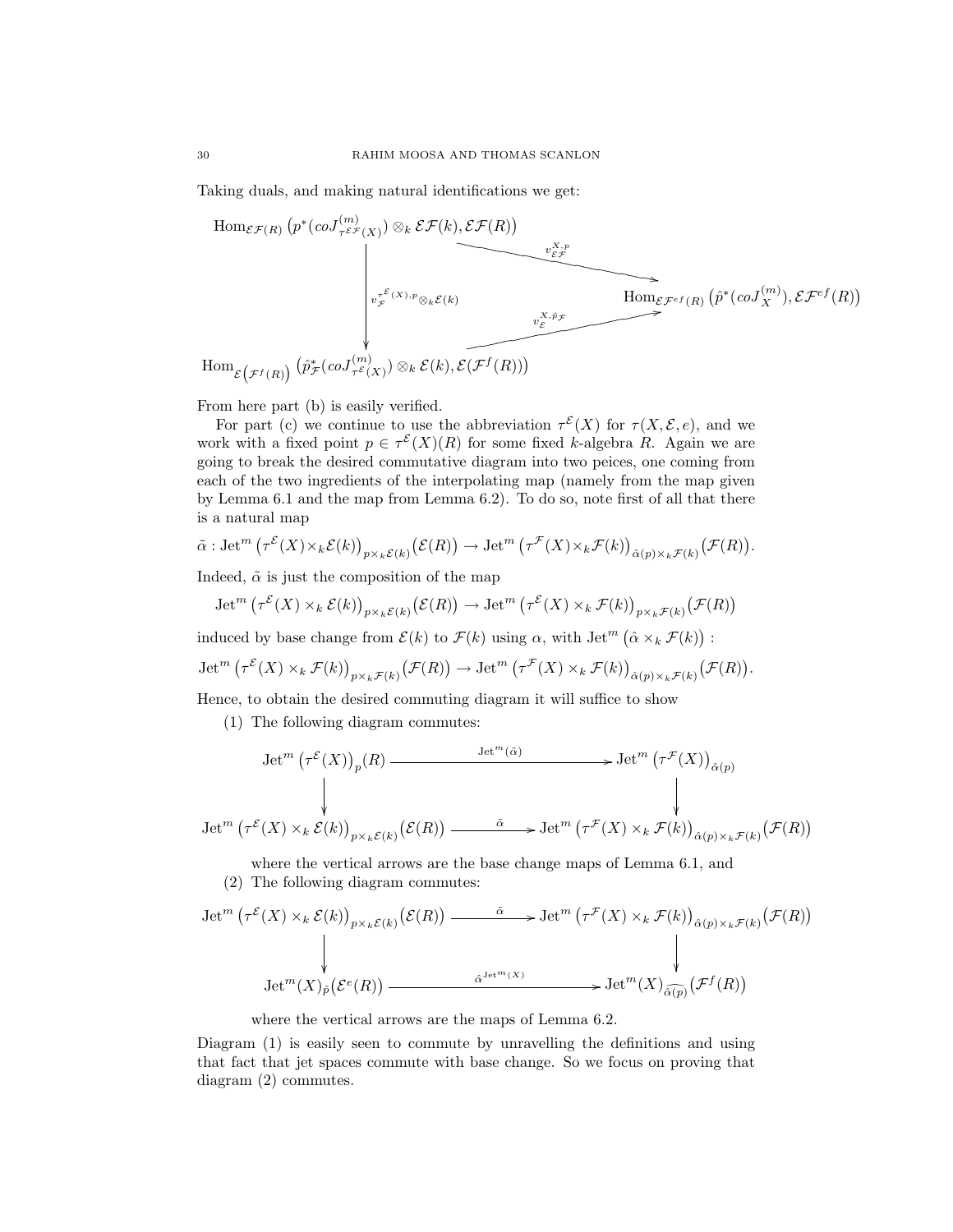From lemma 4.9 we have the following commuting diagram

$$
\tau^{\mathcal{F}}(X) \times_k \mathcal{F}(k) \xleftarrow{\hat{\alpha} \otimes id_{\mathcal{F}(k)}} \tau^{\mathcal{E}}(X) \times_k \mathcal{F}(k)
$$
\n
$$
r^X_{\mathcal{F},f} \times_{X} \mathcal{F}^X(\text{ind } \otimes \underline{\alpha})
$$

where  $r_{\mathcal{E},e}^X \circ (\mathrm{id} \otimes \underline{\alpha}) : \tau^{\mathcal{E}}(X) \times_k \mathcal{F}(k) \to X$  is the composition of the projection  $\tau^{\mathcal{E}}(X) \times_k \mathcal{F}(k) = \tau^{\mathcal{E}}(X) \times_k \mathcal{E}(k) \times_{\mathcal{E}(k)} \mathcal{F}(k) \to \tau^{\mathcal{E}}(X) \times_k \mathcal{E}(k)$  with  $r_{\mathcal{E},e}^X$ :  $\tau^{\mathcal{E}}(X) \times_k \mathcal{E}(k) \to X$ . Taking the co-jet sheaves and pulling back by the appropriate morphisms we obtain the following commuting diagram of sheaves on Spec  $(F(R))$ :



Note that  $r_{\mathcal{E},e}^X \circ (\text{id} \otimes \underline{\alpha})$  really does take  $p \times_k \mathcal{F}(k)$  to  $\hat{\alpha}(p)$  since  $\hat{\alpha}(p) = \hat{p} \circ \underline{\alpha}$ .

Now, let us consider diagram (2) above. Unraveling the definitions it is not hard to verify that given  $\gamma \in \text{Jet}^m \left( \tau^{\mathcal{E}}(X) \times_k \mathcal{E}(k) \right)_{p \times_k \mathcal{E}(k)} (\mathcal{E}(R))$ 

- going clockwise along diagram (2) takes  $\gamma$  to  $(\gamma \otimes_{\mathcal{E}(k)} \mathcal{F}(k)) \circ c \circ b$ ; while
- going counter-clockwise along diagram (2) takes  $\gamma$  to  $(\gamma \otimes_{\mathcal{E}(k)} \mathcal{F}(k)) \circ a$ .

Hence diagram  $(2)$  is commutative, as desired.

6.1. The interpolating map in co-ordinates. We wish to give a co-ordinate description of the interpolating map for affine schemes of finite type. Since the jet and prolongation functors preserve closed embeddings, functoriality allows us to reduce this task to affine space.

Fix a finite free S-algebra scheme  $\mathcal E$  over a ring A and an A-algebra k equipped with an A-algebra homomorphism  $e : k \to \mathcal{E}(k)$ . Let  $(e_0 = 1, e_1, \ldots, e_{\ell-1})$  be a basis for  $\mathcal{E}(k)$  over k.

Consider  $\mathbb{A}_k^r = \text{Spec} (k[x_1, \ldots, x_r]).$  Then  $\tau \mathbb{A}_k^r = \text{Spec} (k[\overline{y}_1, \ldots, \overline{y}_r]),$  where each  $\overline{y}_i = (y_{i,0}, \ldots, y_{i,\ell-1})$ . Let  $x = (x_1, \ldots, x_r)$  and  $\overline{y} = (\overline{y}_1, \ldots, \overline{y}_r)$ .

Suppose R is a k-algebra,  $\overline{a} \in \tau \mathbb{A}_k^r(R)$  and  $a \in \mathbb{A}_k^r(\mathcal{E}^e(R))$  is the point corresponding to  $\bar{a}$ . A straightforward computation using Proposition 5.6 shows that

$$
Jet^m(\tau \mathbb{A}_k^r)_{\overline{a}}(R) = \text{Hom}_R \left( R[\overline{y}]_{\overline{a}}/(\overline{y} - \overline{a})^{m+1}, R \right)
$$
  

$$
\text{Jet}^m(\mathbb{A}_k^r)_a(\mathcal{E}^e(R)) = \text{Hom}_{\mathcal{E}^e(R)} \left( \mathcal{E}^e(R)[x]_a/(x-a)^{m+1}, \mathcal{E}^e(R) \right)
$$

where  $R[\overline{y}]_{\overline{\alpha}}$  is the localisation of  $R[\overline{y}]$  at  $\{f \in R[\overline{y}] : f(\overline{\alpha}) \in R^{\times}\}\$ , and  $\mathcal{E}^{e}(R)[x]_{a}$  is the localisation of  $\mathcal{E}^e(R)[x]$  at  $\{f \in \mathcal{E}^e(R)[x] : f(a) \in \mathcal{E}^e(R)^{\times}\}\$ . Our interpolating map

 $\text{Hom}_R\left(R[\overline{y}]_{\overline{a}}/(\overline{y}-\overline{a})^{m+1},R\right)\longrightarrow \text{Hom}_{\mathcal{E}^e(R)}\left(\mathcal{E}^e(R)[x]_a/(x-a)^{m+1},\mathcal{E}^e(R)\right)$ 

is given by  $f \longmapsto (f \times_k \mathcal{E}(k)) \circ r^*$  where

$$
r^*: \mathcal{E}^e(R)[x]_a / (x-a)^{m+1} \longrightarrow \mathcal{E}(R)[\overline{y}]_{\overline{a}} / (\overline{y}-\overline{a})^{m+1}
$$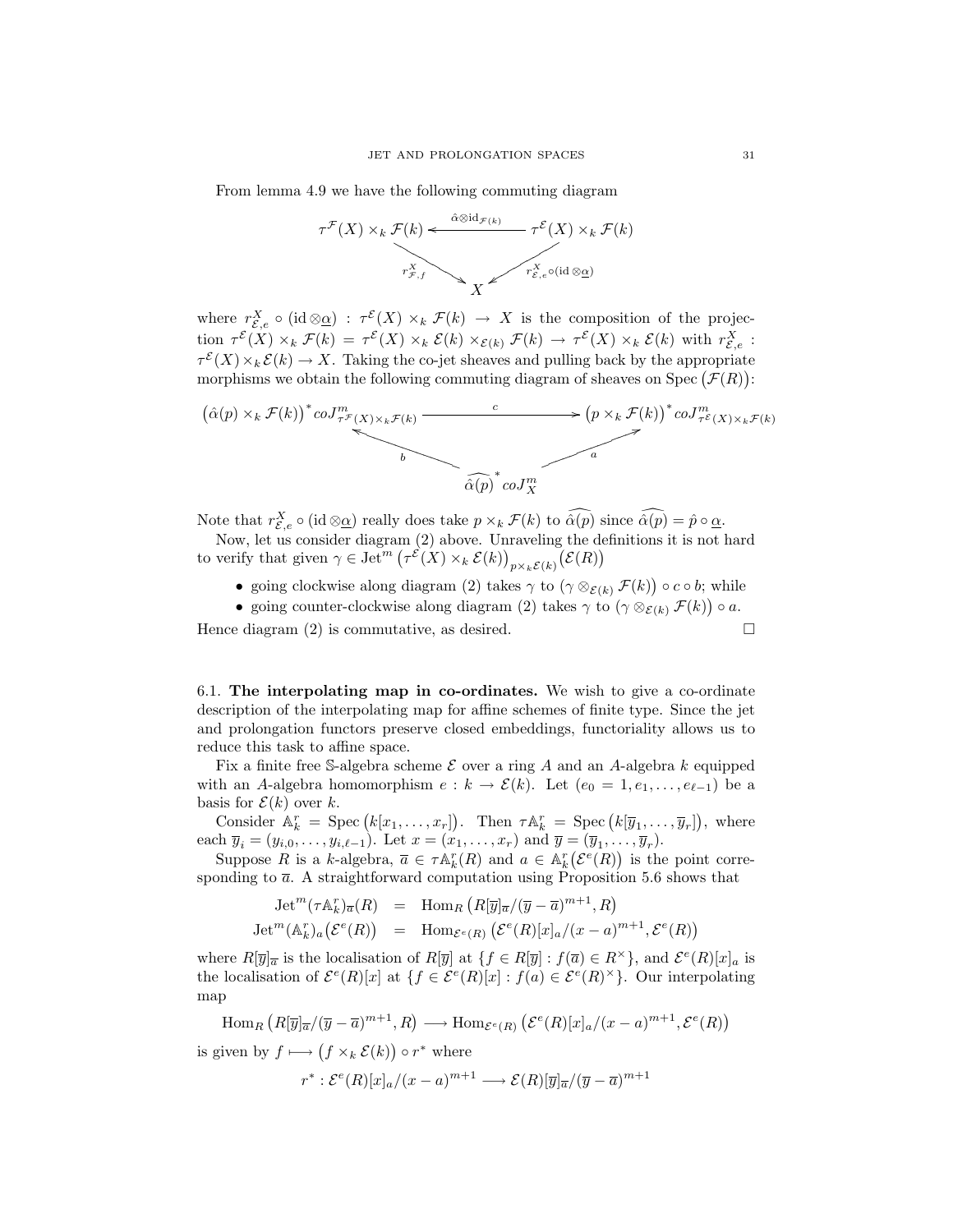is the map induced by  $x_i \longmapsto \sum_{i=1}^{\ell-1}$  $j=0$  $y_{i,j} e_j$ . So to compute the interpolating map on co-

ordinates, we need to compute  $r^*$  on the monomial basis for  $\mathcal{E}^e(R)[x]_a/(x-a)^{m+1}$ over  $\mathcal{E}(R)$ . To that end, fix  $\beta \in \mathbb{N}^r$  with  $0 < |\beta| \leq m$  and compute in multi-index notation

$$
r^*(x^{\beta}) = \prod_{i=1}^r \left(\sum_{j=0}^{\ell-1} y_{i,j} e_j\right)^{\beta_i}
$$
  
= 
$$
\sum_{\gamma = (\gamma_1, ..., \gamma_r) \in \mathbb{N}^{\ell r}, |\gamma_i| = \beta_i} \overline{y}^{\gamma}(e_0, ..., e_{\ell-1})^{\sum_{i=1}^r \gamma_i}
$$

Set  $\Gamma_{\beta} := \{ \gamma = (\gamma_1, \ldots, \gamma_r) \in \mathbb{N}^{\ell r} : |\gamma_i| = \beta_i \}$  and for each  $\gamma \in \Gamma_{\beta}$ , expand

(2) 
$$
(e_0, \ldots, e_{\ell-1})^{\sum_{i=1}^r \gamma_i} = \sum_{j=0}^{\ell-1} c_{\gamma, j} e_j
$$

for some  $c_{\gamma,i} \in A$ . So we have

(3) 
$$
r^*(x^{\beta}) = \sum_{j=0}^{\ell-1} \left( \sum_{\gamma \in \Gamma_{\beta}} c_{\gamma,j} \overline{y}^{\gamma} \right) e_j
$$

**Remark 6.5.** Fix  $\beta \in \mathbb{N}^r$  with  $0 < |\beta| \leq m$ . Let

$$
\hat{\beta} := (\beta_1, 0, \dots; \beta_2, 0, \dots; \dots; \beta_r, 0, \dots, 0) \in \Gamma_{\beta} \subset \mathbb{N}^{\ell r}.
$$

Then

$$
\bullet \ \ c_{\hat{\beta},0} = 1,
$$

- $c_{\hat{\beta},j} = 0$  for all  $j \neq 0$ , and
- $c_{\gamma,0} = 0$  for all  $\gamma \in \Gamma_{\beta} \setminus {\hat{\beta}}$ .

Indeed, this is because  $e_0 = 1$  and if  $\gamma \in \Gamma_\beta \setminus {\hat{\beta}}\}$  then  $(e_0, \ldots, e_{\ell-1})^{\sum_{i=1}^r \gamma_i}$  is in the kernel of the reduction map  $\mathcal{E}(k) \to k$ .

We can already prove the following surjectivity result:

**Proposition 6.6.** The interpolating map on affine space,  $\phi$  :  $\text{Jet}^m \tau \mathbb{A}_k^r \to \tau \text{Jet}^m \mathbb{A}_k^r$ , is surjective.

*Proof.* Fix a k-algebra R, a point  $\overline{a} \in \tau \mathbb{A}_k^r(R)$ , and let  $a \in \mathbb{A}_k^r(\mathcal{E}^e(R))$  be the point corresponding to  $\bar{a}$ , as above. We need to show that

$$
\operatorname{Hom}_R (R[\overline{y}]_{\overline{a}}/(\overline{y}-\overline{a})^{m+1}, R) \longrightarrow \operatorname{Hom}_{\mathcal{E}^e(R)} (\mathcal{E}^e(R)[x]_a/(x-a)^{m+1}, \mathcal{E}^e(R))
$$

given by  $f \mapsto (f \times_k \mathcal{E}(k)) \circ r^*$  is surjective. Fix an arbitrary  $\beta \in \mathbb{N}^r$  with  $0 < |\beta| \leq m$  and let  $\nu \in \text{Hom}_{\mathcal{E}^e(R)}(\mathcal{E}^e(R)[x]_a/(x-a)^{m+1}, \mathcal{E}^e(R))$  be such that it takes  $x^{\beta}$  to 1 and all other monomial basis elements to 0. It suffices to show that  $\nu$ is in the image of the interpolating map. Define  $f \in \text{Hom}_R (R[\overline{y}]_{\overline{a}}/(\overline{y}-\overline{a})^{m+1}, R)$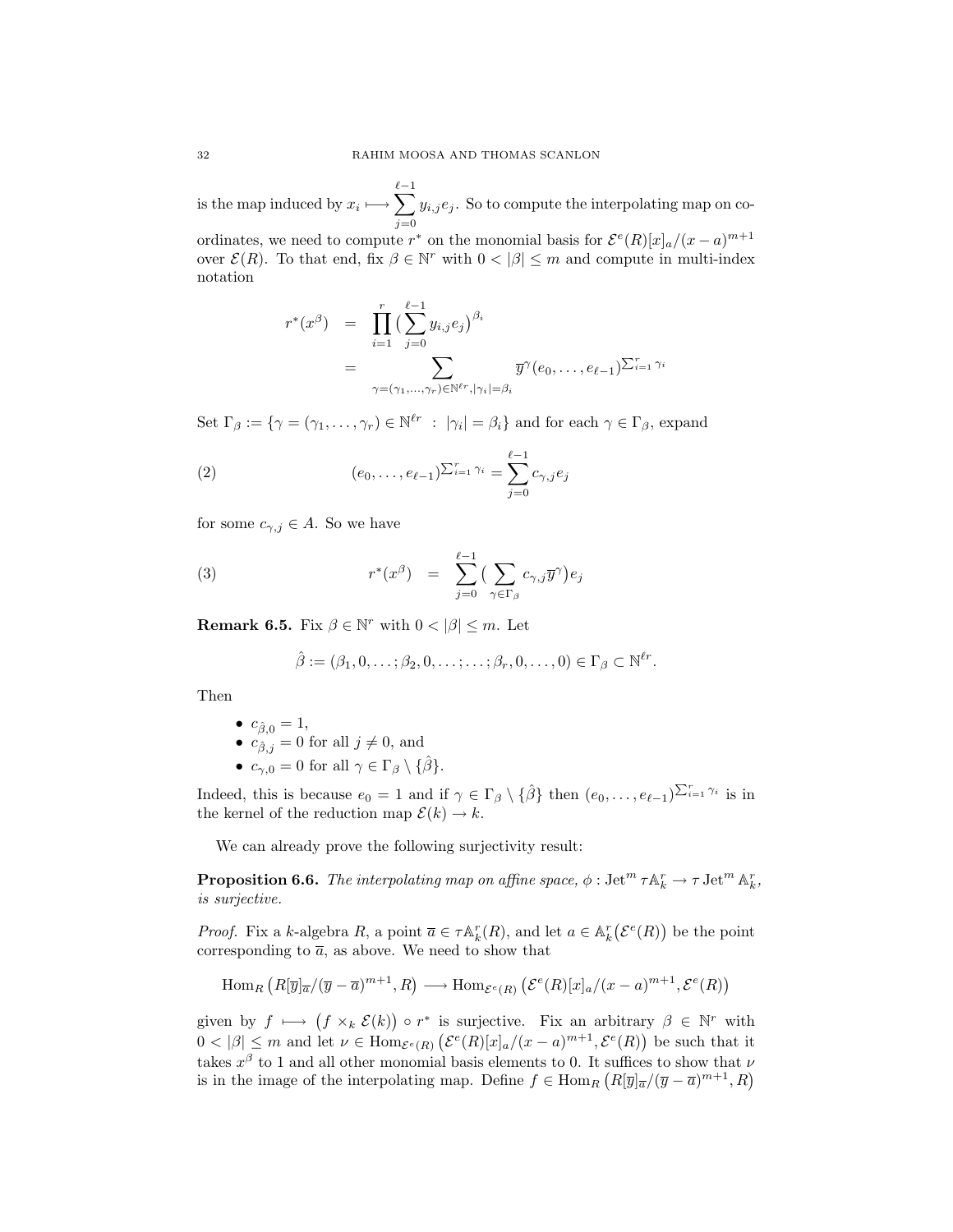such that  $f(\bar{y}^{\hat{\beta}}) = 1$  and f sends all other monomial basis elements to 0. Then

$$
(f \times_k \mathcal{E}(k)) \circ r^*(x^\beta) = \sum_{j=0}^{\ell-1} f \left( \sum_{\gamma \in \Gamma_\beta} c_{\gamma,j} \overline{y}^\gamma \right) e_j
$$

$$
= \sum_{j=0}^{\ell-1} c_{\hat{\beta},j} e_j
$$

$$
= e_0
$$

$$
= 1
$$

where the first equality is by (3) and the penultimate equality is by Remark 6.5. On the other hand, for  $\beta' \neq \beta$ , since  $\hat{\beta} \notin \Gamma_{\beta'}$ , a similar calculation shows that  $(f \times_k \mathcal{E}(k)) \circ r^*(x^{\beta'}) = 0.$  So  $(f \times_k \mathcal{E}(k)) \circ r^* = \nu$ , as desired.

We return to the computation of the interpolating map on co-ordinates. Fix  $\gamma = (\gamma_1, \ldots, \gamma_r) \in \mathbb{N}^{\ell r}$  such that  $0 < |\gamma| \leq m$  and consider the basis element  $f_{\gamma} \in \text{Hom}_{R}\left(R[\overline{y}]\overline{a}/(\overline{y}-\overline{a})^{m+1},R\right)$  which takes  $\overline{y}^{\gamma}$  to 1 and sends all other monomial basis elements to 0. We now compute what the interpolating map does to  $f_{\gamma}$ . Fix  $\beta \in \mathbb{N}^r$  with  $0 < |\beta| \leq m$ .

$$
(f_{\gamma} \times_{k} \mathcal{E}(k)) \circ r^{*}(x^{\beta}) = \sum_{j=0}^{\ell-1} f_{\gamma} \left( \sum_{\gamma' \in \Gamma_{\beta}} c_{\gamma,j} \overline{y}^{\gamma'} \right) e_{j}
$$

$$
= \begin{cases} \sum_{j=0}^{\ell-1} c_{\gamma,j} e_{j} & \text{if } \gamma \in \Gamma_{\beta}; \\ 0 & \text{otherwise}. \end{cases}
$$

where the first equality is by (3) and the coefficients  $c_{\gamma,i} \in A$  are from (2). Set  $\tilde{\gamma} = (|\gamma_1|, \ldots, |\gamma_r|) \in \mathbb{N}^r$ . So  $\tilde{\gamma}$  is the multi-index such that  $\gamma \in \Gamma_{\tilde{\gamma}}$ . We have shown that

$$
\phi(f_{\gamma}) = \left(\sum_{j=0}^{\ell-1} c_{\gamma,j} e_j\right) g_{\tilde{\gamma}}
$$

where  $g_{\tilde{\gamma}} \in \text{Hom}_{\mathcal{E}^e(R)}\left(\mathcal{E}^e(R)[x]_a/(x-a)^{m+1}, \mathcal{E}^e(R)\right)$  takes  $x^{\tilde{\gamma}}$  to 1 and all other monomial basis elements to 0.

For an arbitrary element 
$$
f = \sum_{\gamma \in \mathbb{N}^{\ell r}, 0 < |\gamma| \leq m} u_{\gamma} f_{\gamma}
$$
 of  $\text{Hom}_R \left( R[\overline{y}]_{\overline{\alpha}} / (\overline{y} - \overline{a})^{m+1}, R \right)$ ,

where the  $u_{\alpha} \in R$ , we can then compute

$$
\begin{array}{lcl} \phi(f) & = & \displaystyle \sum_{\gamma \in \mathbb{N}^{\ell r}, 0 < |\gamma| \leq m} u_{\gamma} \big( \sum_{j=0}^{\ell - 1} c_{\gamma, j} e_j g_{\tilde{\gamma}} \big) \\ \\ & = & \displaystyle \sum_{\beta \in \mathbb{N}^r, 0 < |\beta| \leq m} \left( \sum_{j=0}^{\ell - 1} \big( \sum_{\gamma \in \Gamma_{\beta}} u_{\gamma} c_{\gamma, j} \big) e_j \right) g_{\beta} \end{array}
$$

We have shown: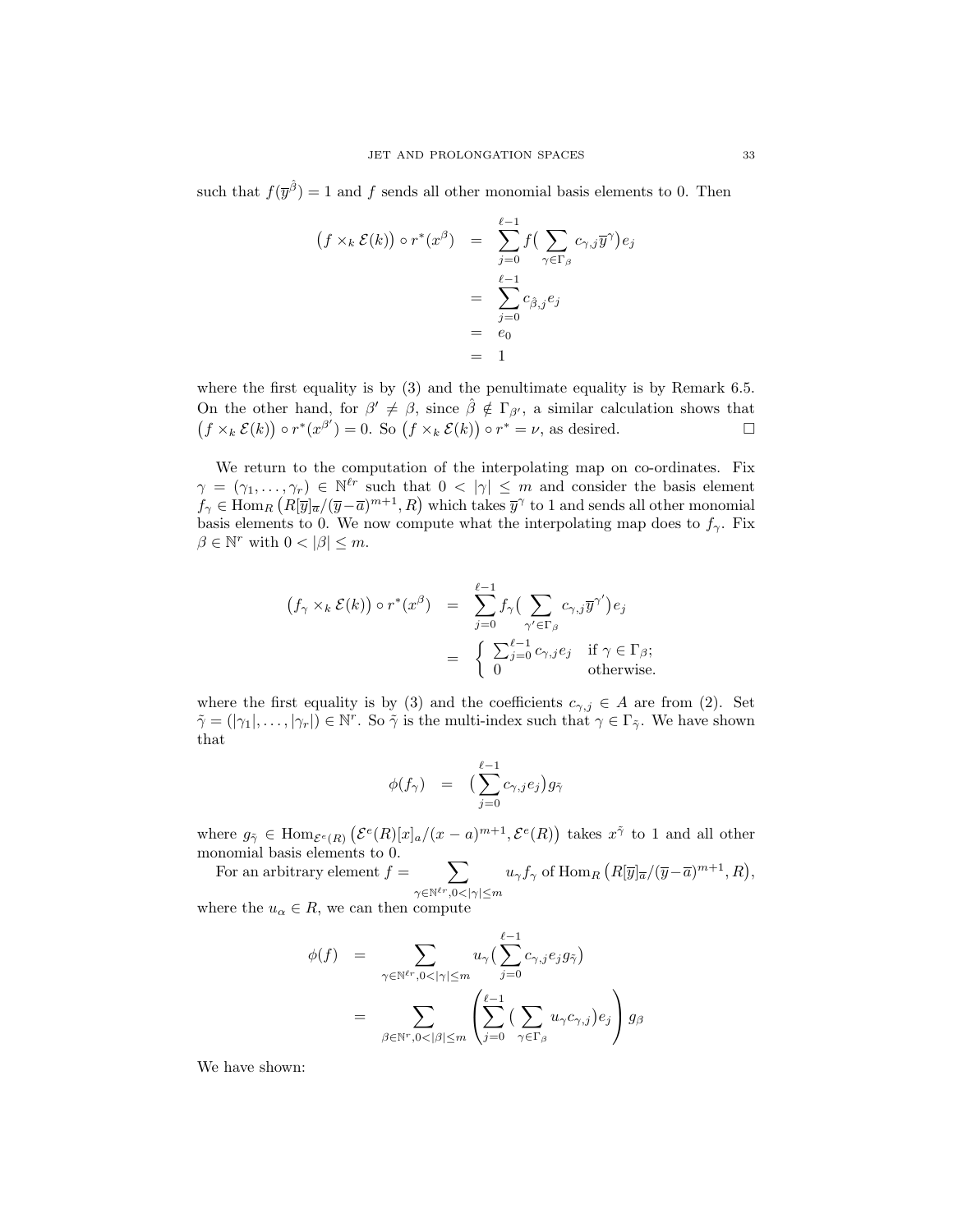**Proposition 6.7.** If R is a k-algebra and  $(\bar{a}, f) \in \text{Jet}^m \tau \mathbb{A}_k^r(R)$ , where  $f =$  $\sum$  $\gamma \in \mathbb{N}^{\ell r}, 0 < |\gamma| \leq m$  $u_{\gamma} f_{\gamma}$ , then  $\phi(\overline{a}, f) \in \tau \operatorname{Jet}^m \mathbb{A}_k^r(R)$  is given by

$$
\left(\overline{a}, u_{\hat{\beta}}, \left(\sum_{\gamma \in \Gamma_{\beta}} u_{\gamma} c_{\gamma,1}\right), \left(\sum_{\gamma \in \Gamma_{\beta}} u_{\gamma} c_{\gamma,2}\right), \ldots, \left(\sum_{\gamma \in \Gamma_{\beta}} u_{\gamma} c_{\gamma,\ell-1}\right)\right)_{\beta \in \mathbb{N}^r, 0 < |\beta| \le m}
$$

where the coefficients  $c_{\gamma,j} \in A$  come from (3) above. Stated another way, on coordinate rings,

 $\phi^*: k[\overline{y}, \{w_{\beta,i}: 0 \le i \le \ell-1, \beta \in \mathbb{N}^r, 0 < |\beta| \le m\}] \to k[\overline{y}, \{z_{\gamma}: \gamma \in \mathbb{N}^{\ell r}, 0 < |\gamma| \le m\}]$ 

is given by

\n- \n
$$
\overline{y} \longmapsto \overline{y}
$$
\n
\n- \n $w_{\beta,0} \longmapsto z_{\hat{\beta}} \text{ for each } \beta \in \mathbb{N}^r, 0 < |\beta| \leq m$ \n
\n- \n $w_{\beta,j} \longmapsto \left( \sum_{\gamma \in \Gamma_{\beta}} c_{\gamma,j} \right) z_{\gamma} \text{ for each } \beta \text{ and } j = 1, \ldots, \ell - 1.$ \n
\n

The following corollary of the above co-ordinate description will be useful in a sequel to this article where we study " $\mathcal{E}\text{-schemes}$ " and their " $\mathcal{E}\text{-jets}$ ".

**Corollary 6.8.** Suppose k is a field and X is of finite type over k. If  $p \in X(k)$  is smooth then  $\phi$  restricts to a surjective linear map between the fibres of  $\mathrm{Jet}^m \tau(X)$ and  $\tau$  Jet<sup>m</sup> $(X)$  over  $\nabla(p) \in \tau(X)(k)$ .

*Proof.* By Lemma 6.3,  $\phi$  is a morphism of linear spaces over  $\tau(X)$ , and so all that requires proof is the surjectivity.

By smoothness at  $p$ , there exists an étale map from a nonempty smooth Zariski open subset  $U \subseteq X$  containing p to  $\mathbb{A}_k^r$  for some  $r \geq 0$ . Note that  $\nabla(p) \in \tau(U)$ and  $\mathrm{Jet}^m(\tau U) = \mathrm{Jet}^m(\tau X)|_{\tau U}$ . Hence  $\mathrm{Jet}^m(\tau U)_{\nabla(p)} = \mathrm{Jet}^m(\tau X)_{\nabla(p)}$ . Also, since  $\mathrm{Jet}^m(U) = \mathrm{Jet}^m(X)|_U$ , we have

$$
(\tau \operatorname{Jet}^m(U))_{\nabla(p)} = \tau (\operatorname{Jet}^m U_p) = \tau (\operatorname{Jet}^m X_p) = (\tau \operatorname{Jet}^m(X))_{\nabla(p)}
$$

where the first and final equalities are by Proposition  $4.7(b)$ . So, without loss of generality, we may replace X by U, and assume there is an étale map  $f: X \to \mathbb{A}_k^r$ . Indeed, under this hypothesis, we will show that for any  $p' \in \tau(X)_p(k^{\text{alg}})$ ,  $\phi_{p'}$  is a surjection from  $\mathrm{Jet}^m(\tau X)_{p'}$  to  $(\tau \mathrm{Jet}^m X)_{p'}$ . For  $X = \mathbb{A}_k^r$  this is Proposition 6.6.

By Proposition 4.6,  $\tau(f)$  is étale, and so by Lemma 5.10, Jet<sup>m</sup>  $(\tau(X))_{p'}$  is isomorphic to Jet<sup>m</sup>  $(\tau(\mathbb{A}_k^r))_{\tau(f)(p')}$ . It remains therefore to prove that  $\tau(\mathcal{A}_k^r)$ induces an isomorphism between the fibres over  $p'$  and  $\tau(f)(p')$  in the following diagram

$$
\tau\left(\text{Jet}^m(X)\right) \xrightarrow{\tau\left(\text{Jet}^m(f)\right)} \tau\left(\text{Jet}^m(\mathbb{A}_k^r)\right)
$$
\n
$$
\downarrow \qquad \qquad \downarrow
$$
\n
$$
\tau(X) \xrightarrow{\tau(f)} \tau(\mathbb{A}_k^r)
$$